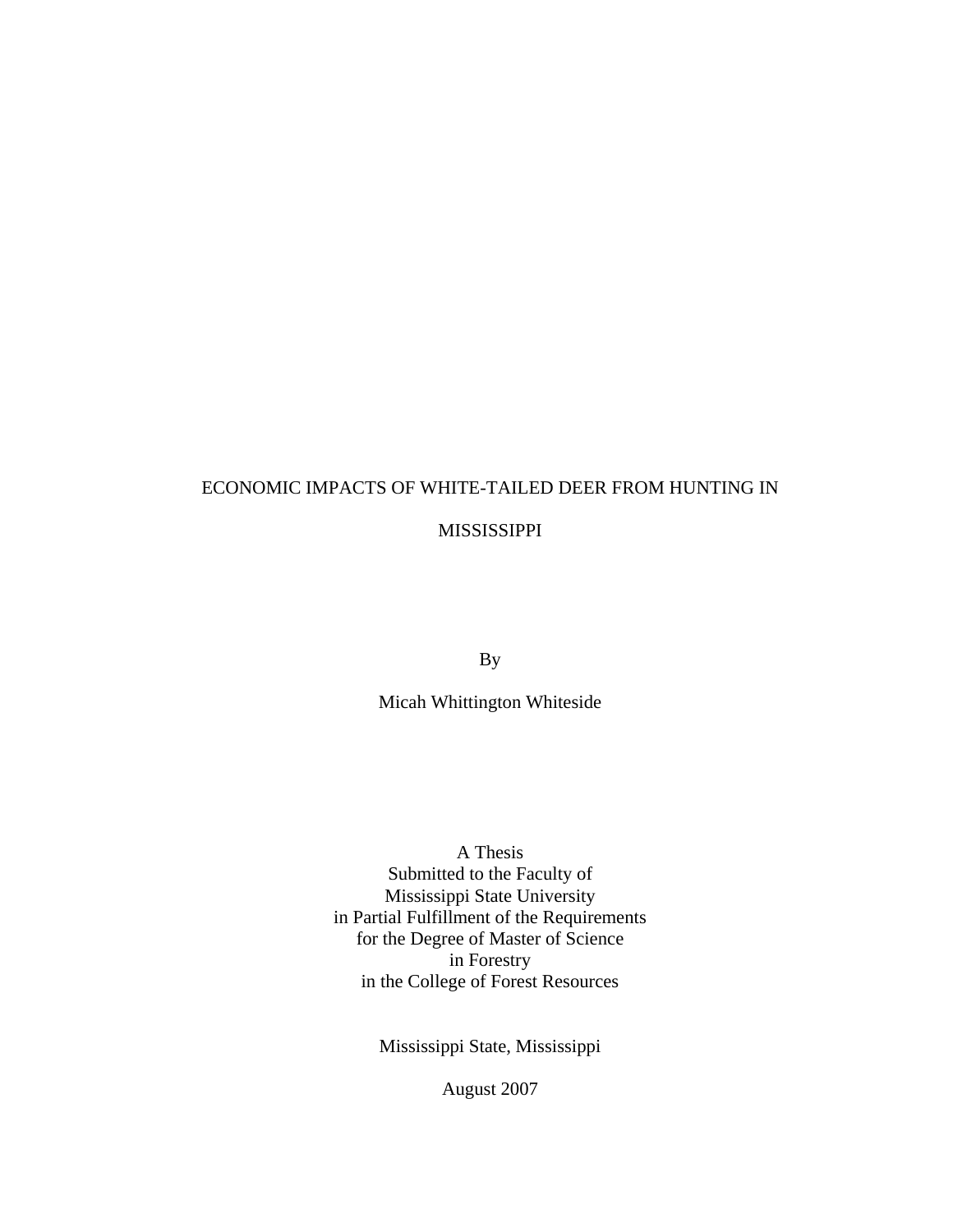## ECONOMIC IMPACTS OF WHITE-TAILED DEER FROM HUNTING IN MISSISSIPPI

BY

Micah Whittington Whiteside

Approved:

Drado

(Director of Thesis)

ephen C. Cirado<br>
ofessor of Forestry<br>
irector of Thesis) (Committee M<br>
Committee M<br>
Committee M<br>
Committee M<br>
Committee M<br>
James P. Sher

Kevin M. Hunt Assistant Professor of Wildlife and Fisheries Coordinator (Committee Member) Department of Forestry

 $\lim_{x \to 0} A$ . Munn

Professor of Forestry (Committee Member)

Professor of Forestry Professor of Wildlife and Fisheries (Committee Member)

Jun p. Jegns

James P. Shepard<br>Department Head and Graduate

opper

Dean of the College of Forest Resources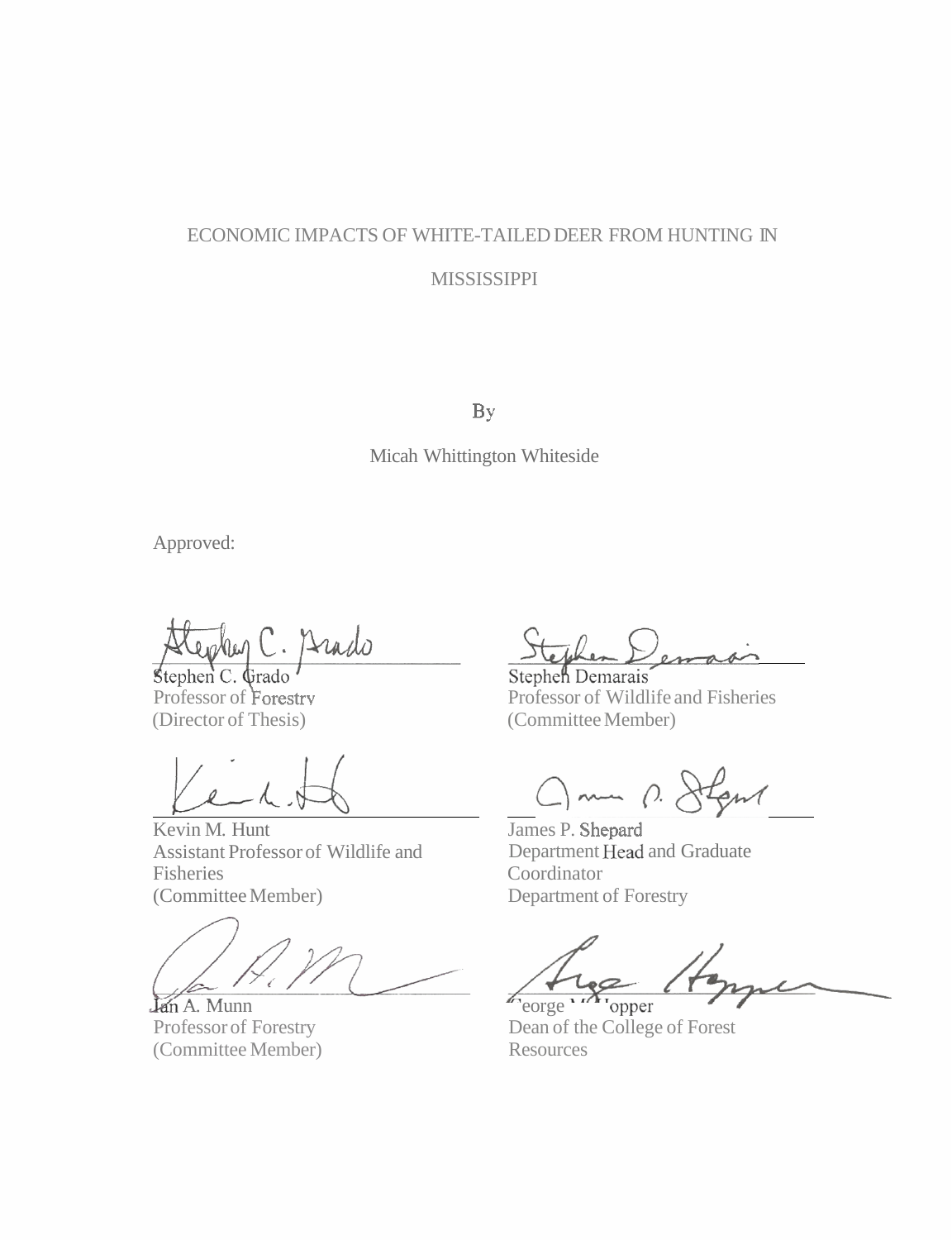Name: Micah Whittington Whiteside

Date of Degree: August 2007

Institution: Mississippi State University

Major Field: Forestry

Major Professor: Dr. Stephen C. Grado

#### Title of Study: ECONOMIC IMPACTS OF WHITE-TAILED DEER FROM HUNTING IN MISSISSIPPI

Pages in Study: 72

Candidate for Degree of Master of Science

White-tailed deer (*Odocoileus virginianus*) are an important ecological, social, and economic resource in Mississippi. Studies have been conducted on expenditures by white-tailed deer hunters, but none have administered a research-based, economic impact assessment for white-tailed deer in Mississippi. I examined the economic impacts and associated values of white-tailed deer in Mississippi through a self-administered mail questionnaire to collect white-tailed deer hunter expenditure data during the 2003/2004 hunting season. Expenditures of white-tailed deer hunters were obtained from a mail survey ( $N = 1,257,38.6\%$  response rate) and were used in an input-output model to determine economic impacts for the State. Economic impacts generated from whitetailed deer hunting expenditures totaled \$951.1 million for the 2003/2004 white-tailed deer hunting season. The value added component of the economic impact totaled \$686.7 million and supported 43,964 full- and part-time jobs. I also examined expenditure data on a regional level in the Mississippi Delta.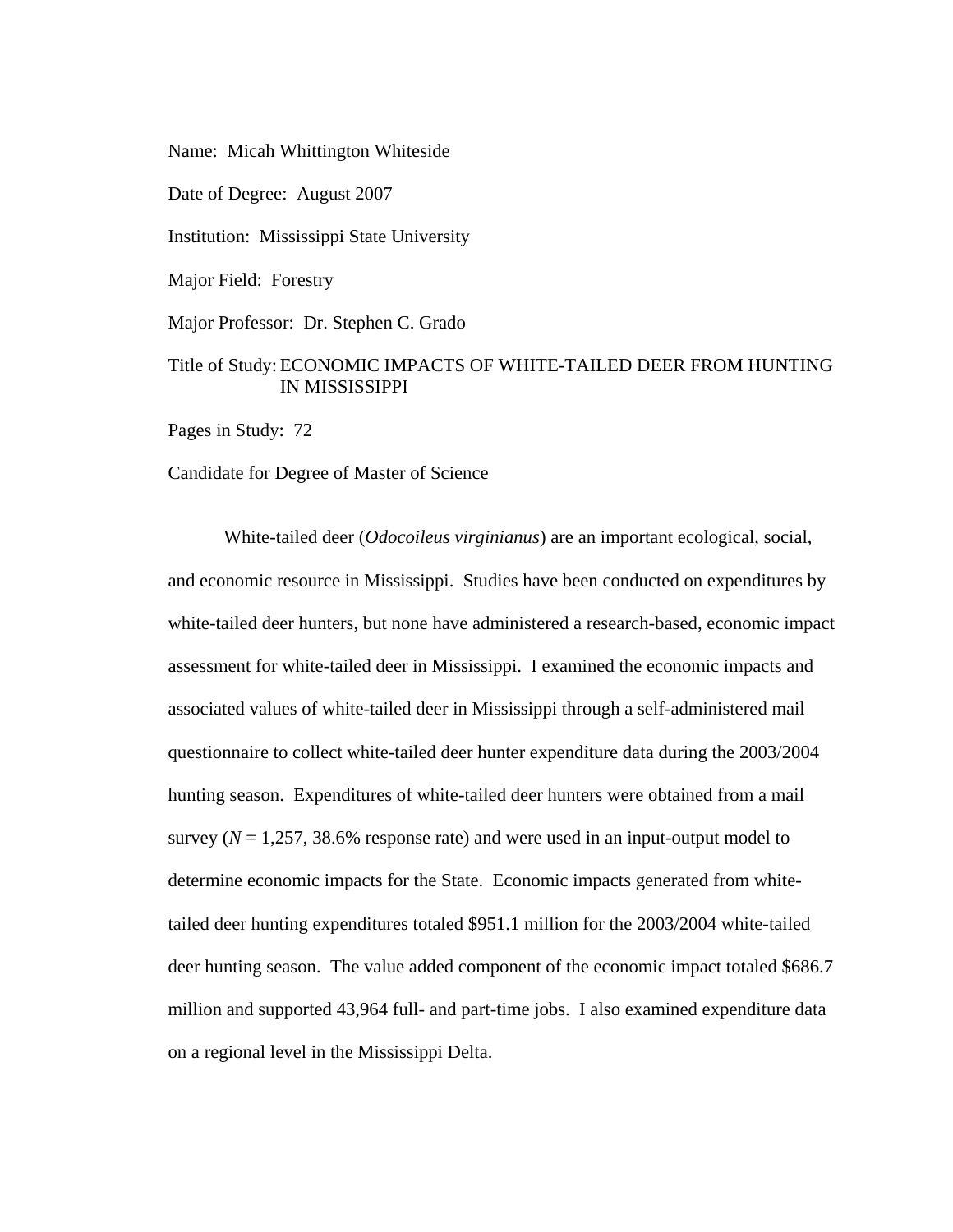#### **ACKNOWLEDGMENTS**

 The author expresses his heartfelt gratitude to those who have assisted and encouraged me during two years of graduate research. I would like to express my deepest appreciation to Dr. Stephen C. Grado for not only his guidance as chairman of my graduate committee, but for his time and patience in assisting me through the graduate program and as a friend who instilled in me self-confidence as a professional.

 I am also indebted to Dr. Kevin M. Hunt and the Human Dimension and Conservation and Law Enforcement Laboratory, for serving on my graduate committee and his help with the mail questionnaire process and statistical analysis involving SAS.

 Special thanks to Drs. Stephen Demarais and Ian A. Munn for their advice, friendship, interest, and for serving on my graduate committee.

 Thanks are given to David Godwin and the Mississippi Department of Wildlife, Fisheries, and Parks for assisting in data collection and financially supporting this project. Expressed appreciation is also due to Mississippi State University Departments of Forestry and Wildlife and Fisheries and the Forest Wildlife Research Center for logistical support.

 I would also like to thank all my fellow graduate students, especially Britt Hubbard and Wes Jones who assisted me and made my graduate school experience an enjoyable one. I am grateful to my family, for without their support and encouragement none of this would be possible.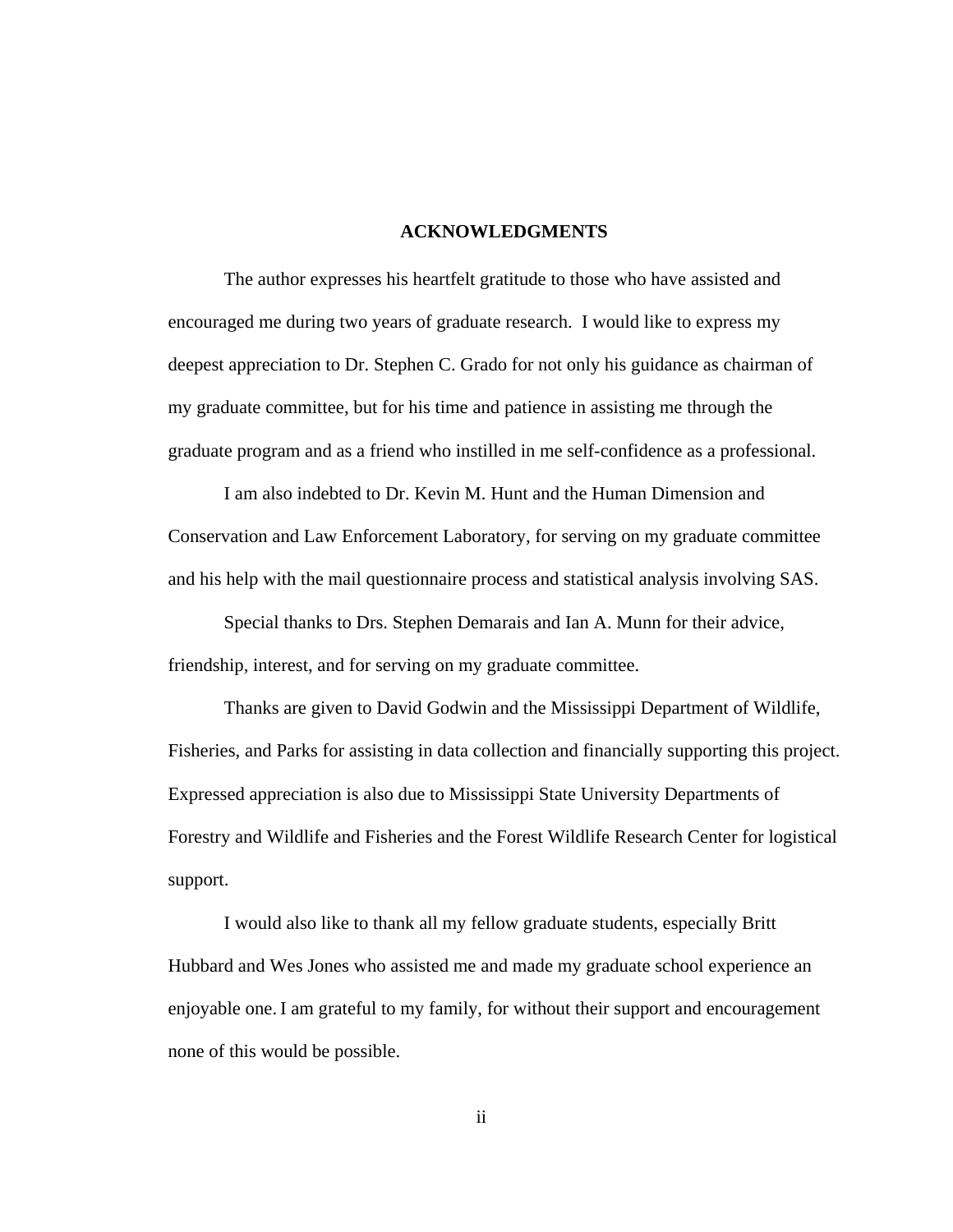### **TABLE OF CONTENTS**

| <b>CHAPTER</b> |  |
|----------------|--|
| $\mathbf{I}$ . |  |
| II.            |  |
| III.           |  |
|                |  |
|                |  |
|                |  |
| V.             |  |
|                |  |
|                |  |
|                |  |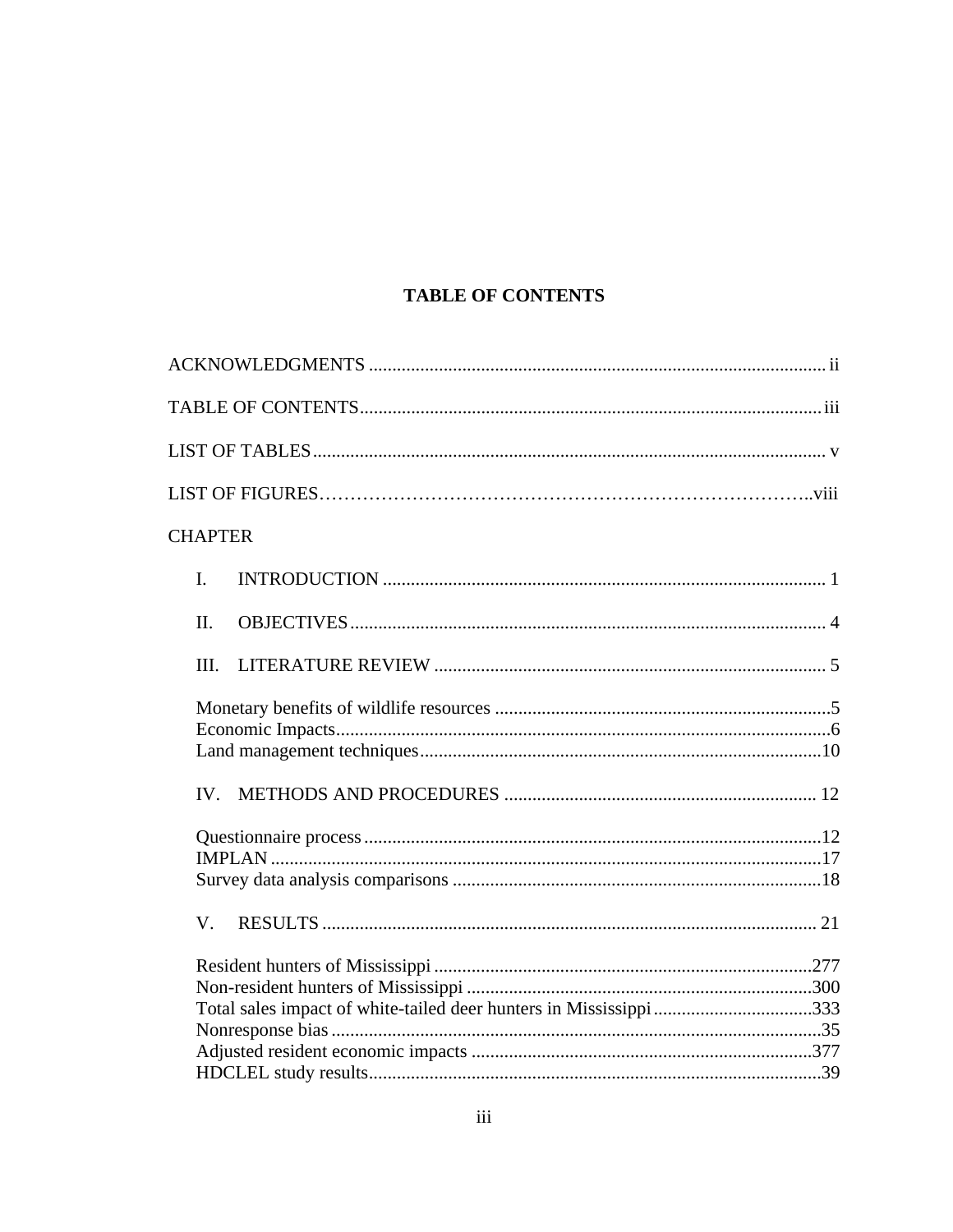| A                                                                      |
|------------------------------------------------------------------------|
| B                                                                      |
| Reminder/thank you postcard sent one week after first<br>$\mathcal{C}$ |
| Second mailing (two weeks after postcard) cover letter that            |
|                                                                        |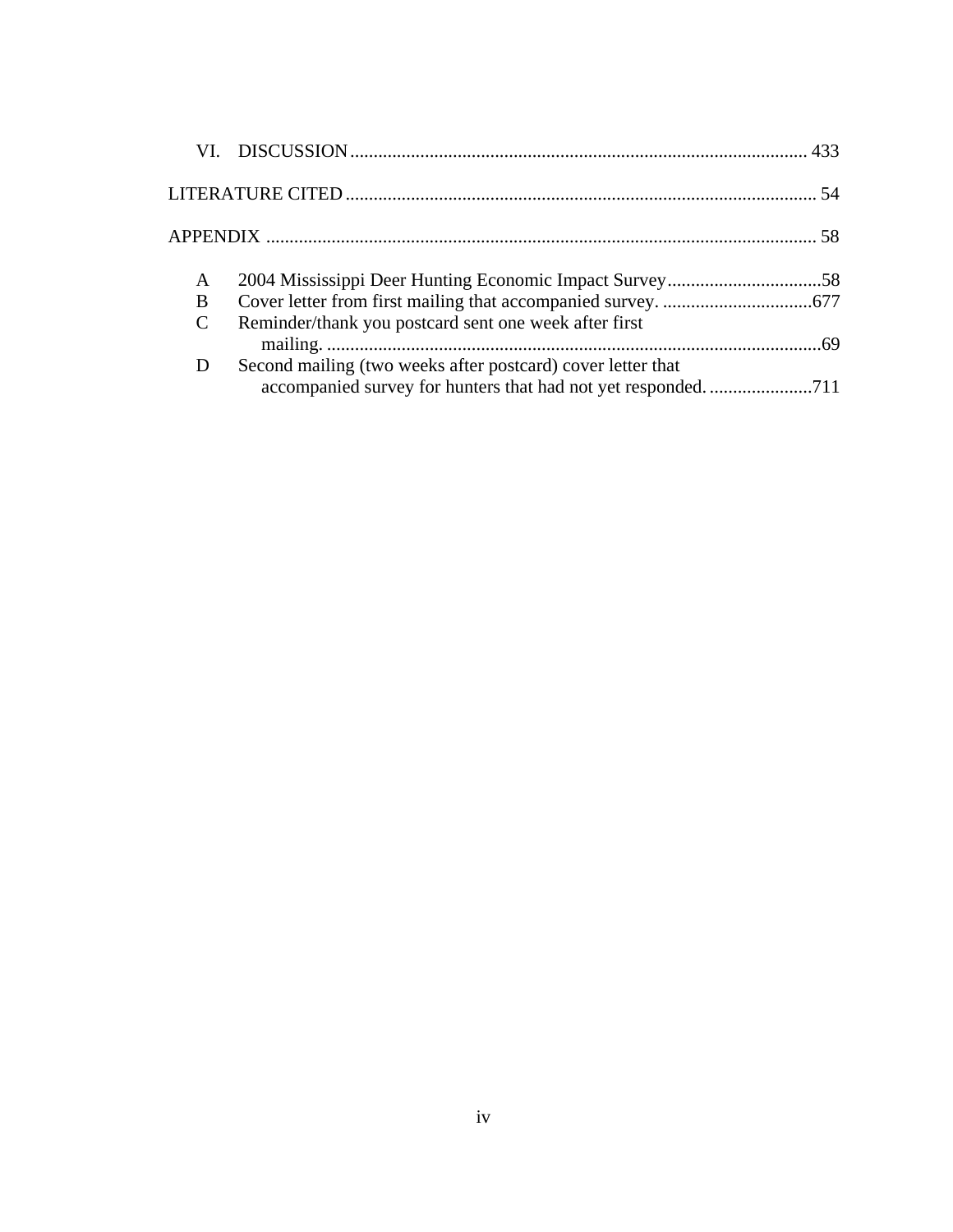### **LIST OF TABLES**

| <b>TABLE</b><br>Page                                                                                                                                                                                                                                                       |
|----------------------------------------------------------------------------------------------------------------------------------------------------------------------------------------------------------------------------------------------------------------------------|
| 1. Return rates by year for the 2004 Mississippi Deer Hunting Economic Impact Survey<br>and Human Dimension and Conservation Law Enforcement Lab Survey of                                                                                                                 |
| 2. Ethnic background and gender of respondents by residence for the 2004 Mississippi<br>Deer Hunting Economic Impact Survey and the 2003/2004 Human Dimension and<br>Conservation Law Enforcement Lab Survey of Mississippi Resident and Non-                              |
| 3. Highest education level attained by from respondents by residence for the 2004<br>Mississippi Deer Hunting Economic Impact Survey and the 2003/2004 Human<br>Dimension and Conservation Law Enforcement Survey of Mississippi Resident and                              |
| 4. Total household incomes of respondents by residence for the 2004 Mississippi Deer<br>Hunting Economic Impact Survey and the 2003/2004 Human Dimension and<br>Conservation Law Enforcement Lab Survey of Mississippi Resident and Non-                                   |
| 5. Average expenditure data/hunter/day by residence for the 2004 Mississippi Deer<br>Hunting Economic Impact Survey and Human Dimension and Conservation Law<br>Enforcement Lab Survey of Mississippi Resident and Non-Resident Hunters 24                                 |
| 6. Total activity days by residence for the 2004 Mississippi Deer Hunting Economic<br>Impact Survey and Human Dimension and Conservation Law Enforcement Lab                                                                                                               |
| 7. Average expenditures/hunter/day <sup>a</sup> for various goods and services bought in<br>Mississippi by residents on a typical white-tailed deer hunting trip in Mississippi                                                                                            |
| 8. Average long-term white-tailed deer hunting expenditures/hunter/day <sup>a</sup> by licensed<br>Mississippi resident hunters for items used on this trip and purchased within the last<br>12 months in Mississippi for the 2003/2004 hunting season (2003 dollars).  29 |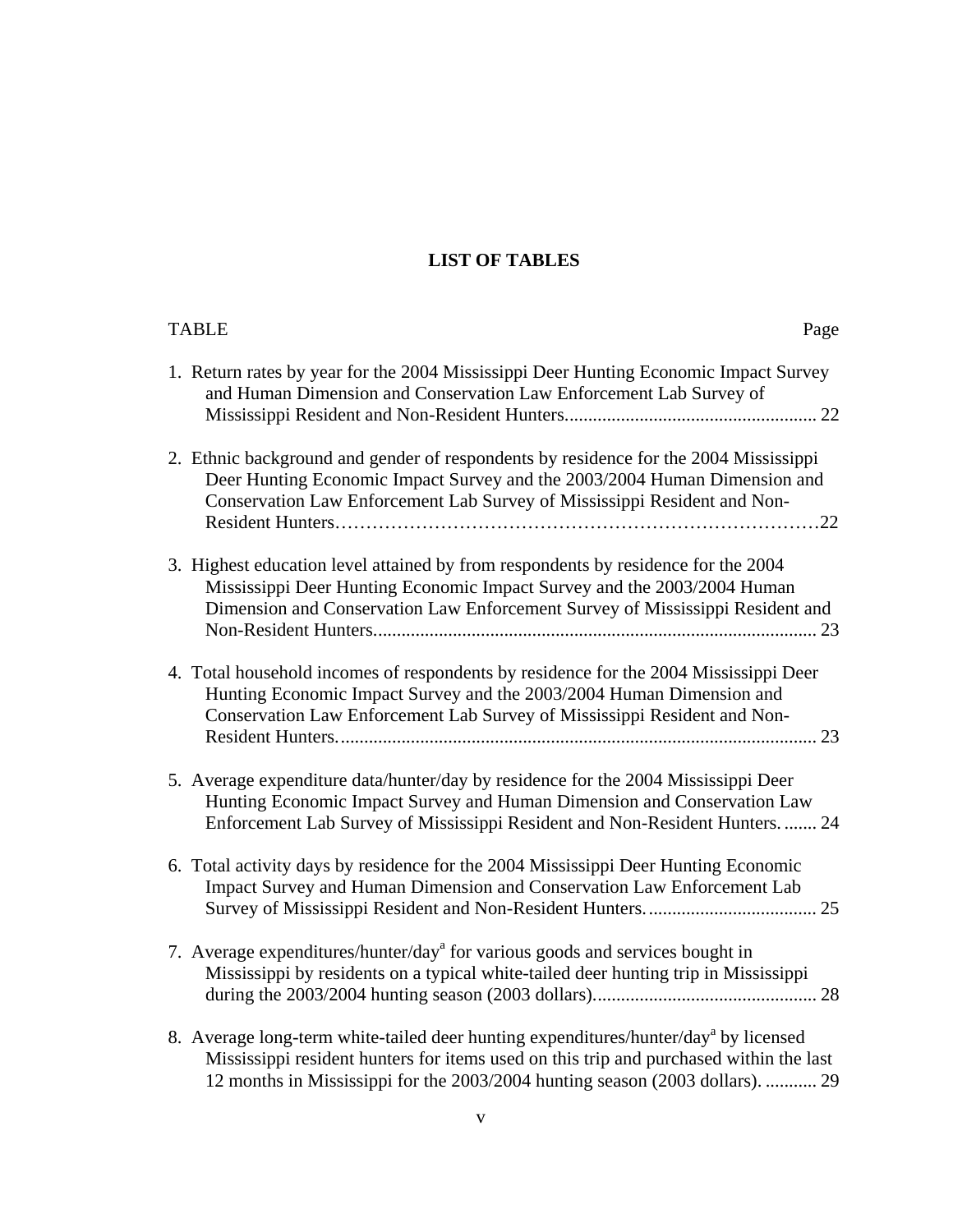| 9. Total economic impacts from resident white-tailed deer hunter expenditures for goods<br>and services and equipment bought in Mississippi during the 2003/2004 hunting                                                                                                                                                                    |
|---------------------------------------------------------------------------------------------------------------------------------------------------------------------------------------------------------------------------------------------------------------------------------------------------------------------------------------------|
| 10. Average trip-related expenditures/hunter/day <sup>a</sup> for various goods and services bought<br>in Mississippi by non-residents on a typical white-tailed deer hunting trip in                                                                                                                                                       |
| 11. Average long-term white-tailed deer hunting expenditures/hunter/day <sup>a</sup> by licensed<br>Mississippi non-resident hunters for items used on this trip and purchased within the<br>last 12 months in Mississippi for the 2003/2004 hunting season (2003 dollars) 32                                                               |
| 12. Total economic impacts from non-resident white-tailed deer hunter expenditures in                                                                                                                                                                                                                                                       |
| 13. Total economic impacts from resident and non-resident white-tailed deer hunter<br>expenditures in Mississippi resulting from the 2003/2004 hunting season (2006                                                                                                                                                                         |
| 14. Economic impacts from white-tailed deer hunter expenditures for various trip-related<br>goods and services by residents in Mississippi during the 2003/2004 hunting season                                                                                                                                                              |
| 15. Economic impacts from white-tailed deer hunter expenditures for long-term<br>equipment by resident hunters for items used and bought on this trip and purchased<br>within the last 12 months in Mississippi during the 2003/2004 hunting season                                                                                         |
| 16. Total economic impacts from reduced resident <sup>a</sup> (25.6%) and non-resident <sup>b</sup> white-<br>tailed deer hunter trip-related and long-term equipment expenditures in Mississippi                                                                                                                                           |
| 17. Total economic impacts from resident and non-resident white-tailed deer hunter trip-<br>related and long-term equipment and other item expenditures in Mississippi during<br>the 2001/2002 hunting season from the Survey of Mississippi Resident and Non-<br>Resident Hunters implemented by the Human Dimensions and Conservation Law |
| 18. Total economic impacts from resident and non-resident white-tailed deer hunter trip-<br>related and long-term equipment and other item expenditures in Mississippi during<br>the 2002/2003 hunting season from the Survey of Mississippi Resident and Non-<br>Resident Hunters implemented by the Human Dimensions and Conservation Law |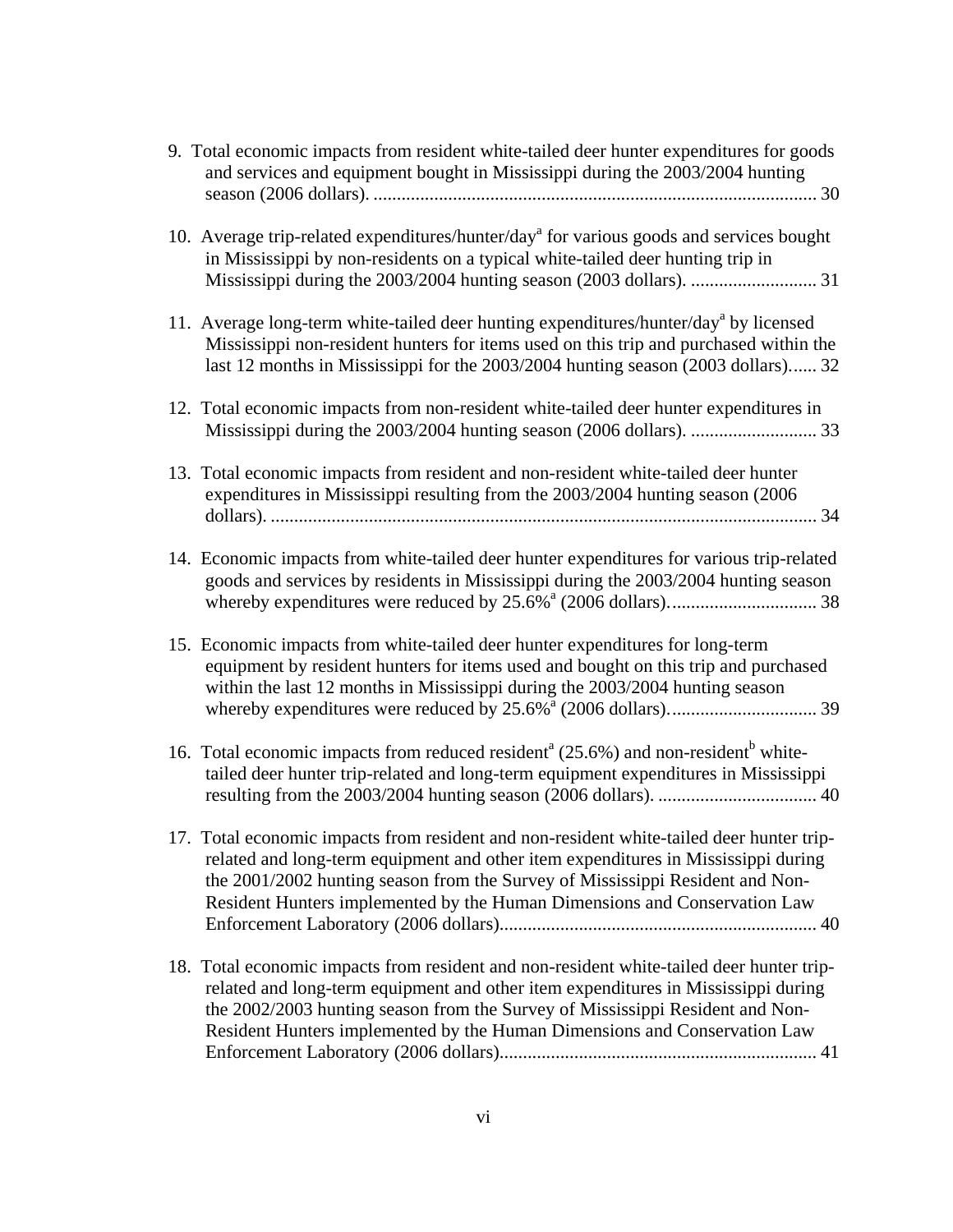19. Total economic impacts from resident and non-resident white-tailed deer hunter triprelated and long-term equipment and other item expenditures in Mississippi during the 2003/2004 hunting season from the Survey of Mississippi Resident and Non-Resident Hunters implemented by the Human Dimensions and Conservation Law Enforcement Laboratory (2006 dollars).................................................................... 42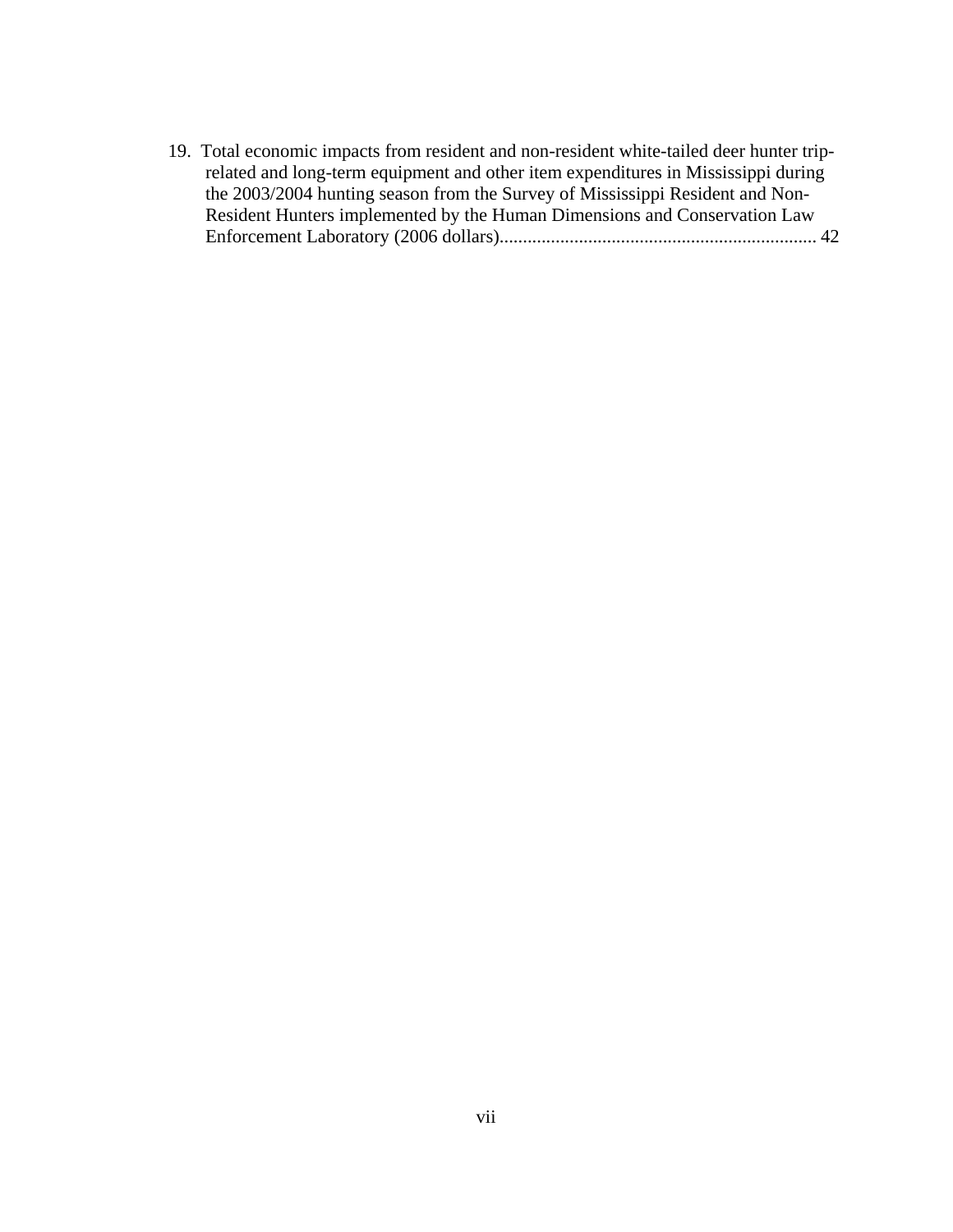### **LIST OF FIGURES**

| <b>FIGURE</b>                                                                                                                                                              | Page |
|----------------------------------------------------------------------------------------------------------------------------------------------------------------------------|------|
| 1. Linear regression between total number of days hunting white-tailed deer in<br>Mississippi during the 2003/2004 season versus the numbers of days after first           |      |
| 2. Linear regression between resident total average trip expenditures/hunter/day in<br>Mississippi during the 2003/2004 season versus the numbers of days after first      |      |
| 3. Linear regression between resident total average long-term expenditures/hunter/day in<br>Mississippi during the 2003/2004 season versus the numbers of days after first |      |
|                                                                                                                                                                            |      |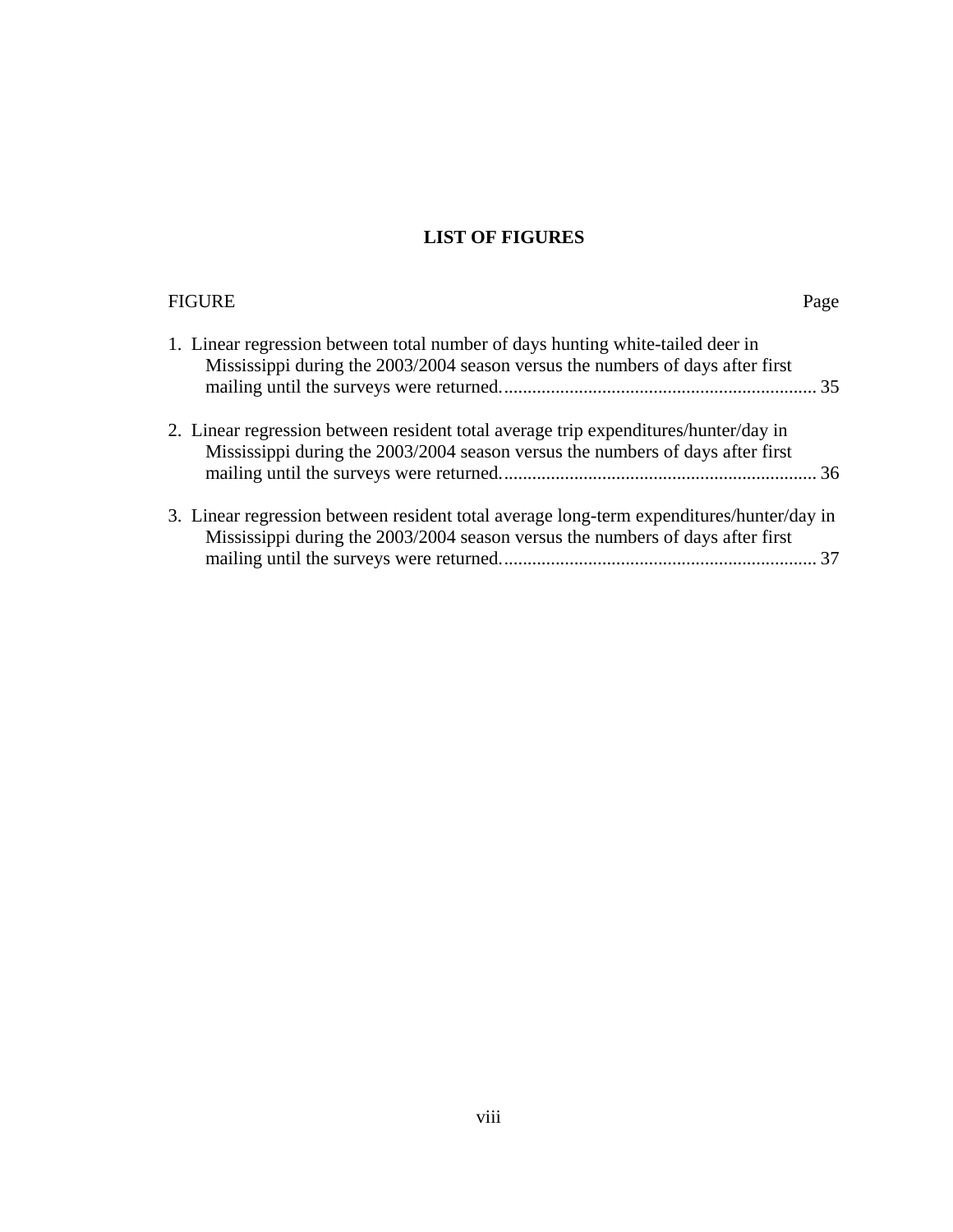## **CHAPTER I INTRODUCTION**

White-tailed deer (*Odocoileus virginianus*) are one of the most important and widely distributed mammals in North America (Demarais and Krausman 2000). Recreational hunting of white-tailed deer makes a noteworthy contribution to both the United States and Mississippi economies. According to the 2001 National Survey of Fishing, Hunting, and Wildlife-Associated Recreation, there were 10.3 million whitetailed deer hunters in 2001, which is more than four times greater than the number of hunters pursuing the eastern wild turkey (*Meleagris gallopavo*), the second most hunted species (USDI and USDC 2002b). In 2001, 357,000 hunters devoted 8.4 million recreational days to hunting in Mississippi (USDI and USDC 2002b). Approximately one-third of hunters were from out-of-state and their trip-related expenses exceeded \$72.0 million. In comparison, resident hunting trip-related expenses exceeded \$360.2 million.

White-tailed deer have been intensively studied throughout its range, because of its importance as a big-game animal (Rooney 2001, Tremblay et al. 2004). Many biological studies have been undertaken on white-tailed deer management in Mississippi (Walock et al. 1997, Strickland and Demarais 2000). While there were relatively few studies involving economic impact assessments of hunting, studies have been done for northern bobwhite (*Colinus virginianus*) (Burger et al. 1999), eastern wild turkey (Grado et al. 1997), and waterfowl (*Anas spp.*) (Grado et al. 2001). However, there has been no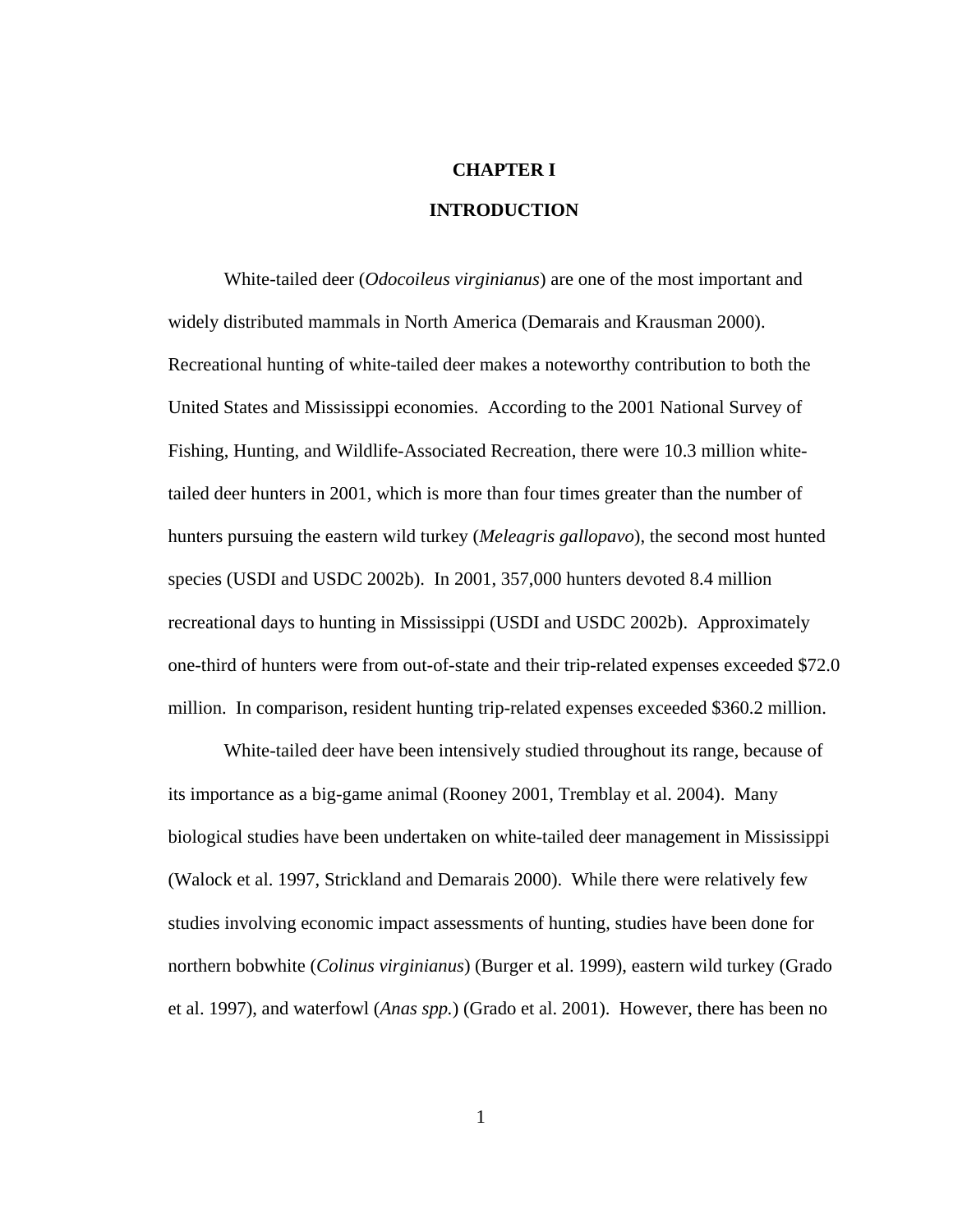research-based, economic impact assessment for white-tailed deer in Mississippi or within the United States.

Economic information concerning wildlife species is beneficial because it provides a measure of relative importance to species like white-tailed deer for assessing and prioritizing wildlife management decisions. With increasing demands on natural resources, wildlife management agencies realize the need to more effectively measure harvests, hunter utilization, hunter satisfaction, and economic values. These measures are useful to wildlife managers in setting regulations and evaluating past and future management practices. They are also useful in identifying wildlife values for multipleuse resource planning (Whiteside 1979, Grado et al. 2001). This information can be used to evaluate land use policies that might affect this resource and services, businesses, and industries that depend on it. For example, with problems such as Chronic Wasting Disease (CWD) and other wildlife diseases potentially on the horizon, resource managers need sound economic and ecological assessments to justify funding and other resources to adequately research and take action to address this and similar problems.

 To adequately gauge the economic impact of white-tailed deer hunting in Mississippi, total sales, employment, personal income, value-added, and tax generation impacts need to be determined. These results will enable natural resource managers, land use planners, the business community, and policymakers to estimate benefits that exist, or may result from having a viable white-tailed deer population in the state. Funding for white-tailed deer management can then be justified from a biological, ecological, social, and economic standpoint. Research results will also be useful for establishing marketing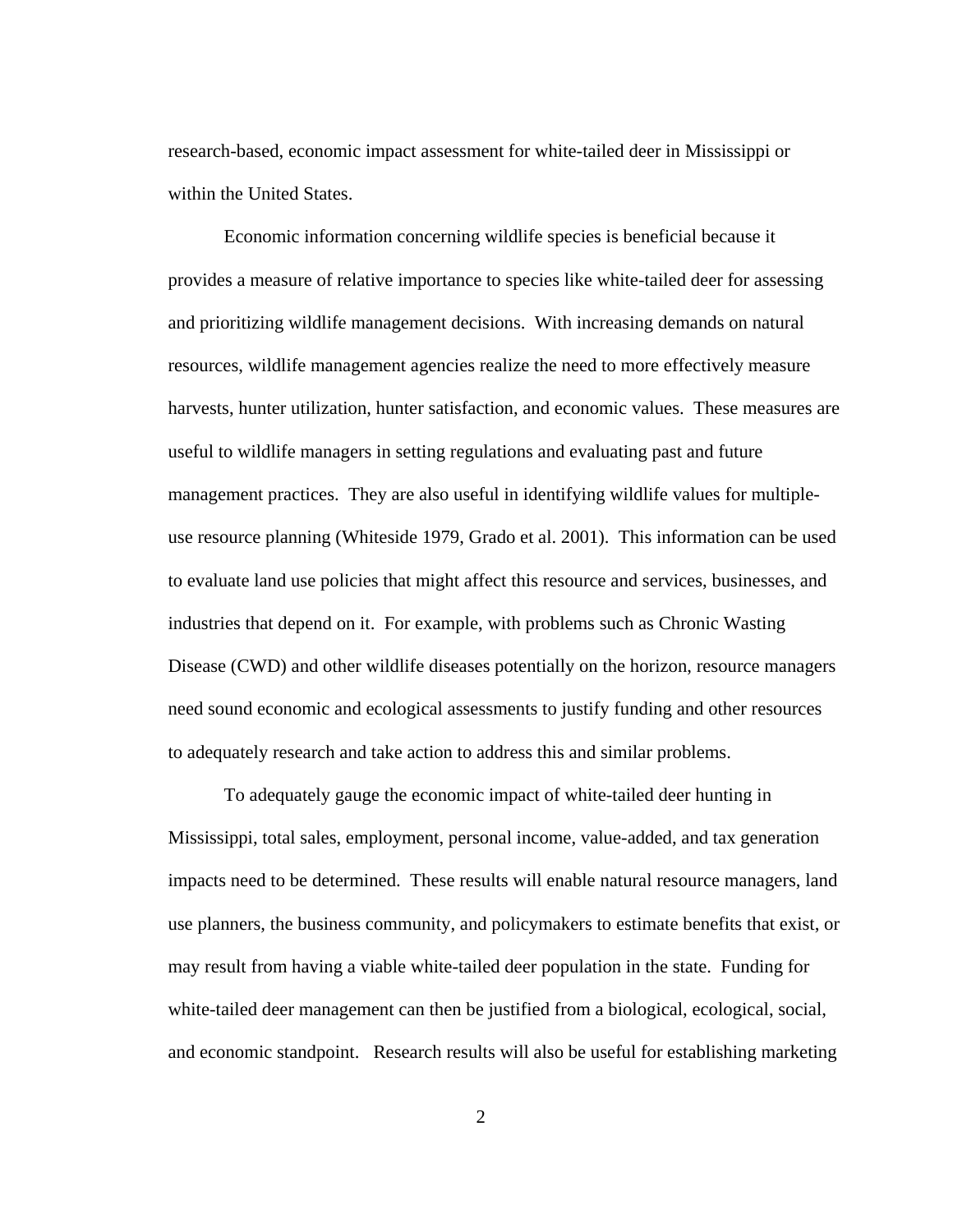and policy strategies and gaining legislative support for licensing and funding initiatives to address specific issues related to the resource.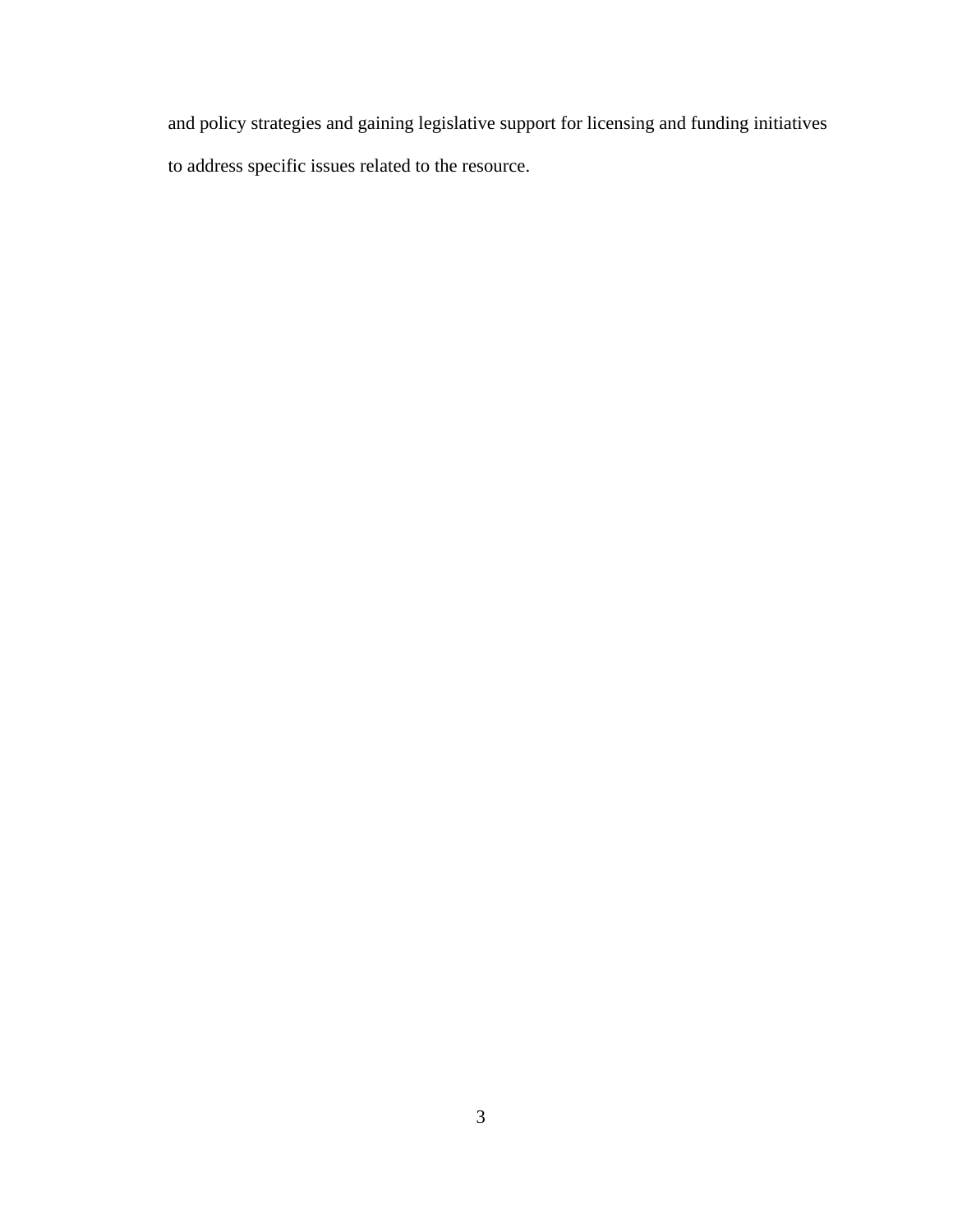## **CHAPTER II**

#### **OBJECTIVES**

Three objectives need to be met to effectively quantify economic impacts associated with white-tailed deer hunting and entail:

- 1) Determining white-tailed deer hunting expenditures in Mississippi by residents and non-residents of the state using information collected for the mail questionnaire 2004 Mississippi Deer Hunting Economic Impact Survey.
- 2) Quantifying economic impacts of white-tailed deer hunting on the State's economy from hunting-related expenditures.
- 3) Compare the economic impacts from this study to the economic impacts from expenditure data collected from the annual mail questionnaire Survey of Mississippi Resident and Non-Resident Hunters implemented by the Human Dimensions and Conservation Law Enforcement Laboratory (HDCLEL) at Mississippi State University during the 2001/2002, 2002/2003, and 2003/2004 hunting seasons.

4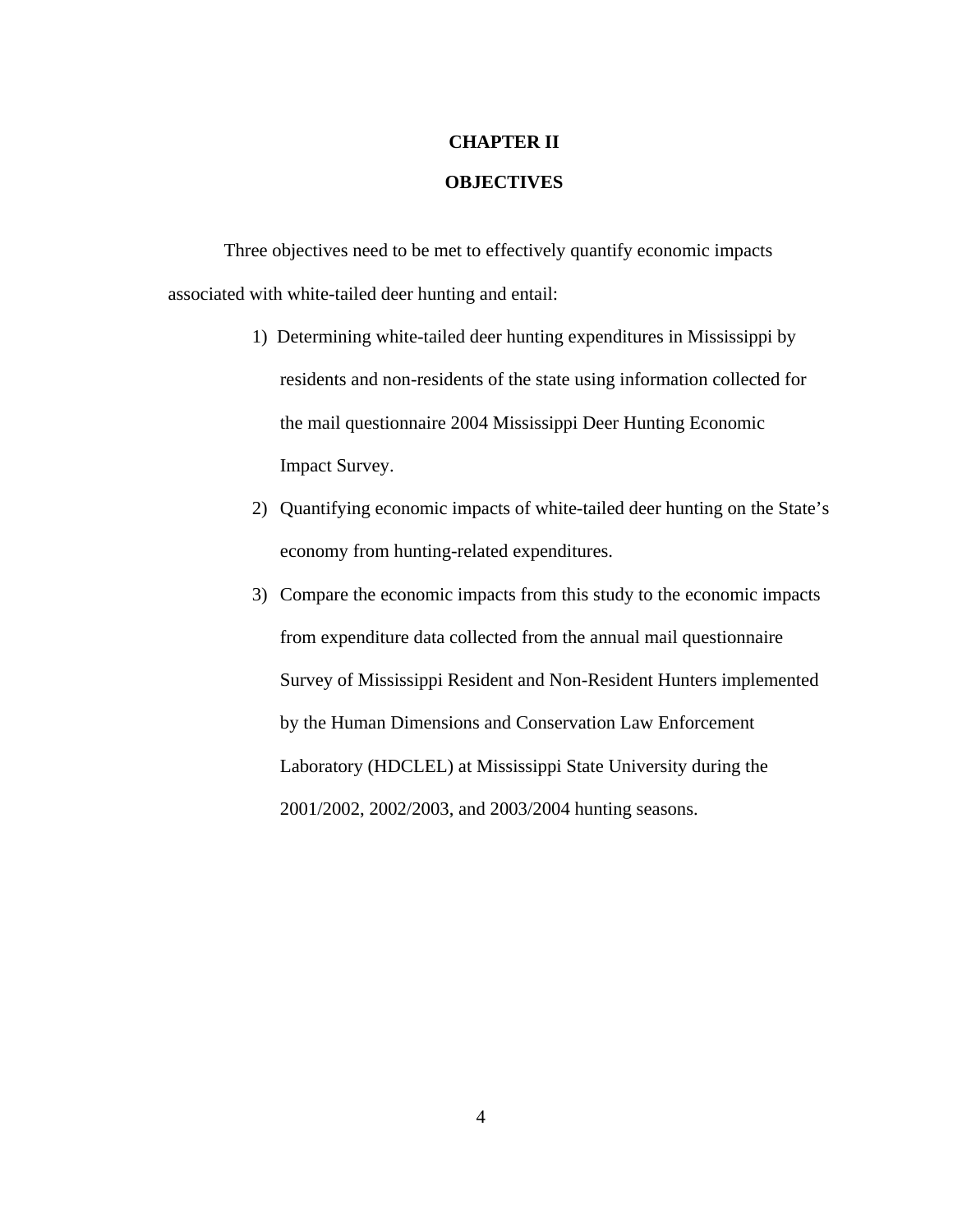### **CHAPTER III LITERATURE REVIEW**

#### **Monetary benefits of wildlife resources**

Economic assessments centering on input-output analysis can describe: 1) how hunting activities impact an economy, 2) in part, the value of hunting to the participant, and 3) how hunting-related expenditures benefit not only services and other businesses that directly cater to hunters, but an overall economy as well (Southwick 1994). Most residents or local businesses benefit, either directly or indirectly from hunting-related expenditures, especially those in rural areas where most hunting activities occur and other sources of income may be limited (Marsinko et al. 1998). There are obvious monetary values related to white-tailed deer hunting, such as fee hunting revenues accrued by private landowners. For example, private landowners can sell hunting leases, permit hunts, and guided hunts. In a study of 11 southern states, Marsinko et al. (1998) found that leases provided a consistent, reliable source of annual revenue from each acre of leased land. Forest industry landowners also received three major benefits from their recreational leasing programs: protection (e.g., access control, arson reduction, limits on timber theft), public relations, and annual revenues (Marsinko et al. 1998). Hunt-leases generate considerable income for forest industry. Marsinko et al. (1998) reported that in 11 southern states in 1994, lease fees generated approximately \$40 million for all ownership types. Marsinko et al. (1998) also reported that average annual lease fees for 11 southern states ranged from \$4.18-8.10 per hectare. This was a 28% increase from a similar study by Stuckey et al. (1992) implemented from 1989 where average annual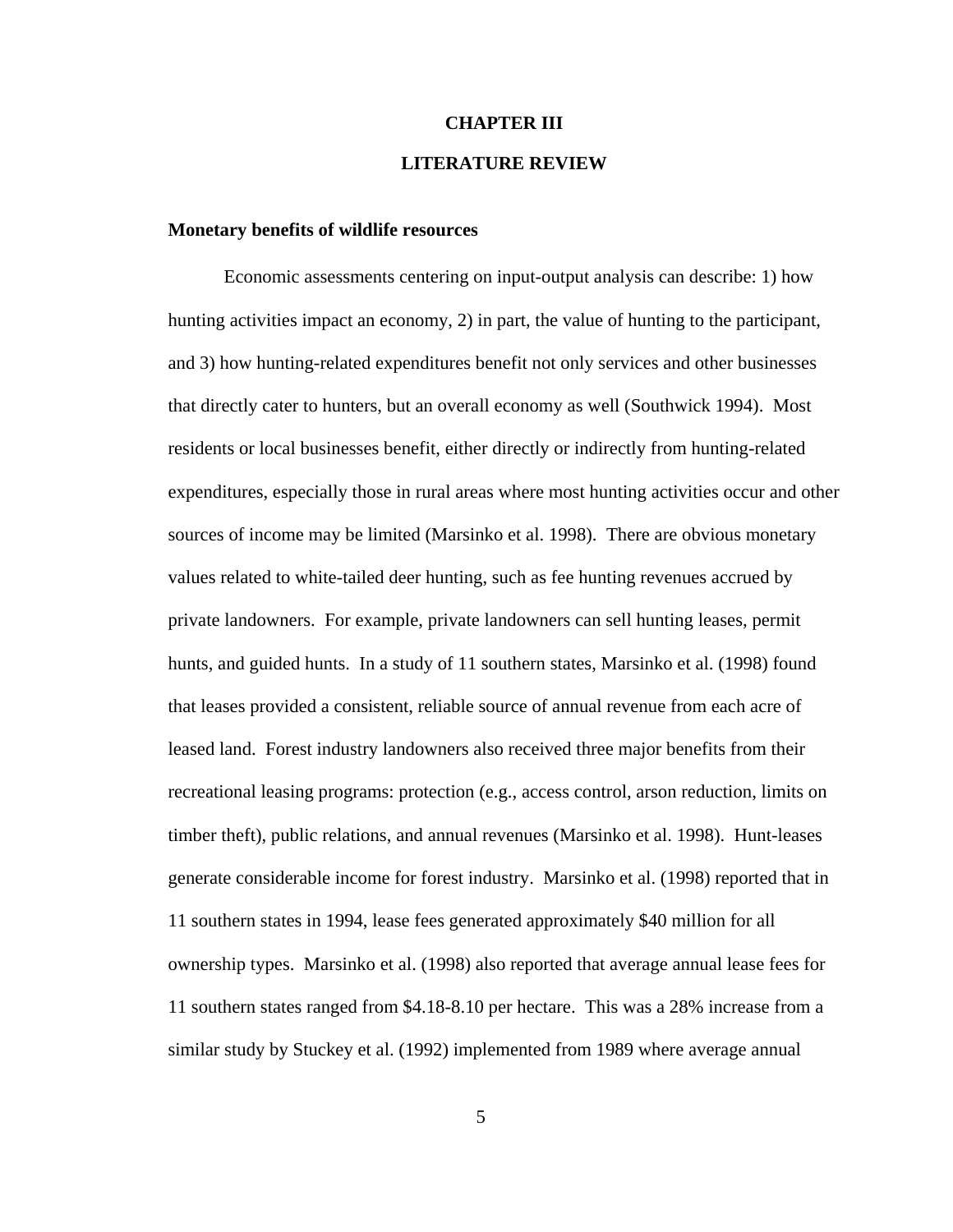lease fees were \$2.89-6.37 per hectare for the same 11 states. Lease fees and leasegenerated revenue have increased since the Stuckey et al. (1992) study and are expected to continue increasing (Marsinko et al. 1998).

One key difference exists between white-tailed deer hunters and other hunters in relationship to land leasing and owning land. Leonard (2004) stated that "other" expenditures which included those associated with books, membership dues, licenses, land leasing, and land ownership indicated that per person, white-tailed deer hunters spent more than twice the amount compared to non-white-tailed deer hunters on land purchases and ownership and more than three times the amount on land leasing in the United States (Leonard 2004). White-tailed deer hunters were considerably more likely to lease and own land for hunting than other hunters for alternative uses.

Studies have shown that as wildlife resources gained in value, as evidenced by a higher willingness-to-pay for access, landowners were motivated to consider managing resources for high quality game populations rather than just selling access rights (Yarrow 1998). Income generation from wildlife-recreation fee arrangements could also provide additional monetary incentives to private landowners for conservation and restoration of sensitive ecosystems (Jones et al. 1998).

#### **Economic Impacts**

Economic impacts can be described as the changes in goods and services output, in per capita earnings, and in employment opportunities caused by a particular industry and associated money as it travels through various producing and consuming sectors of a given economy (Lovegrove 1971, Olson and Lindall 2000). Few studies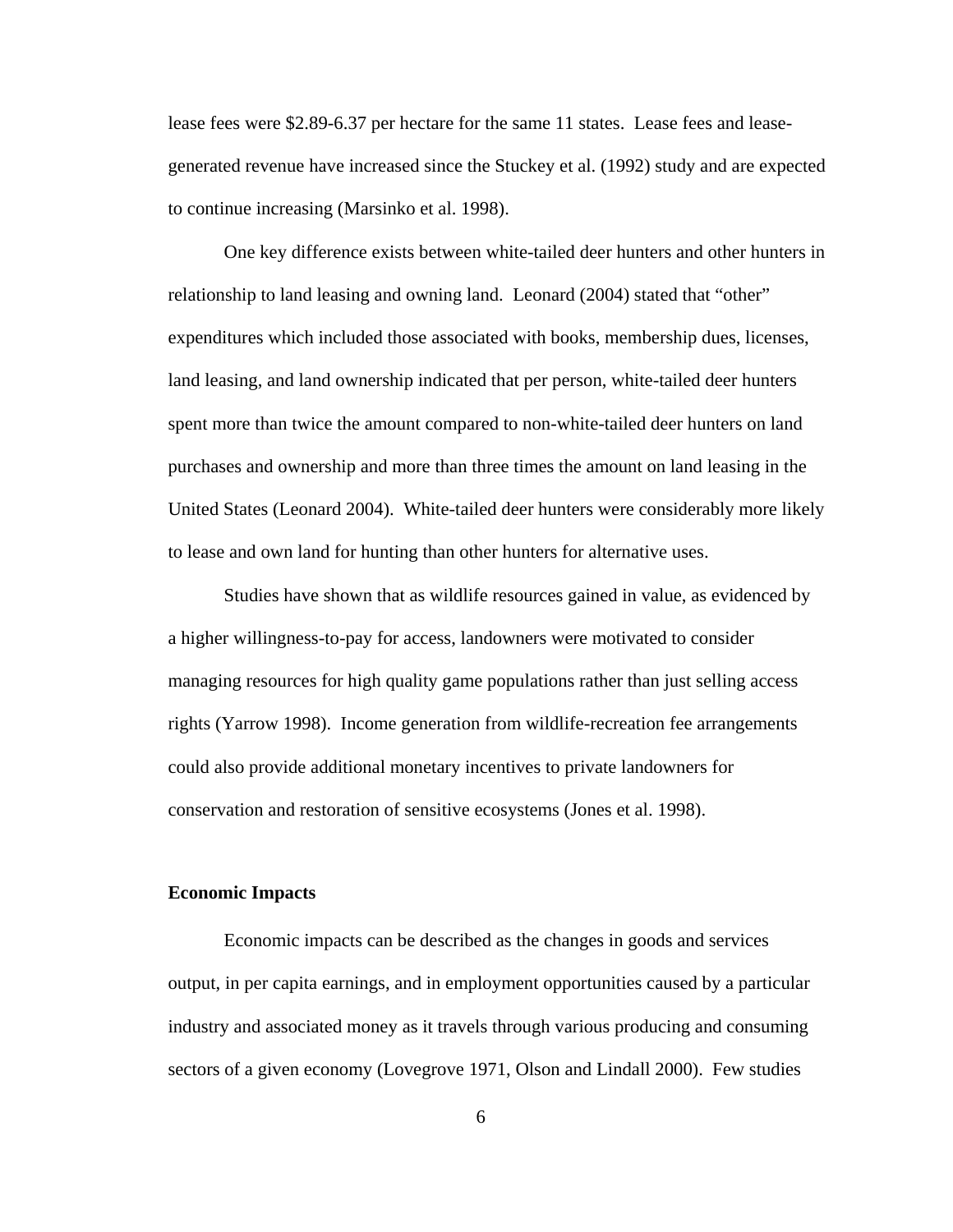involving wildlife-related economic impacts have been conducted in Mississippi. Studies dealing with specific positive and negative economic impacts have not been performed within Mississippi that quantify the nature and extent of the white-tailed deer as it impacts state, regional, and local economies. More specifically, there has never been a state-wide, research-based, economic impact assessment of the whitetailed deer hunting in Mississippi. In fact, across the United States this type of study has been rare to nonexistent.

 Expenditures for hunting have been periodically catalogued (USDI and USDC 2002a). There have been a number of studies valuing white-tailed deer and white-tailed deer hunting throughout the United States (Conover 1997, Loomis et al. 1989). While data from these studies are useful, the primary emphasis has been on expenditures dedicated to white-tailed deer hunting. An in-depth assessment of expenditures is essential when analyzing the economic impacts of white-tailed deer hunting. Direct impacts from retail goods such as gasoline are important, but where gasoline is refined is also of interest. A study involving the effects of crude oil prices among the Gulf of Mexico region was conducted in 2006 and found that a rising oil price more often than not stimulates economic growth in oil exporting states (e.g., Louisiana, Texas, and Alabama) and hinders growth in oil importing states (e.g., Mississippi) (Lledare and Olatubi 2006). The study also stated that employment, personal income, and revenue were impacted more directly following a price change rather than through changes in oil and gas production following a drastic price change. Even unemployment rates in the coastal Gulf States tended to decline in response to increases in petroleum prices (Lledare and Olatubi 2006). Indirect benefits are impacts of inter-industry trade within a defined

7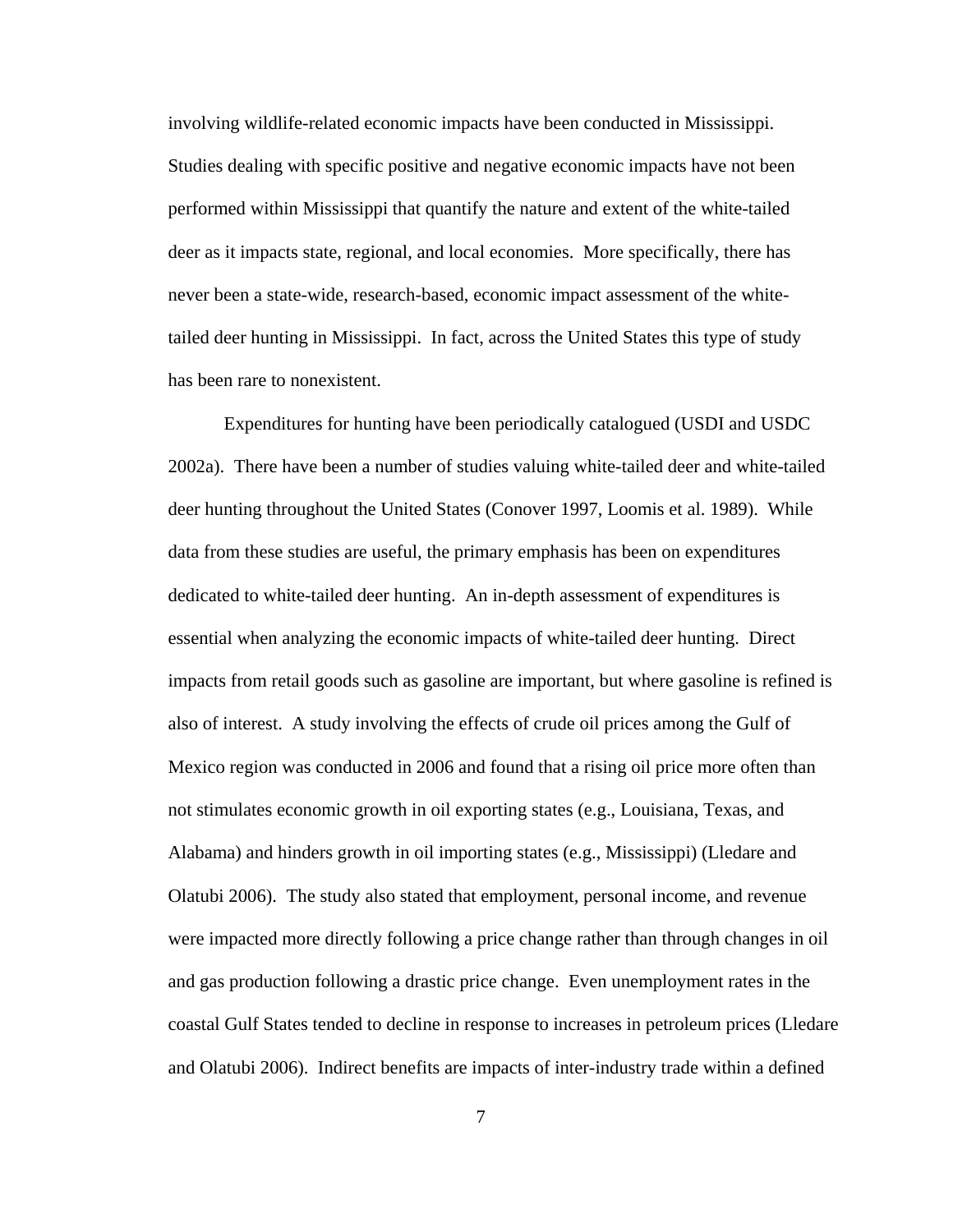economy. Subsequently, induced effects result from household consumption originating from employment tied to both direct and indirect activities (Grado et al. 2001). Indirect and induced impacts, which are indirectly related to the wildlife resource, are just as important to the economy as are direct benefits.

 Economic impacts of recreational activities have been derived using various models, one of which is the Impact Analysis for Planning (IMPLAN) software (Olson and Lindall 2000). This program was developed for the USDA Forest Service as a tool for deriving regional economic impacts of forest management plans. Currently, IMPLAN consists of both national and county level data for 509 industrial and commercial sectors. IMPLAN software uses economic data from an area of interest (e.g., the State of Mississippi or an aggregation of selected counties) to construct a model of its economy. Expenditures made in-state, or in an aggregation of counties, on behalf of a recreational or hunting activity are targeted to final demands on state or county industries and businesses. Economic impact studies provide states and regions with useful information about the social and economic effects of proposed new projects and programs (Loomis and Walsh 1997). They also provide a hypothetical estimate for the absence of an activity. Multipliers derived from economic impact analysis can be used to assess relationships in state, regional, and local economies (Loomis and Walsh 1997). A commonly used multiplier, the Social Accounting Matrix (SAM) multiplier, illustrates the magnitude of direct sales in promoting total economic impacts. For example, if an outfitter obtains food for each trip from a local grocery store, the grocery store, in turn, gets its produce from farmers or local distributors. Therefore, each dollar spent by a hunter on an outfitter will impact not only the outfitting company and its employees, but

8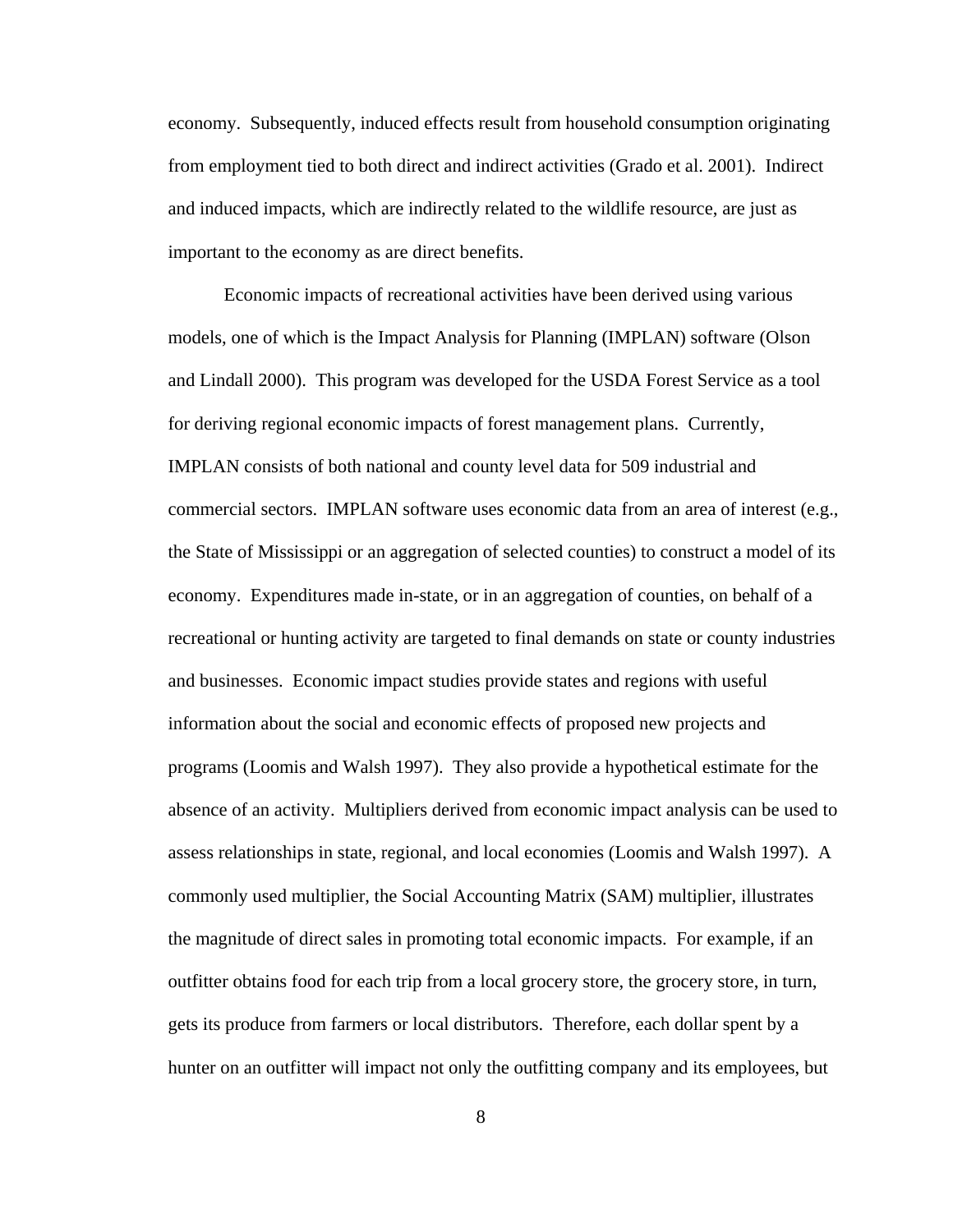also the grocery store, the grocery store's employees, and even farmers and local distributors. As hunters purchase goods and services during their trips, the money spent makes its way to other sectors of the economy (Cooper et al. 2002).

 In Oregon, policymakers were interested in the positive impacts of damming the Upper Klamath River to facilitate whitewater rafting (Johnson and Moore 1993). They found that since 90% of whitewater trips were commercially guided, expenditure data collected can play a major role in determining the majority of economic impacts from the River. To evaluate economic impacts, an estimation of expenditure data and IMPLAN were used by Johnson and Moore (1993) to calculate expenditures that would be lost without damming the river. However, it is important to realize that an economic perspective on this proposed action only has value if it is coupled with sound biological and ecological assessments. Only then can the full extent of any impact assessments be viewed appropriately.

 Several studies have taken hunting expenditures and generated economic impacts. This included both trip-related and durable, more long-term expenditures (e.g., weapons, equipment). In 1991 Burger et al. (1999) found that northern bobwhite hunters spent 2.6 million days hunting and expended \$95 million in the South. Northern bobwhite hunting directly and indirectly supported 2,987 full- and part-time jobs resulting in a total southwide economic impact of \$193 million. In a study of 16 southeastern states, Southwick (1994) found that Mississippi hunters annually expended \$217 per state resident on retail sales within the State's economy (greatest of 16 states in the study). This \$217 annual resident expenditure generated a multiplier effect of 1.7, and yielded \$382 in total economic impacts for every state resident (Southwick 1994). This multiplier was on the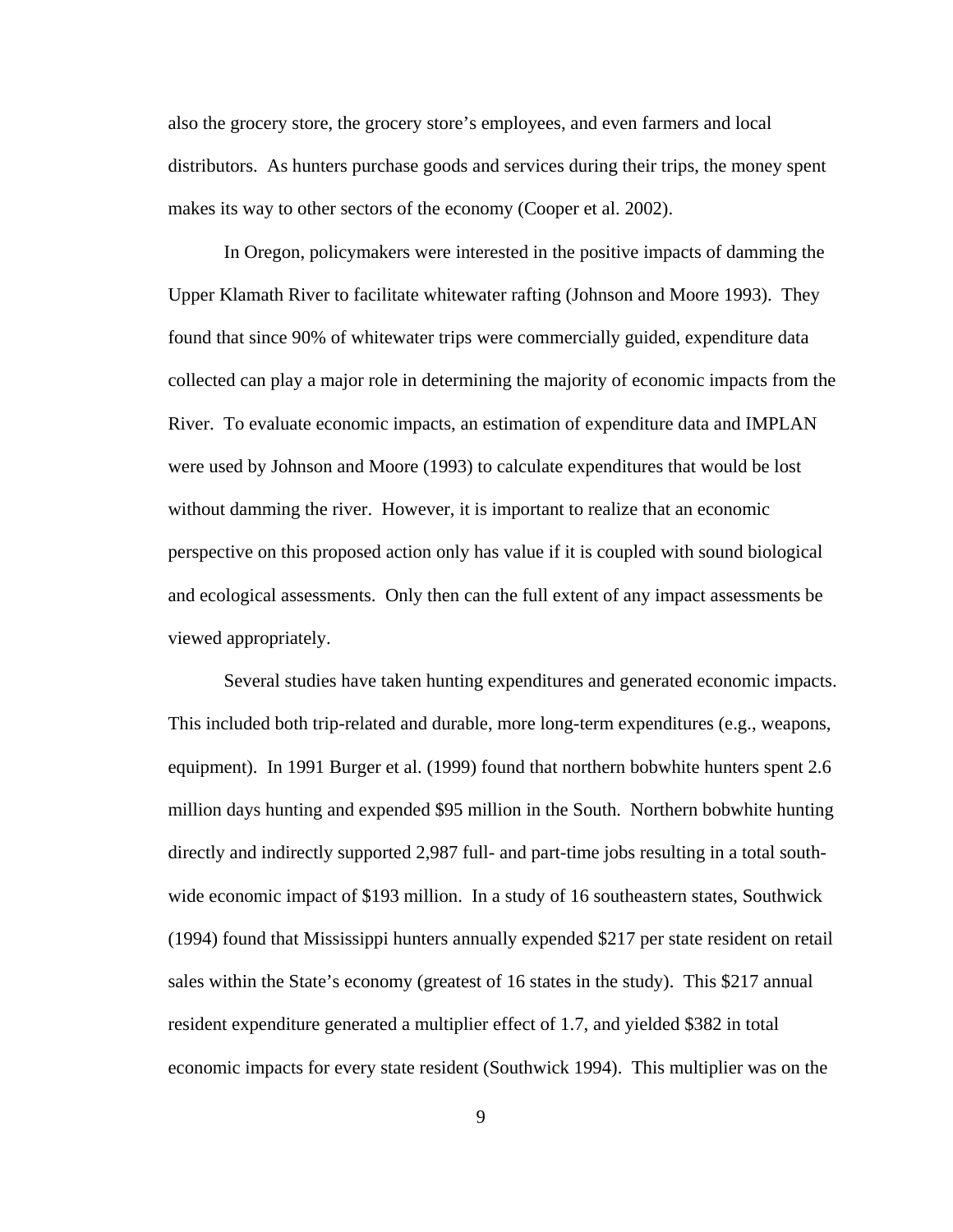low end of those typical for recreation expenditure multipliers that usually range from 1.5 to 2.7 in the United States (Loomis and Walsh 1997).

Multiplier size may be related to the areal size of a region's economy because value-added within a region has the potential to increase as its geographic area increases and, more than likely, a smaller proportion of expenditures are purchased outside the region (Loomis and Walsh 1997). Also, the extent of development within an economy is a factor in multiplier size. Grado et al. (2001) assessed the economic impact of waterfowl hunting in Mississippi. In a six county region in the Mississippi Delta, they reported total sale impacts of \$719,016 for the 1998/1999 waterfowl hunting season. If these data are applied state-wide, Mississippi's estimated economic impact was \$27.4 million in total sales (1999 dollars) which would support 512 full- and part-time jobs. The SAM multiplier for the study region was 1.33, indicating that for each dollar spent in the region there was an additional \$0.33 of economic impact. With these findings, management decisions can be applied to properly manage for waterfowl numbers, waterfowl habitat, and off-site accommodations and services. This could potentially maintain a positive attitude among waterfowl hunters, thus creating a more positive environment to enhance economic impacts. Utilizing expenditure data, similar to procedures used by Johnson and Moore (1993) and Grado et al. (2001), can quantify economic impacts of whitetailed deer hunting in Mississippi and create a reliable database of information for the State's most important game species.

#### **Land management techniques**

By identifying expenditure data of white-tailed deer hunters, certain land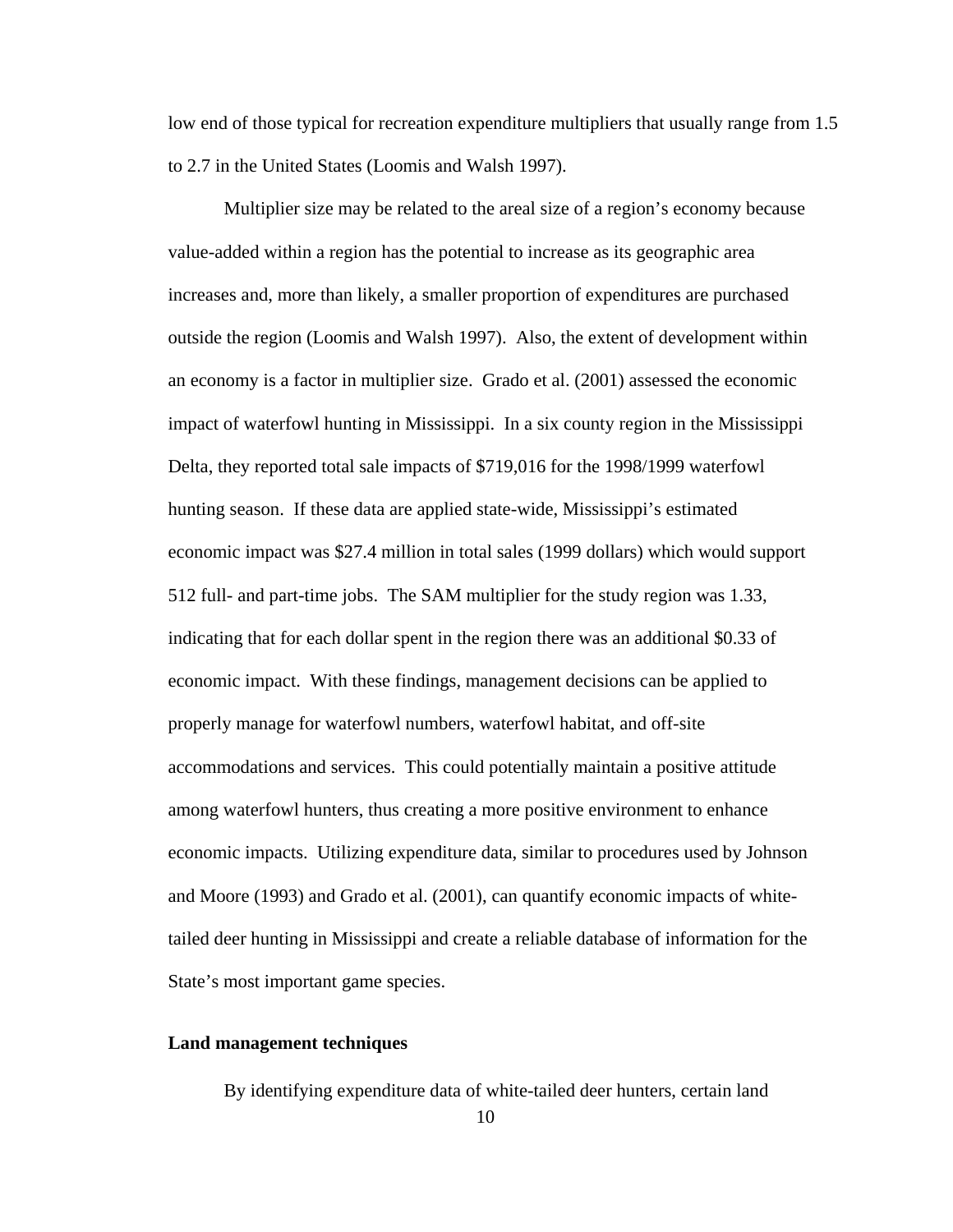management techniques can be recommended by agencies and consultants and appropriately selected by landowners to promote this activity. Practicing proper land management techniques (e.g., prescribe burning, thinning, installing food plots), while owning or leasing land for the primary purpose of hunting, can be valuable for a number of reasons. Landowners utilizing their land for the primary purpose of hunting could potentially increase wildlife habitat or make improvements to existing habitat. An increase in the number of hunters who own or lease land for the primary purpose of hunting could suggest easier access to quality white-tailed deer habitat (Leonard 2004). With the addition of increased numbers of hunters, wildlife populations can be better managed while the increase in wildlife-related expenditures and their impacts can benefit the State.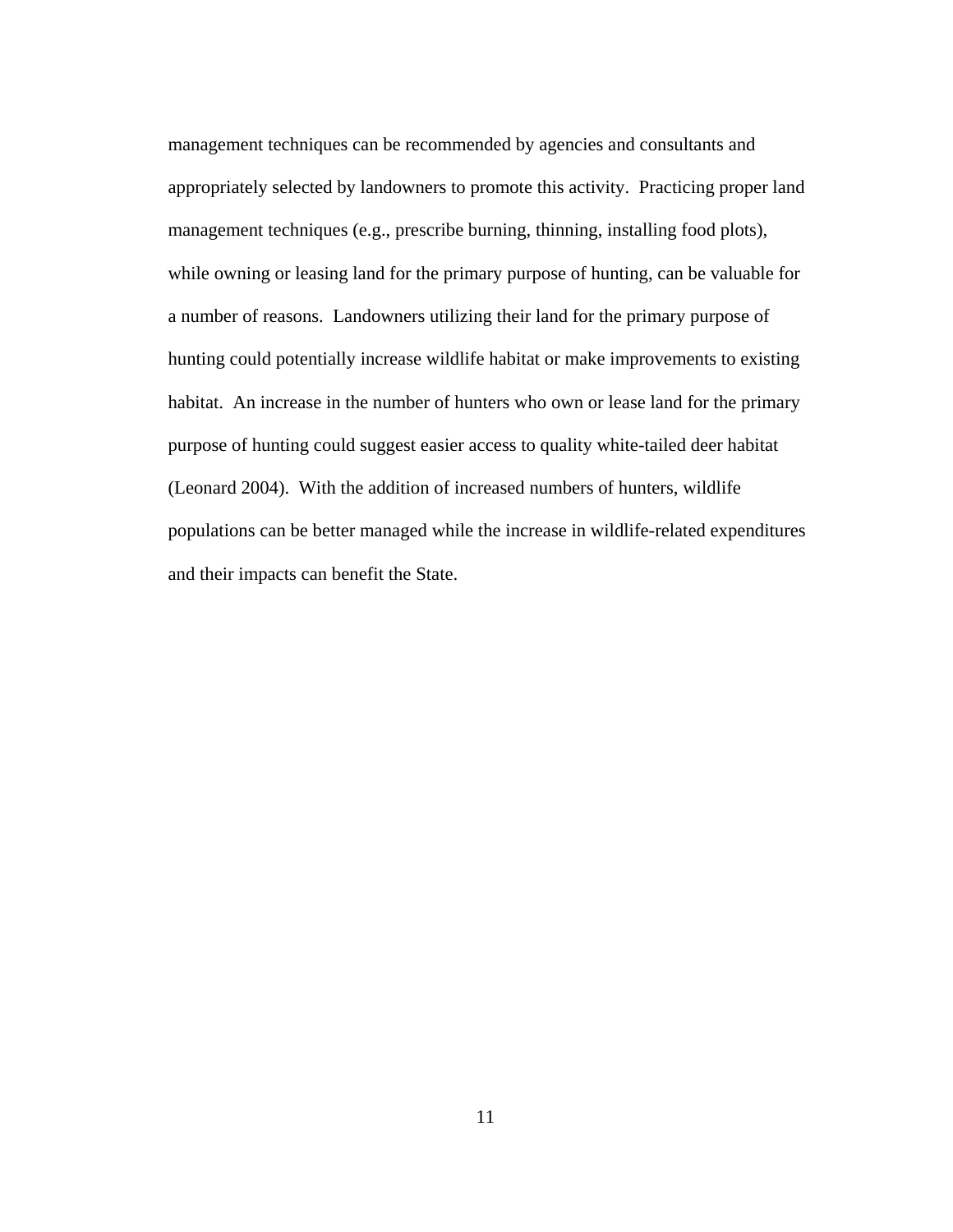#### **CHAPTER IV**

#### **METHODS AND PROCEDURES**

#### **Questionnaire process**

The sampling frame of hunters for this study came from approximately 180,000 licensed resident hunters and 20,000 licensed non-resident hunters listed in the MDWFP database for the 2003/2004 hunting season. This study will be referred to as the "2003/2004 study." A self-administered mail questionnaire was used to collect desired trip information. The economic impact analyses in this study of white-tailed deer hunting activities in Mississippi used information provided by white-tailed deer hunters in a selfadministered mail questionnaire of Mississippi residents and non-resident hunters titled 2004 Mississippi Deer Hunting Economic Impact Survey (Appendix A). Economic data and other information such as activity days were acquired from a randomly selected list of 3,600 licensed hunters in Mississippi. The total included 1,800 Mississippians and 1,800 others from across the United States. Names and addresses of white-tailed deer hunters were available from the MDWFP. Residents were taken from the 2003/2004 Sportsman ( $n = 105,996$ ) licenses and All Game Hunting and Fishing ( $n = 76,186$ ) licenses issued in Mississippi. Non-resident names were taken from Non-Resident Annual All Game ( $n = 13,472$ ) and Non-Resident All Game Trip ( $n = 8,137$ ) licenses.

The first mailing  $(n = 3,600)$  was sent with a cover letter and postage paid return envelope (Appendix B). One week later a reminder/thank you postcard was sent to the entire sample ( $n = 3,600$ ), regardless of whether they returned a questionnaire or not (Appendix C). Two weeks after sending the postcard, a second mailing including a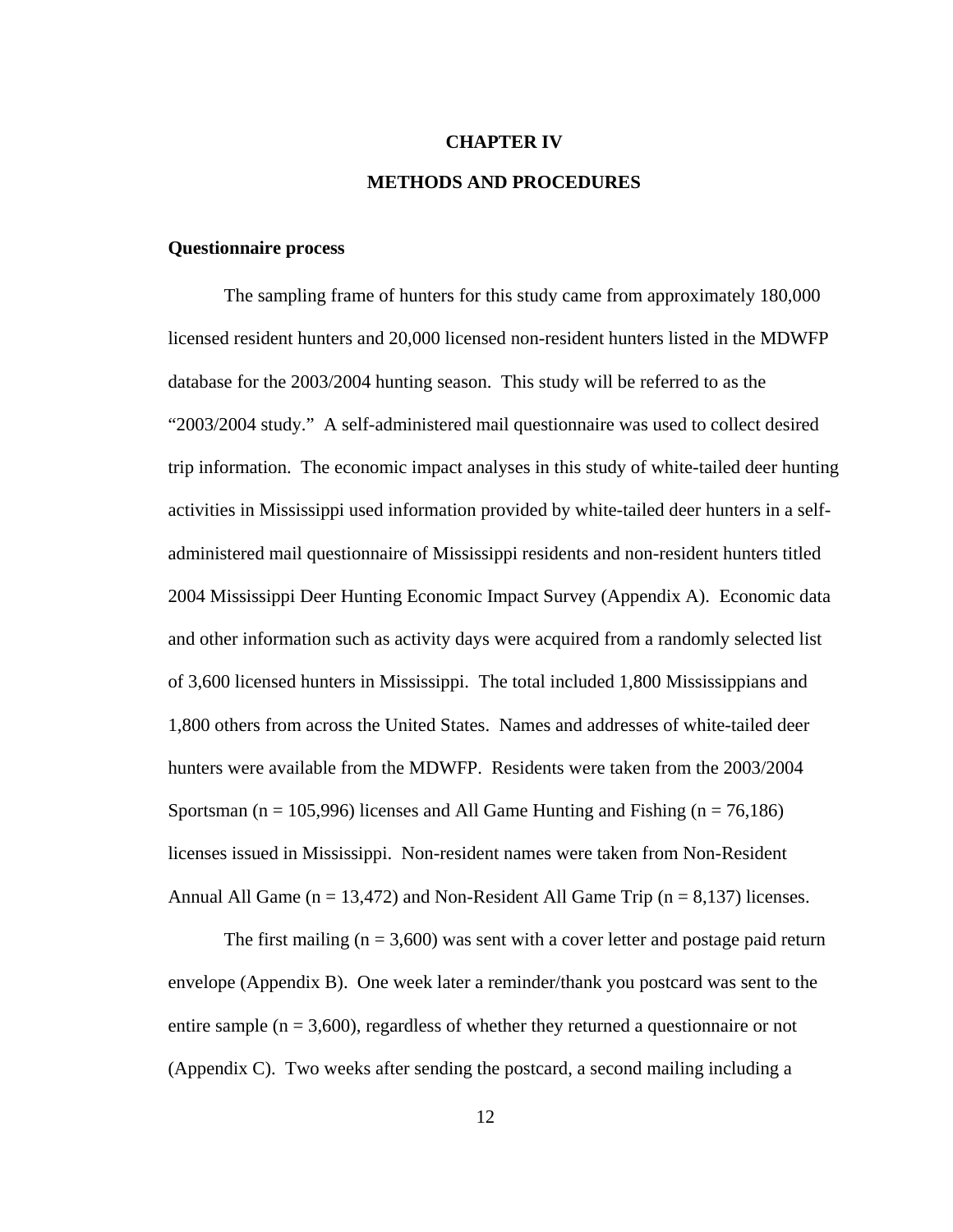reminder cover letter, a questionnaire, and a postage paid envelope was sent to all remaining hunters that had not returned a questionnaire (Appendix D). All returned questionnaire data was then entered into Microsoft Access where it was transformed for use in the IMPLAN model.

Since the sample population was geographically dispersed and the intent was to have hunters recall, at their convenience, a typical hunting trip, the self-administered mail questionnaire was the best option for data collection. This was also the best way to reach those who hunt on private lands where access by researchers to hunters may be more difficult versus reaching those participating on public lands with an on-site survey. A typical hunting trip can be defined as a trip that may begin from an individual's principal residence or from another place, such as a vacation home or the home of a relative where they hunt white-tailed deer in Mississippi. A trip may last an hour, a day, or many days (USDI and USDC 2002a).

The self-administered mail questionnaire was designed to collect information to address four key areas, hunter characteristics, trip characteristics, trip expenditures, and long-term expenditures from white-tailed deer hunters in Mississippi (Appendix A). This is the preferred method of collecting expenditure data through mail or on-site surveys (Dillman 1978). All questions and research procedures were approved by the Mississippi State University Institutional Review Board's Committee for the Protection of Human Subjects (Docket #03-162).

To determine white-tailed deer hunter characteristics in Mississippi hunters were asked to indicate "What is the highest educational level you have attained?," where they were given seven choices ranging from "Some high school" to "Doctoral or professional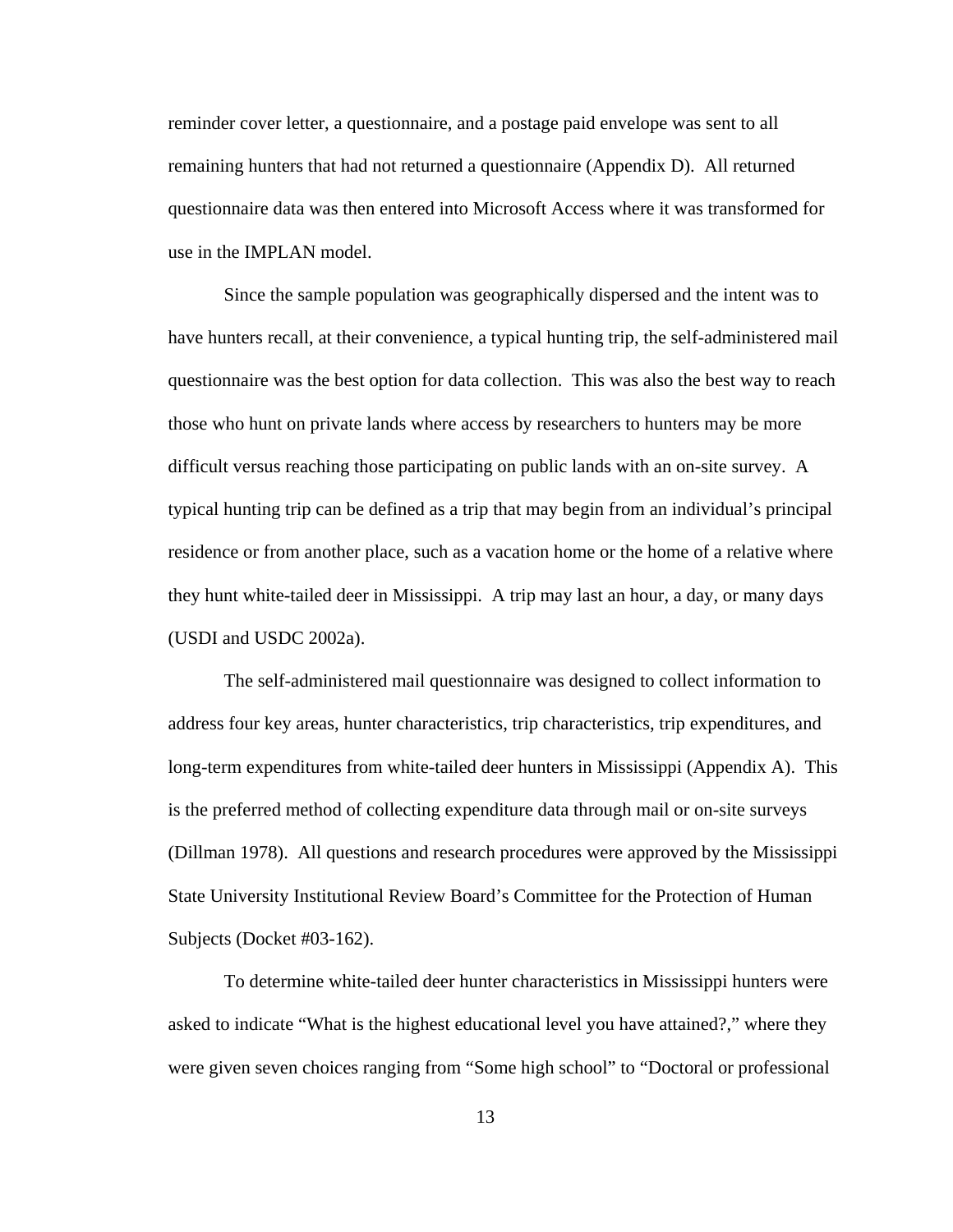degree," "Which of the following best describes your total household income before taxes?," where they were given 11 choices in \$10,000 increments, "What is your age?," "What is your ethnic background?," where they were given six choices of "Asian or Pacific Islander," "Black or African American," "Hispanic," "Native American or Alaskan Native," "White or Anglo," "Other," and given a blank to describe. Lastly, hunters were asked "What is your gender?"

To determine trip characteristics hunters were asked, "Was white-tailed deer hunting the primary purpose for this trip?," "How many total days did you spend on this trip, and deer hunting on this trip?," "To the best of your recollection, what was the date(s) of this typical trip?," "Using the map below, indicate the destination county or counties you hunted during this trip?," and "Please indicate with an "X" where your primary hunting trip took place in the chart below." There were four categories with subcategories included under each. The four main categories were "Hunting service providers," "Public hunting," "Private hunting with fees," and "Private hunting without fees." To determine trip characteristics surveyed hunters were also asked, "How did you find out about this hunting destination?," "How many one-way miles did you travel from your home residence to get to your destination on this trip?," "How many individuals made this trip with you, including yourself?," "Of these individuals, how many individuals (e.g., father, son) did you pay for on this trip, including yourself?," and "Did you harvest any white-tailed deer on this typical trip you described above?"

To establish white-tailed deer hunting trip expenditures in Mississippi hunters were to list "Trip expenses, that occurred only in the destination county or counties in Mississippi and expenses to and from the destination county or counties, before, during,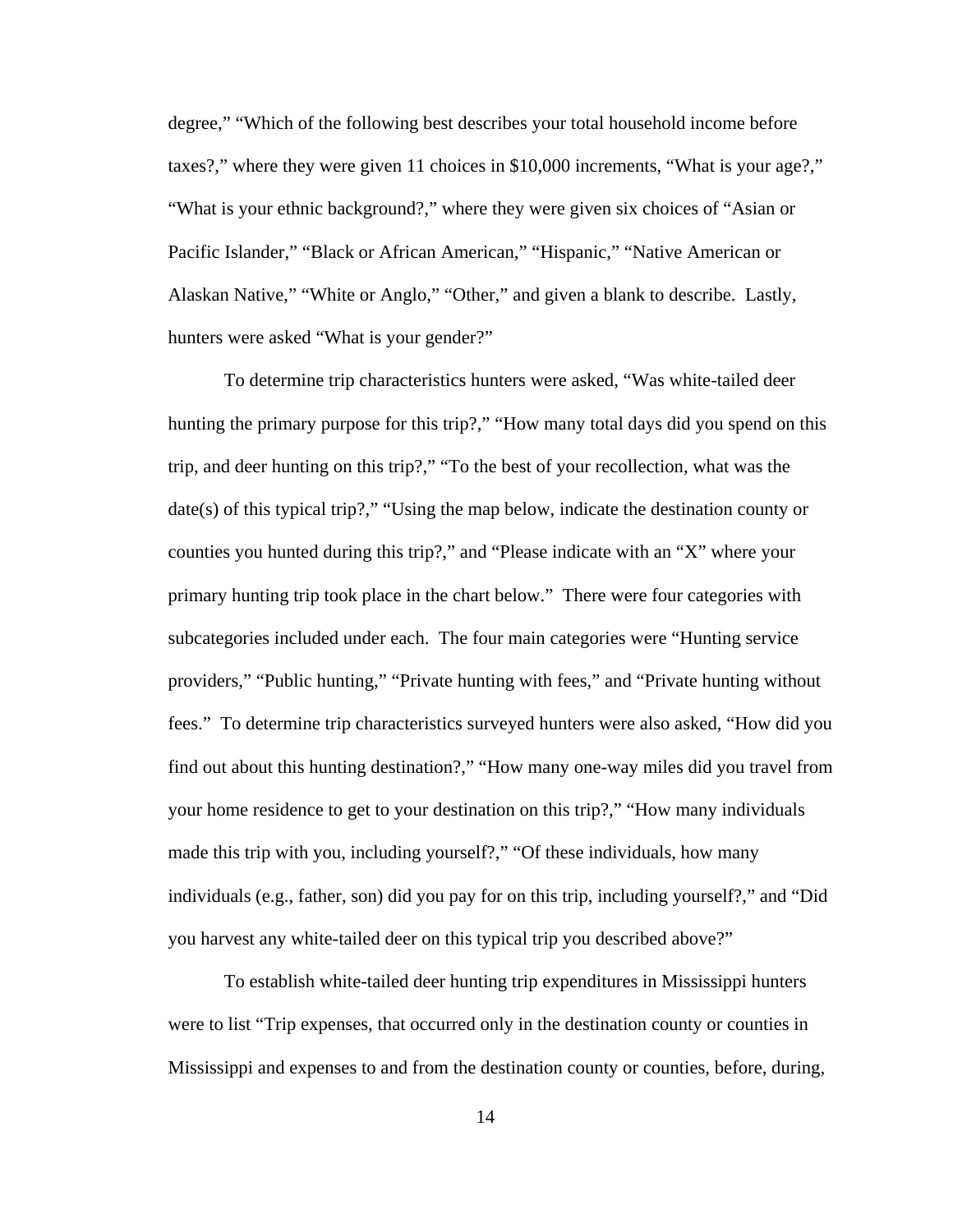and after your trip" under the appropriate categories. Four main categories were provided along with subcategories within, "Transportation" including gas, rental vehicle, and air fare, "Lodging (plus associated food)," "Food (not associated with lodging)" including restaurants and groceries, and "Other shopping, services." Under "other shopping, services" these subcategories were included, "ammunition, casinos, entertainment, equipment rental, game processing, guide fees, heating/cooking fuel, hunting lodges, hunting package fees, miscellaneous retail, outfitters, private land use permit, taxidermy, and other." Beside each subcategory, a blank was available to indicate the trip expense for each item, and the town or county, and state of purchase.

To determine long-term expenditures of white-tailed deer hunting in Mississippi hunters were asked to list "Long-term expenditures for items purchased over the last 12 months only and used on this typical trip." For each item a blank space was provided for "total expense," "town or county of purchase," "state," and "days used in last 12 months" for all purposes. Long-term expenditure items included: "ammunition, archery equipment, clothing for hunting, dog accessories, dogs, groceries in bulk, guns, knives, hunt club membership, hunting leases, hunting licenses, stamps, miscellaneous hunting gear, small equipment, trailer, ATV, tree stand, and other." Hunters were also asked for "Long-term hunting expenditures for items purchased over the last 12 months only and used for the purpose of white-tailed deer hunting or management related to this trip." These items included: "dog training, feeder, feeder feeds, food plot equipment, food plot fertilizer, lime, food plot seed, and salt/mineral blocks."

 In an attempt to gauge economic impacts from resident expenditures, resident participants were also asked, if "Given the hypothetical situation whereby they would not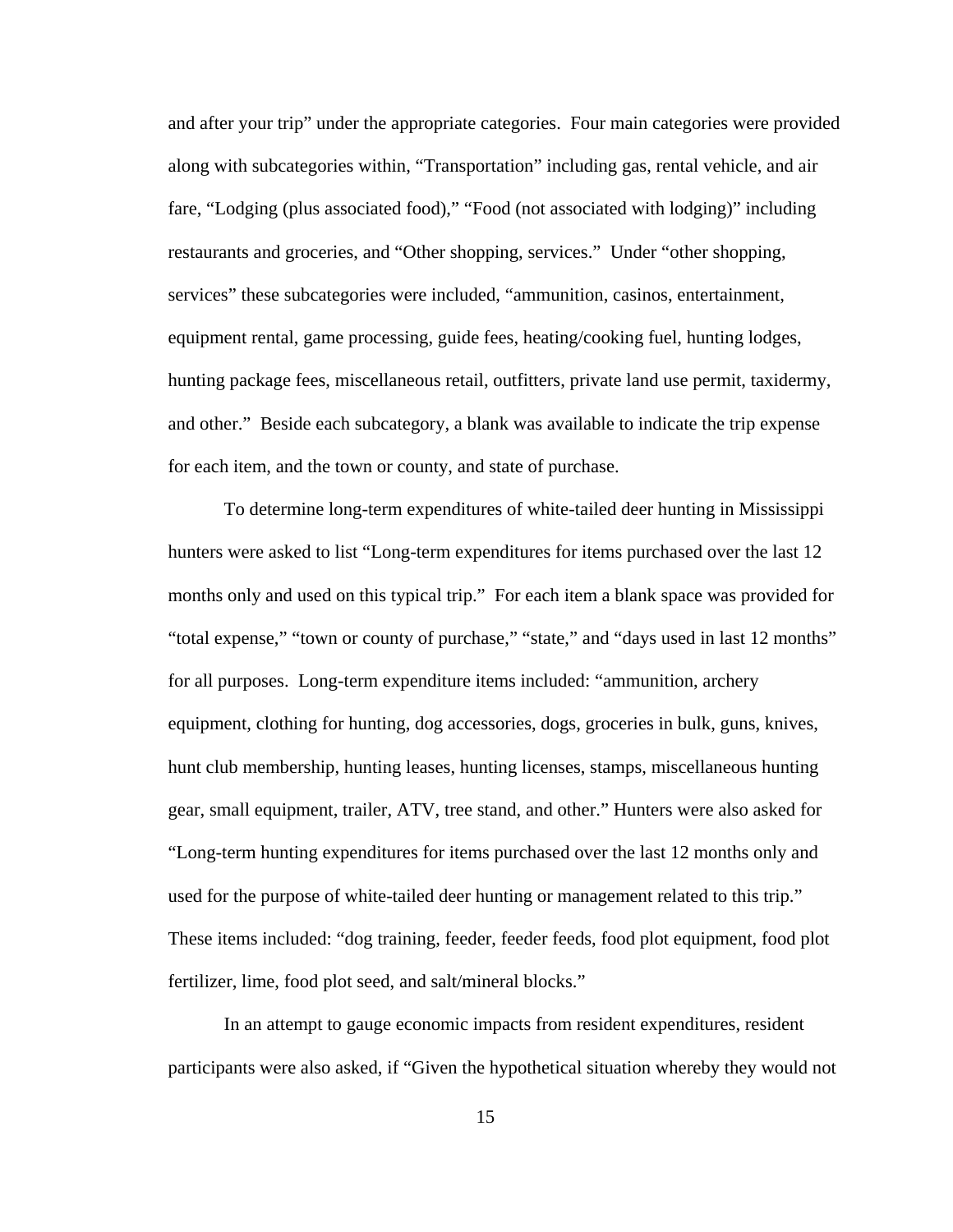be able to hunt white-tailed deer in Mississippi, what percent of the money they currently spend per year in Mississippi on this activity would then be spent out-of-state to hunt white-tailed deer or participate in any other activity (hunting or non-hunting-related)." This allowed for an estimation of the proportion of resident expenditures and subsequent economic impacts that could legitimately be considered as such versus being a mere recycling of dollars in the economy of interest.

The economic impact analyses of white-tailed deer hunting activities in Mississippi also used information provided by white-tailed deer hunters in the annual Survey of Mississippi Resident and Non-Resident Hunters implemented by the HDCLEL at Mississippi State University covering the 2001/2002, 2002/2003, and 2003/2004 hunting seasons. During this time frame the HDCLEL surveys provided white-tailed deer harvest data as well as hunter expenditures and activity days. Harvest data collected was the number of white-tailed deer (buck and doe) harvested by different hunting methods (i.e., archery, gun, primitive) by resident and non-residents. Other data included average seasonal harvest per hunter, proportion of licensed hunters and total hunters, total activity days, average seasonal number of days hunting per hunter, and harvest per day ratios. Economic data used to develop hunter expenditure profiles and resident and nonresident activity days for state-wide economic impact studies was acquired from licensed hunters contacted who completed and returned the questionnaire. The total included Mississippians and those from adjacent states. The MDWFP provided HDCLEL a randomized listing of licensed hunter names and addresses.

The results from three surveys composed by HDCLEL, were used for comparison in this study. For the 2001/2002 survey 11,000 licensed hunters were contacted and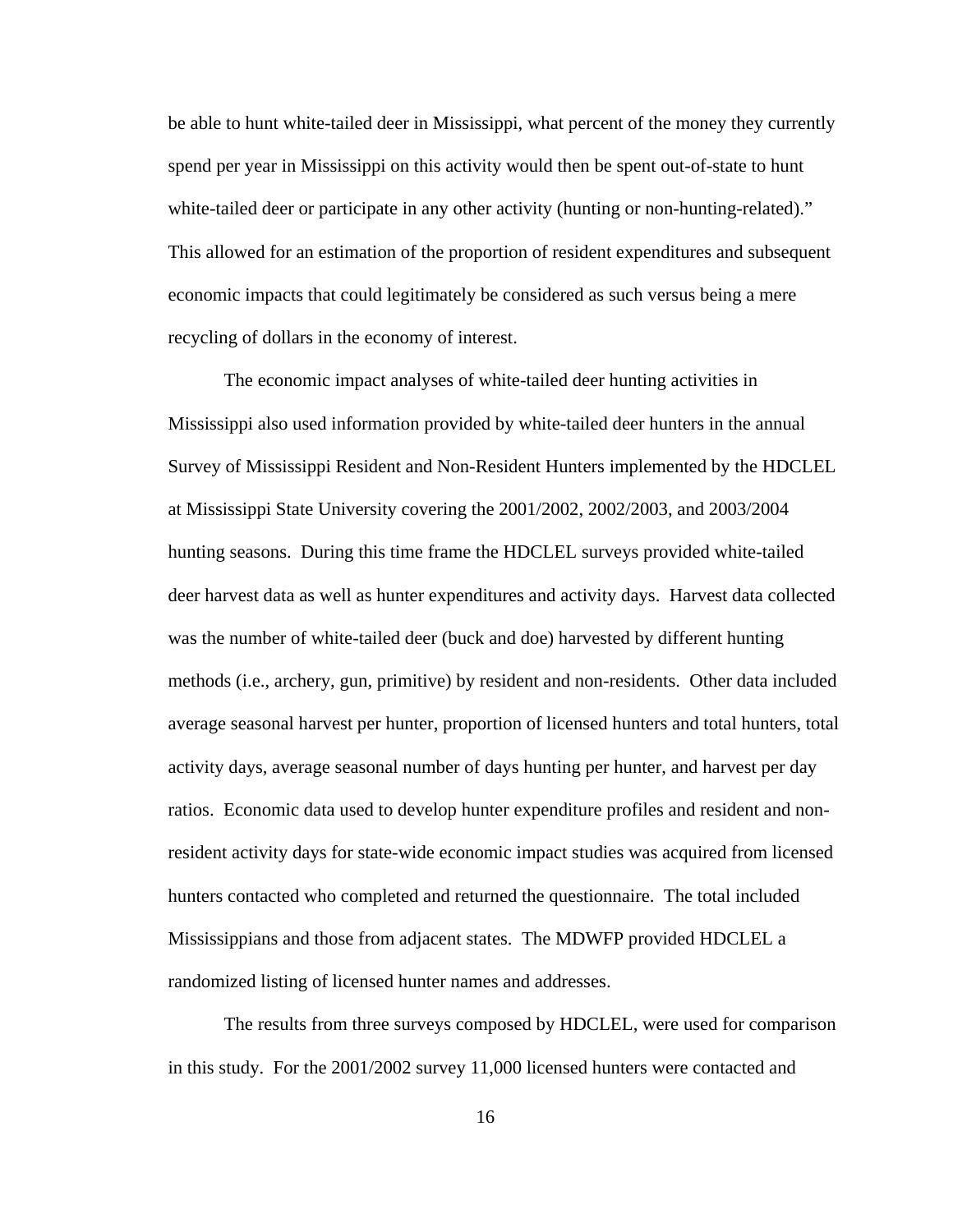included 6,000 residents and 5,000 non-residents. The following hunting season (2002/2003), 7,000 licensed hunters were contacted; 4,000 residents and 3,000 nonresidents. For the 2003/2004 survey, 6,000 licensed hunters were contacted and consisted of 3,000 residents and 3,000 non-residents.

All mailings for the 2003/2004 study were completed before HDCLEL mailed their survey, so there was no overlap for that hunting season. Although potentially the names and addresses from the 2003/2004 study could have been randomly drawn for the HDCLEL Survey of Mississippi Resident and Non-Resident Hunters in previous years of its study (2001/2002, 2002/2003). This may have adversely affected the 2003/2004 study's return rate by over-sampling the hunters.

#### **IMPLAN**

An IMPLAN model of the Mississippi economy was built to generate direct and secondary impacts resulting from in-state participant expenditures. The most current model at the time of this study of the Mississippi economy (2002) was used to perform the analysis. Direct impacts included total sales, salaries, value-added, indirect business taxes, wages, and jobs created by the initial purchases by participants that were retained by the state economy in the operation of its businesses. Secondary impacts were composed of indirect and induced impacts. Indirect impacts are created through purchases made by directly impacted businesses or individuals with supporting businesses in the state economy. These impacts included the same categories as direct impacts. Induced impacts embodied purchases by employees within direct and indirect impacted sectors that generate total sales, salaries, value added, indirect business taxes,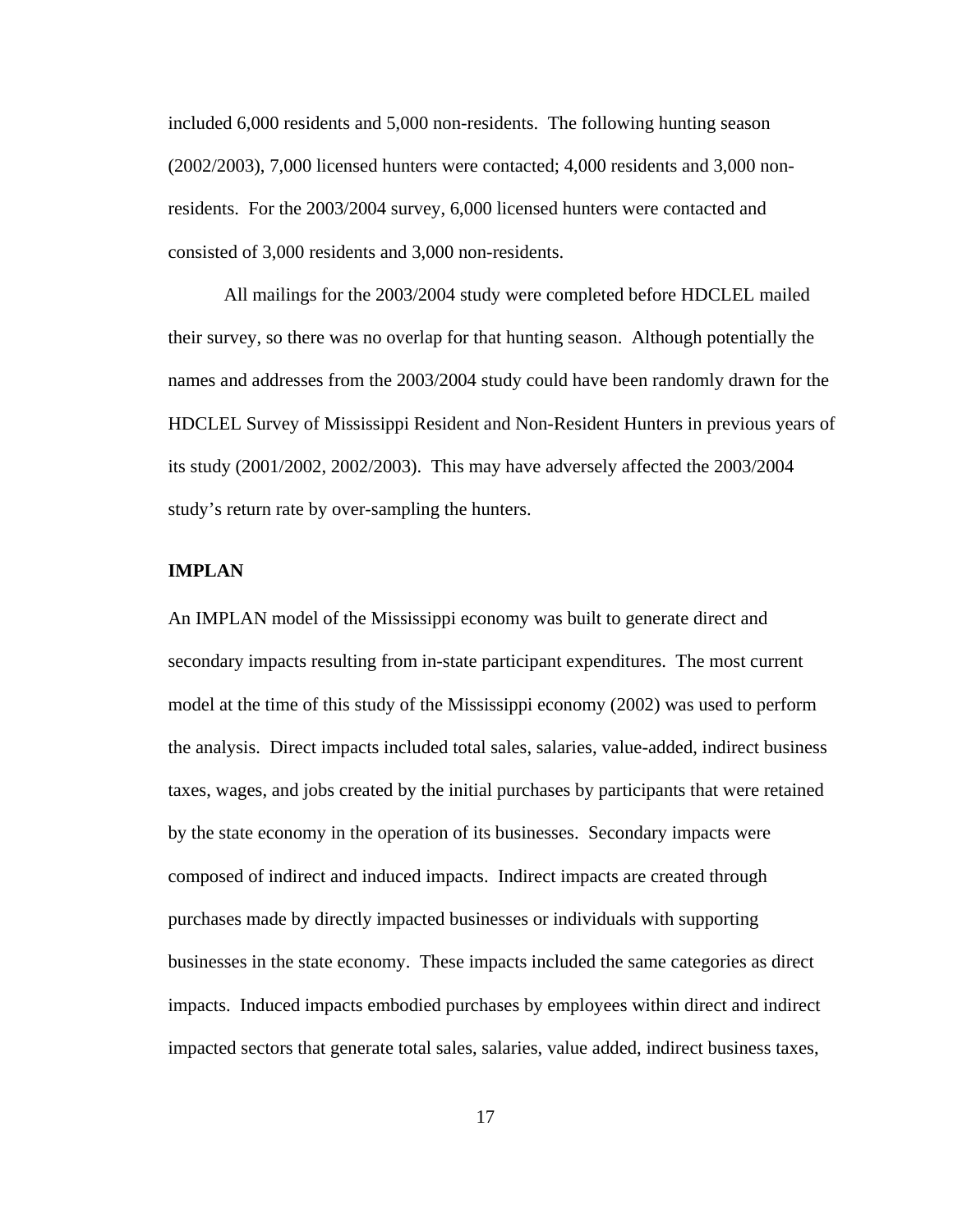wages, and jobs. Leakages (expenditures leaving the state or a specified region to purchase goods or services) do occur and were accounted for in the impact analysis. Data on trip expenditures, equipment purchases, and state hunting attendance in Mississippi was acquired in the 2001/2002, 2002/2003, and 2003/2004 Survey of Mississippi Resident and Non-Resident Hunters, implemented by HDCLEL and were analyzed and compared to the 2003/2004 study results and the coinciding economic impacts.

#### **Survey data analysis comparisons**

Attendance data acquired from the 2003/2004 HDCLEL survey was compared to the attendance data acquired from the 2004 Mississippi Deer Hunting Economic Impact Survey. Attendance data from the 2003/2004 Survey of Mississippi Resident and Non-Resident Hunters and the 2004 Mississippi Deer Hunting Economic Impact Survey were calculated using the same questionnaire format and methods. Participants were asked how many days they hunted white-tailed deer using any of the following methods: archery, primitive weapon, and gun; both within and outside Mississippi. Hunters were also asked if they hunted using more than one method on a particular day, and if so, to count a day for each method. The activity day data was then entered into Version 9.1 of the Statistical Analysis Software (SAS). A program was written to calculate average effort and harvest estimates for random sample formulas to create an estimate of the average activity days for both resident and non-resident hunters. These averages were then extrapolated to the entire eligible licensed population of white-tailed deer hunters for that season.

To calculate expenditures related to a specific tourism resource activity using an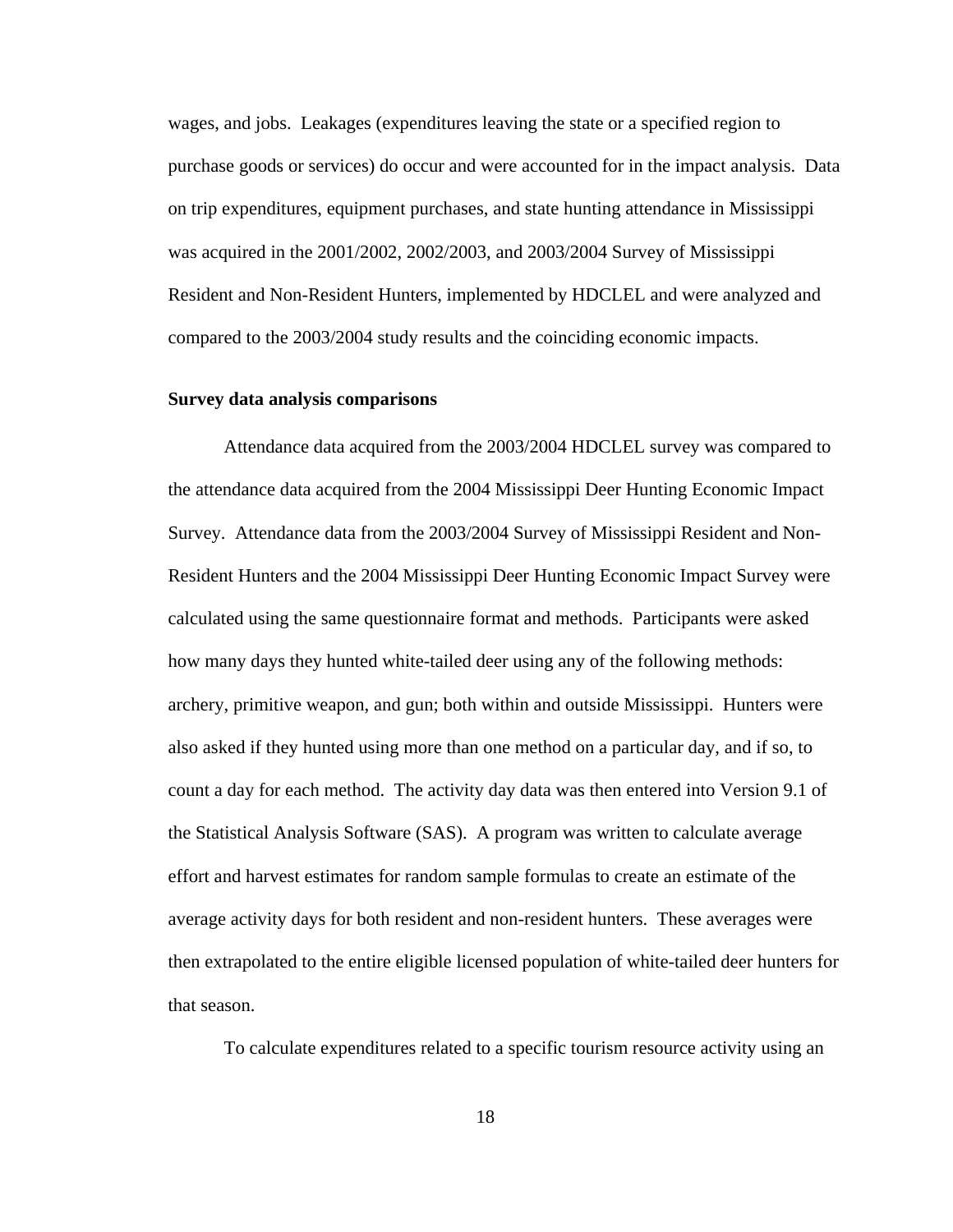input-output economic model, equipment expenditures in addition to total trip expenditures were collected for this study following a method proposed by Johnson and Moore (1993). Dollars spent per hunter per day were assessed from questionnaire data. First, the total amounts of individual trip expenditures were itemized (e.g., gasoline, food costs). These items were then divided by the average number of days of a typical hunt by the individual. Second, equipment-related items, purchased within the past year, were divided by the average number of days used for all purposes within the last 12 months. Resident and non-resident expenditure profiles were then developed by averaging these values and dividing them by the total number of hunters reporting expenditures. This itemized hunter expenditure profile (\$/hunter/day) was then used as an input in the IMPLAN model, where each item was entered separately and within the appropriate economic sector. For example, the lodging expense per hunter per day was affiliated with sector 479 in the IMPLAN model for Mississippi.

In addition to acquiring expenditure data, it was also necessary to acquire demographic information to establish who is making these expenditures and to pinpoint the location of their purchases. For example, hunters were asked what state they were from along with their corresponding county of residence. A map of Mississippi was provided in the questionnaire so the hunter can circle the county where the hunting trip took place. The demographic questions in the questionnaire included education level, income, age, ethnic background, and gender.

True economic impacts allow for any combination of regional or local (i.e., by county) economic assessments within the state. For non-residents, dollars spent in the economy represent an influx of new money to the state industrial and commercial bases.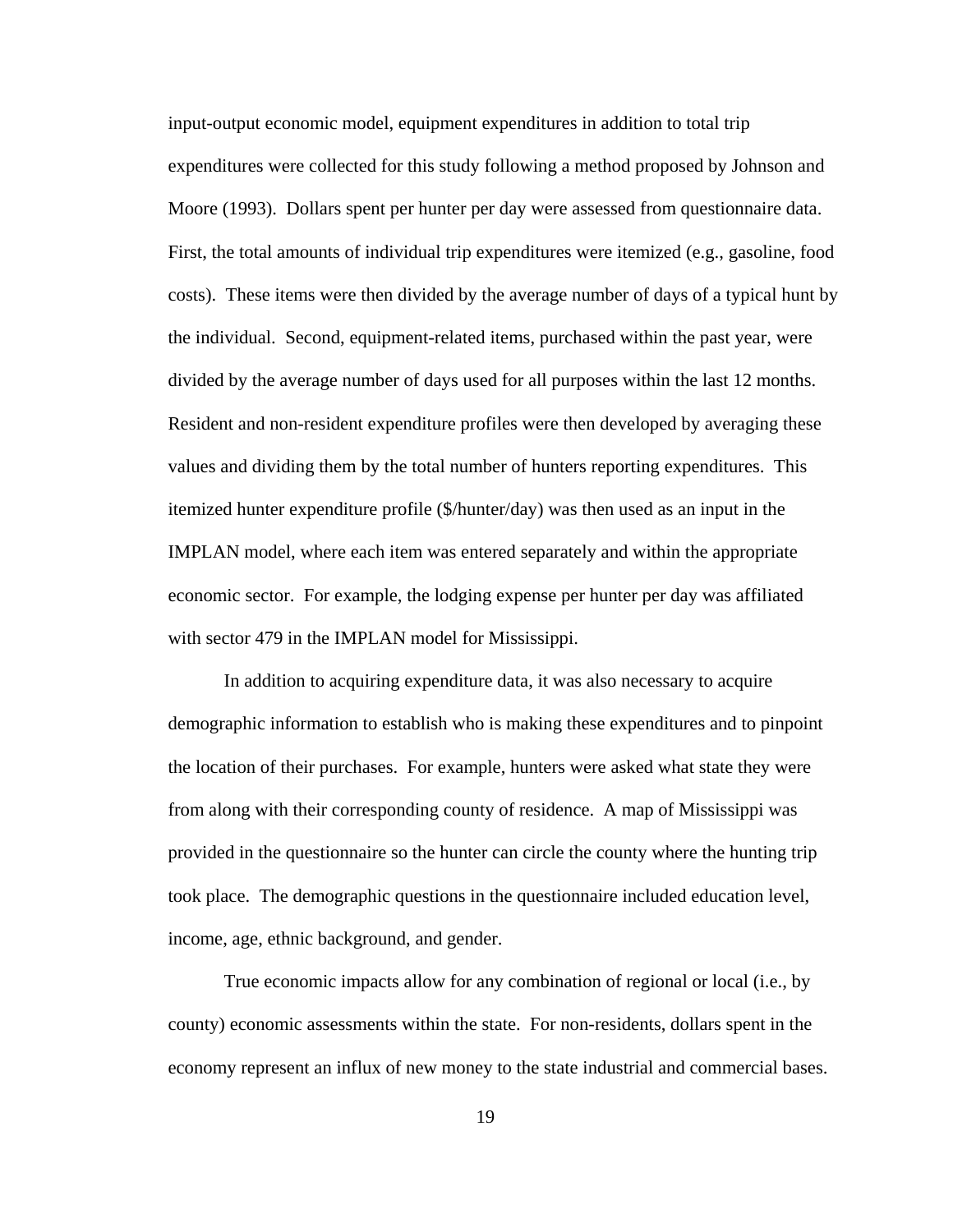For residents it is not as straight forward. Thus, the questionnaire then asked for information needed to determine the portion of resident expenditures that were truly economic impacts (versus recycled dollars). Past studies often discount resident expenditures and economic impacts because they were viewed as dollars that would otherwise be spent in the economy regardless of the activity. The position was taken in this project that some portion of resident expenditures should count as economic impacts. Thus, for residents, some portion of the dollars currently spent hunting white-tailed deer in the State would be spent outside the State hunting white-tailed deer or pursuing some other activity if white-tailed deer hunting were not available, and thus can be considered economic impacts (Grado et al. 2001). This breakdown for resident expenditures was determined by questionnaire responses to a specific question, as previously noted, addressing this issue.

Overall, the study provided the opportunity to collect data from an assessment that included state-wide estimates of white-tailed deer hunting activity on public and private lands, expenditures data (e.g., food, lodging, travel, equipment) by resident and non-resident deer hunters, measures of the economic impact to the State's economy (e.g., total sales output, employment, personal income, taxes generation, value-added), and identification of impacted sectors of the economy (e.g., lodging, wholesale and retail trade). The use of economic multipliers to evaluate incremental contributions to the economy from changes in white-tailed deer hunting demand also were calculated, as well as summary demographic data that will aid agencies and conservation organizations seeking to understand their client base and other stakeholders.

20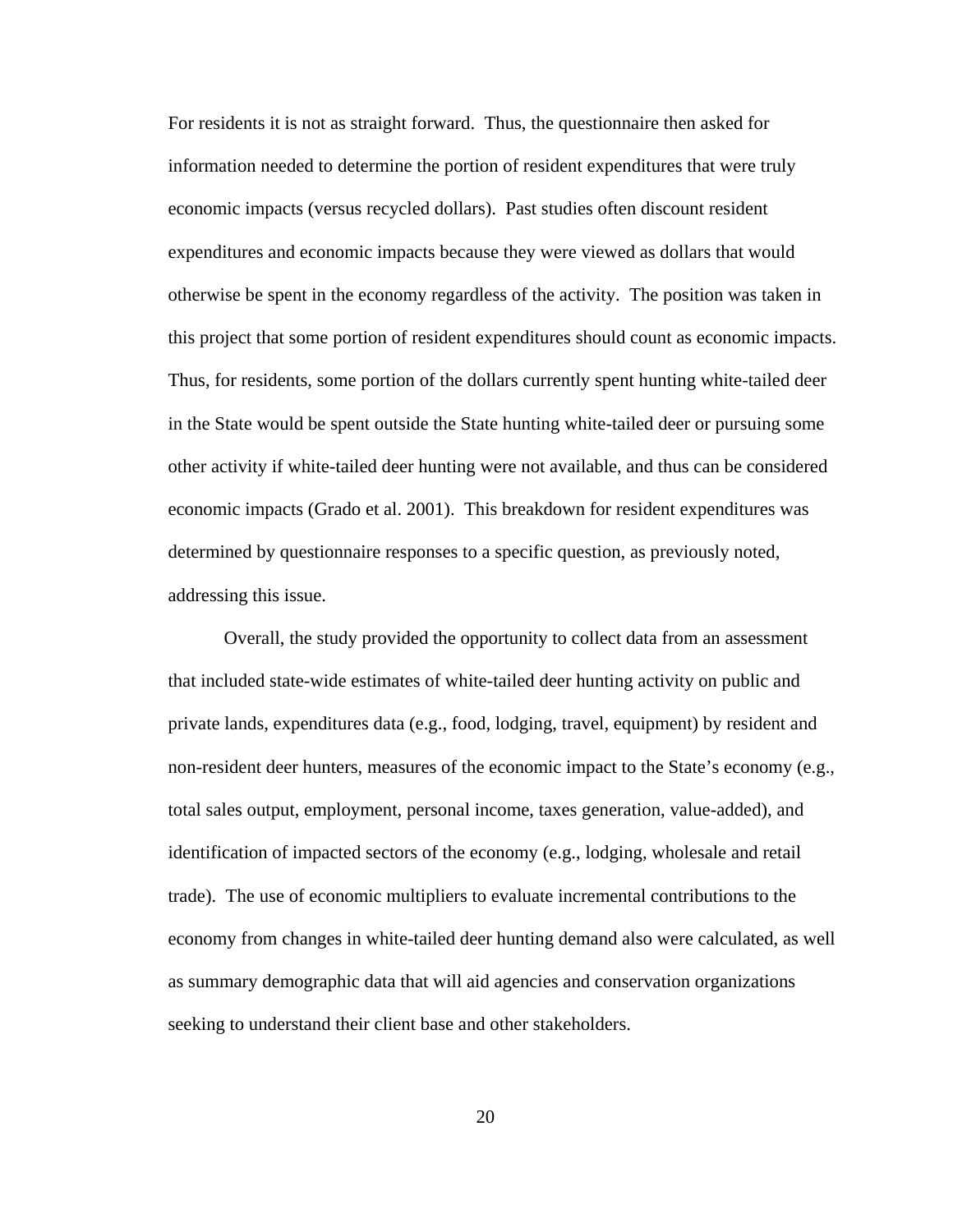### **CHAPTER V RESULTS**

 Data for the 2004 Mississippi Deer Hunting Economic Impact Survey mail questionnaire were collected from white-tailed deer hunters whose names and addresses were made available by the MDWFP. Of the 3,600 names originally acquired, 3,538 questionnaires were mailed. Several of the 3,600 names or addresses were either duplications or incomplete. There were 1,788 resident and 1,750 non-resident questionnaires mailed out. Data from the returns were entered into Microsoft Access. A total of 1,257 questionnaires were returned and, when accounting for non-deliverables, the return rate was 38.6%. Residents responded at a rate of  $34.7\%$  (n = 551), while the non-resident return rate was  $42.5\%$  (n = 706) (Table 1).

Of the returned questionnaires from residents, they were, on average, 41 years old, white (92.4%) (Table 2), and male (94.0%) (Table 2). The median values for education and income were, with some college (Table 3), and a total household income of \$50,000 – 59,000 (Table 4). Non-residents were on average, 47 years old, white (94.5%), and male (97.4%). The median values for education and income were, with some college, and a total household income of \$70,000 – 79,000, for non-resident respondents (Tables  $2-4$ ).

The 2004 Mississippi Deer Hunting Economic Impact Survey and the HDCLEL 2003/2004 Survey of Mississippi Resident and Non-Resident Hunters asked nearly the same demographic questions and received nearly identical results, as seen in Tables 2-4. Of the returned questionnaires for HDCLEL 2003/2004 survey from residents, they were,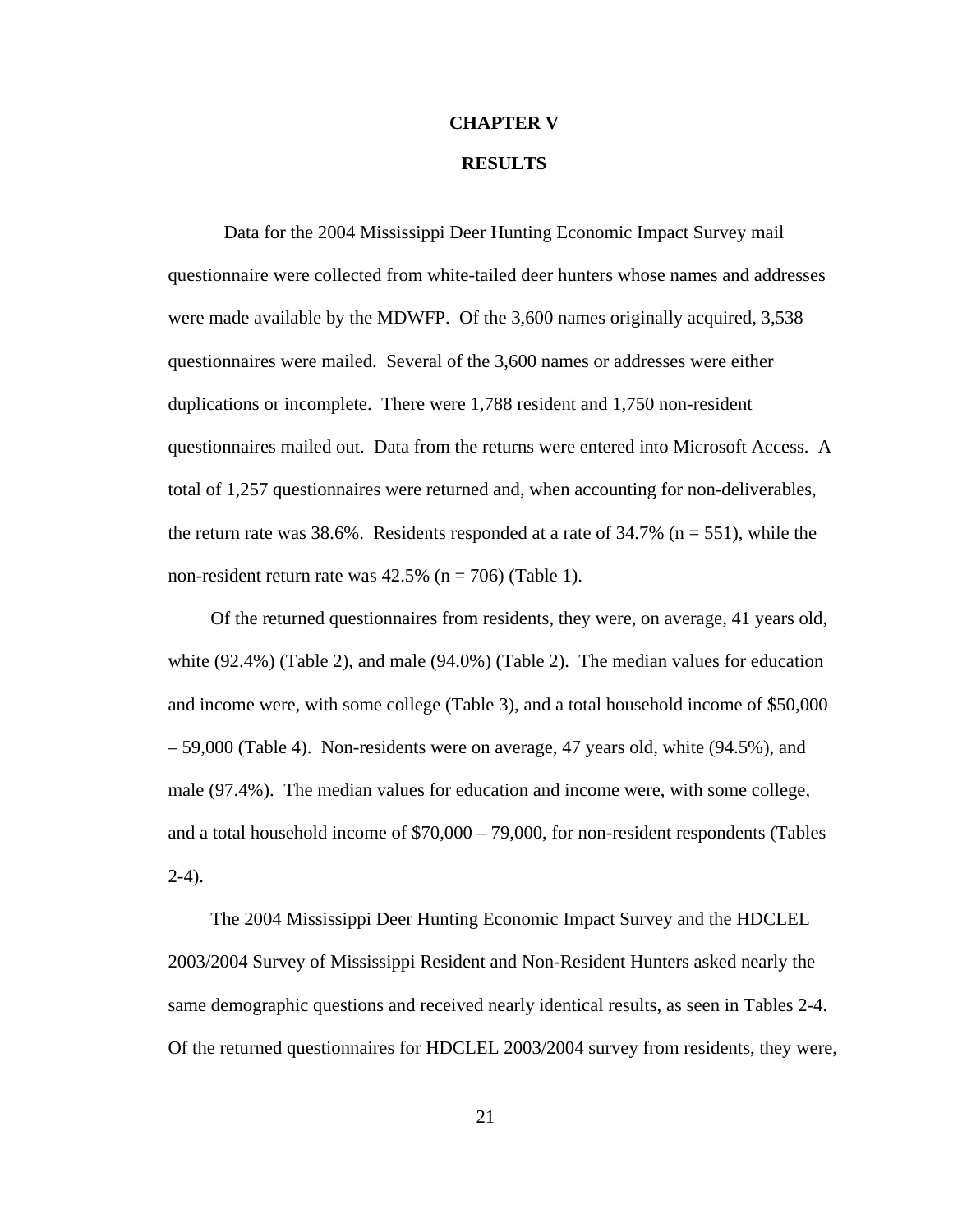on average, 43 years old, white (93.3%), and male (93.8%). The median values for education and income were, college, and a total household income of 50,000 – \$59,000. Non-residents were on average, 47 years old, white (95.2%), and male (97.3%). The median values for education and income were, college, and a total household income of 60,000 – \$69,000, for non-resident respondents. There was a slight difference in the method of asking the highest level of education, therefore, the results were presented in Table 3 to reflect this.

#### **Table 1. Return rates by year for the 2004 Mississippi Deer Hunting Economic Impact Survey and Human Dimension and Conservation Law Enforcement Lab Survey of Mississippi Resident and Non-Resident Hunters.**

|                                                                | 2001/2002 (%) | 2002/2003 (%) | 2003/2004 (%) |  |  |  |
|----------------------------------------------------------------|---------------|---------------|---------------|--|--|--|
| 2004 Mississippi Deer Hunting Economic Impact Survey           |               |               |               |  |  |  |
| Resident                                                       |               |               | 34.7          |  |  |  |
| Non-resident                                                   |               |               | 42.5          |  |  |  |
| <b>Survey of Mississippi Resident and Non-Resident Hunters</b> |               |               |               |  |  |  |
| Resident                                                       | 46.4          | 45.1          | 49.0          |  |  |  |
| Non-resident                                                   | 53.2          | 60.0          | 55.0          |  |  |  |

**Table 2. Ethnic background and gender of respondents by residence for the 2004 Mississippi Deer Hunting Economic Impact Survey and the 2003/2004 Human Dimension and Conservation Law Enforcement Lab Survey of Mississippi Resident and Non-Resident Hunters.** 

| Ethnic Background                 | Resident $(\%)$ |        | Non-resident $(\%)$ |        |
|-----------------------------------|-----------------|--------|---------------------|--------|
|                                   | Deer Econ.      | HDCLEL | Deer Econ.          | HDCLEL |
| Asian or Pacific Islander         | 0.3             | n/a    | 0.4                 | 0.1    |
| Black or African American         | 4.1             | 5.4    | 2.0                 | 2.0    |
| Hispanic                          | 0.0             | 0.6    | 0.2                 | 2.1    |
| Native American or Alaskan Native | 1.4             | 0.6    | 2.0                 | 0.5    |
| White or Anglo                    | 92.4            | 93.4   | 94.5                | 95.2   |
| Other                             | 1.7             | n/a    | 0.9                 | n/a    |
| Male                              | 94.0            | 93.8   | 97.4                | 97.3   |
| Female                            | 6.0             | 6.2    | 2.6                 | 2.7    |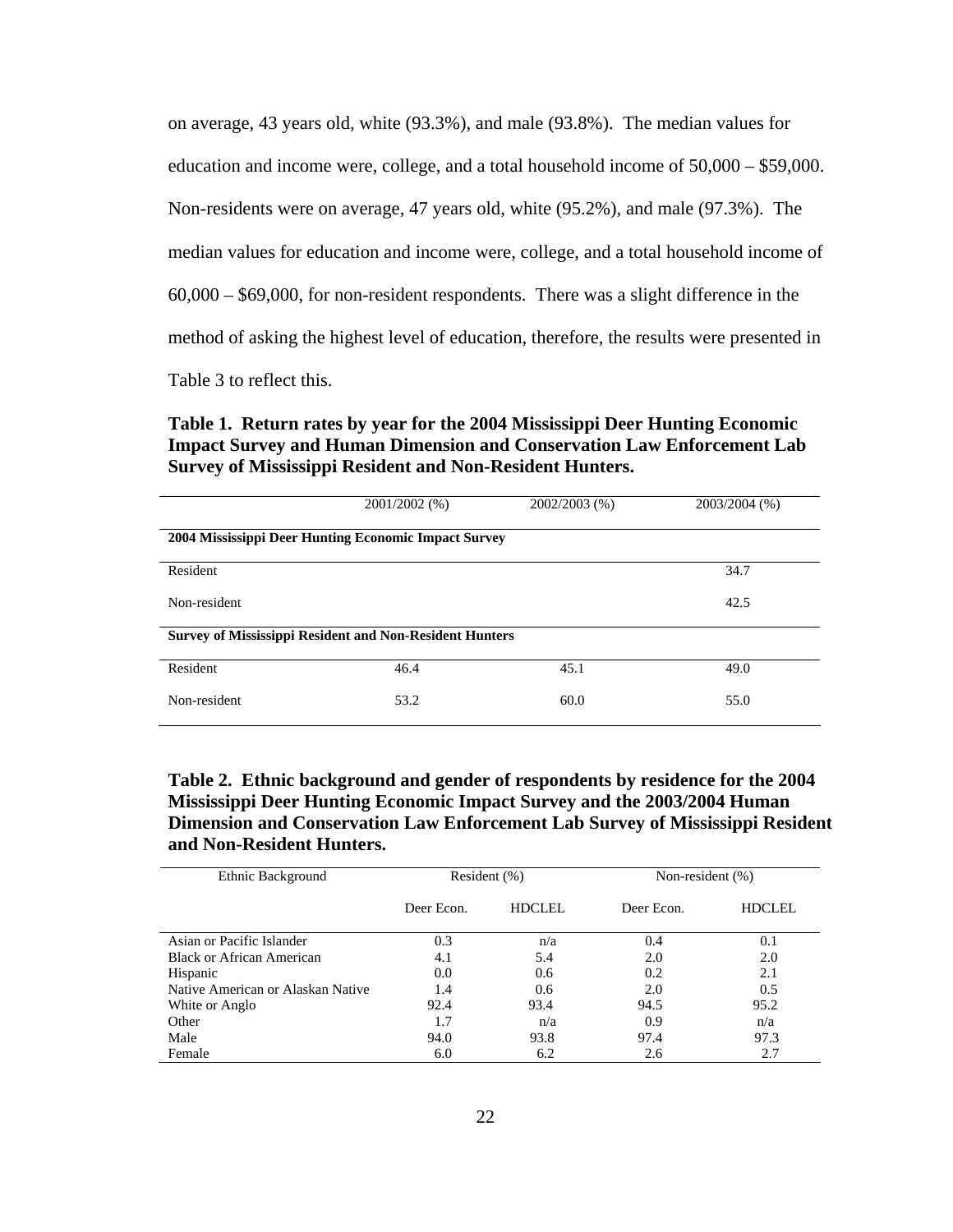**Table 3. Highest education level attained by from respondents by residence for the 2004 Mississippi Deer Hunting Economic Impact Survey and the 2003/2004 Human Dimension and Conservation Law Enforcement Survey of Mississippi Resident and Non-Resident Hunters.** 

| Education                       | Resident (%) | Non-resident (%) |  |
|---------------------------------|--------------|------------------|--|
| Deer Econ.                      |              |                  |  |
| Some high school                | 6.5          | 2.4              |  |
| High school                     | 27.5         | 31.5             |  |
| Some college                    | 33.1         | 30.0             |  |
| College graduate                | 22.5         | 24.6             |  |
| Some graduate work              | 3.8          | 2.2              |  |
| Master's degree                 | 3.8          | 4.6              |  |
| Doctoral or professional degree | 2.6          | 4.6              |  |
| <b>HDCLEL</b>                   |              |                  |  |
| Elementary                      | 1.9          | 1.2              |  |
| High school                     | 42.6         | 42.5             |  |
| College                         | 46.5         | 45.4             |  |
| Graduate school                 | 9.0          | 11.0             |  |

**Table 4. Total household incomes of respondents by residence for the 2004 Mississippi Deer Hunting Economic Impact Survey and the 2003/2004 Human Dimension and Conservation Law Enforcement Lab Survey of Mississippi Resident and Non-Resident Hunters.** 

| Total Household Income | Resident (%) |               | Non-resident (%) |               |
|------------------------|--------------|---------------|------------------|---------------|
|                        | Deer Econ.   | <b>HDCLEL</b> | Deer Econ.       | <b>HDCLEL</b> |
| Under \$10,000         | 3.2          | 4.1           | 0.9              | 3.3           |
| $$10,000 - 19,999$     | 3.5          | 6.9           | 0.9              | 3.8           |
| $$20,000 - 29,999$     | 10.5         | 11.5          | 3.1              | 6.0           |
| $$30,000 - 39,000$     | 11.2         | 11.9          | 7.4              | 9.8           |
| $$40,000 - 49,000$     | 12.1         | 12.0          | 10.0             | 8.5           |
| $$50,000 - 59,000$     | 13.4         | 12.3          | 12.1             | 13.1          |
| $$60,000 - 69,000$     | 8.9          | 8.8           | 10.7             | 10.2          |
| $$70,000 - 79,000$     | 10.2         | 8.4           | 10.2             | 7.4           |
| $$80,000 - 89,000$     | 8.0          | 5.9           | 7.8              | 8.0           |
| $$90,000 - 99,000$     | 4.4          | 4.3           | 6.6              | 5.5           |
| \$100,000 and above    | 14.4         | 13.8          | 30.0             | 24.5          |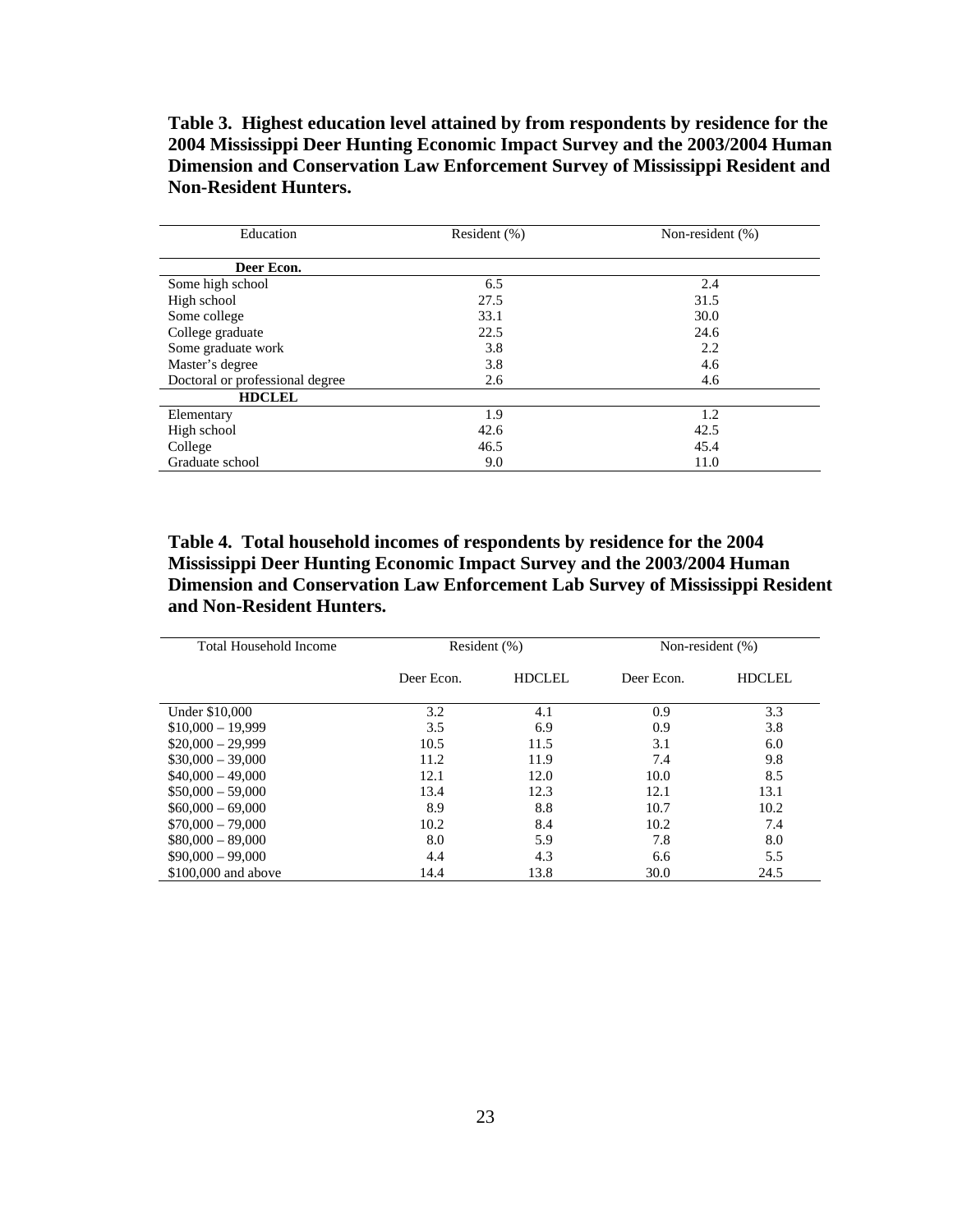Data from the 2004 Mississippi Deer Hunting Economic Impact Survey illustrated that average expenditures incurred for various trip-related goods and services for residents ( $n = 276$ ) and non-residents ( $n = 444$ ) per day in Mississippi during the 2003/2004 hunting season were \$102.01/hunter/day and \$132.82/hunter/day, respectively (Table 5). Average expenditures incurred for equipment for residents ( $n = 276$ ) and nonresidents ( $n = 444$ ) in Mississippi during the 2003/2004 hunting season were \$84.56/hunter/day and \$73.90/hunter/day, respectively (Table 5). Activity days for state residents and non-residents during the 2003/2004 hunting season were 2,784,424 and 324,298, respectively (Table 6).

**Table 5. Average expenditure data/hunter/day by residence for the 2004 Mississippi Deer Hunting Economic Impact Survey and Human Dimension and Conservation Law Enforcement Lab Survey of Mississippi Resident and Non-Resident Hunters. <sup>a</sup>**

| Average expenditures for various trip related<br>goods and services (\$)<br>2004 Mississippi Deer Hunting Economic Impact Survey |             |        | Average equipment expenditures<br>(\$) |        |
|----------------------------------------------------------------------------------------------------------------------------------|-------------|--------|----------------------------------------|--------|
| Resident                                                                                                                         | $n = 276$   | 102.01 | $n = 276$                              | 84.56  |
| Non-resident                                                                                                                     | $n = 444$   | 132.82 | $n = 444$                              | 73.90  |
| <b>Survey of Mississippi Resident and Non-Resident Hunters</b>                                                                   |             |        |                                        |        |
| Resident                                                                                                                         | $n = 1.211$ | 49.98  | $n = 1.237$                            | 111.10 |
| Non-resident                                                                                                                     | $n = 1.355$ | 89.30  | $n = 825$                              | 158.30 |

<sup>a</sup> Expenditure profiles are from 2001/2002 hunting season and were used for all three years of the Human Dimension and Conservation Law Enforcement Lab study.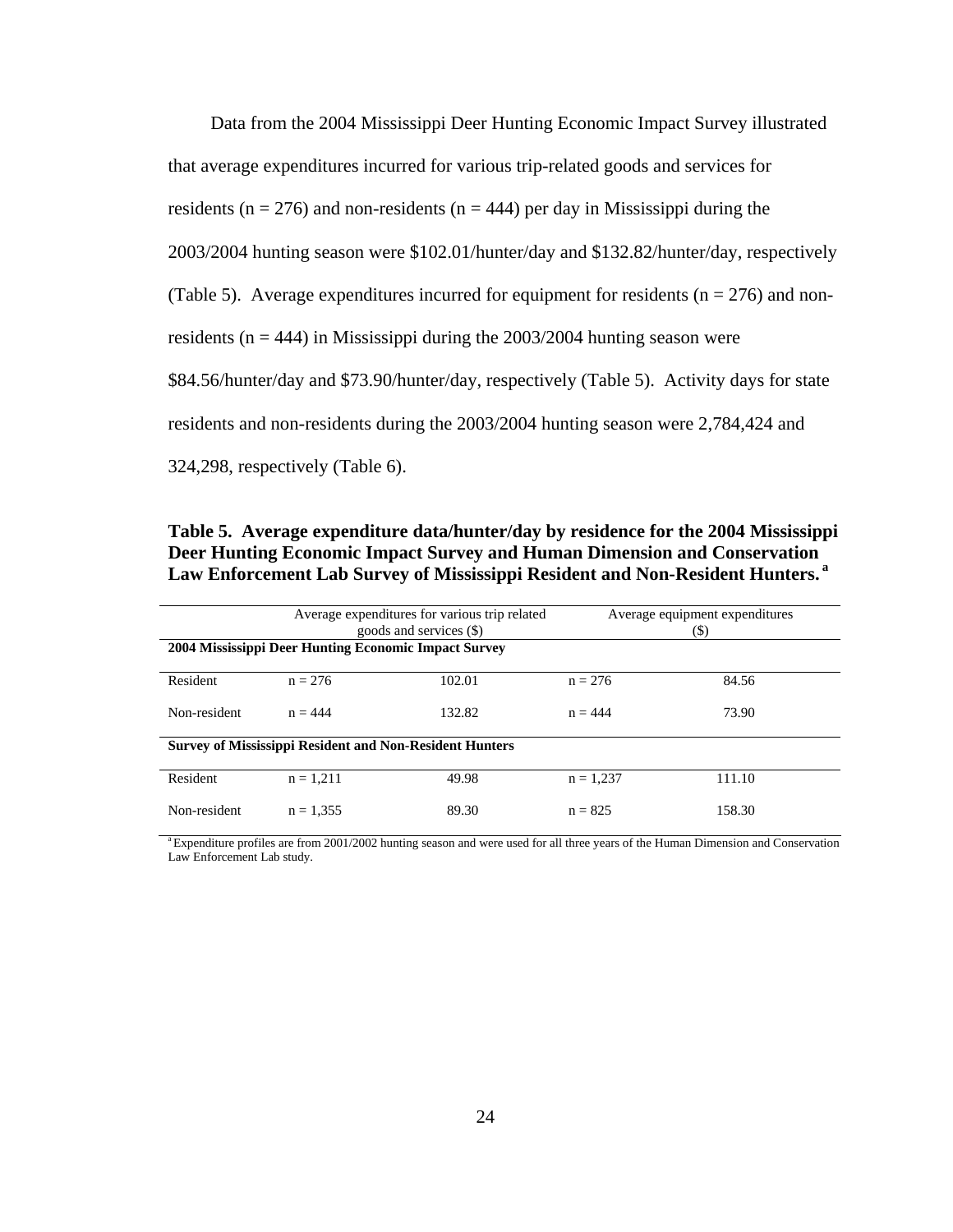#### **Table 6. Total activity days by residence for the 2004 Mississippi Deer Hunting Economic Impact Survey and Human Dimension and Conservation Law Enforcement Lab Survey of Mississippi Resident and Non-Resident Hunters.**

|                                                                | 2001/2002 | 2002/2003 | 2003/2004 |  |  |  |
|----------------------------------------------------------------|-----------|-----------|-----------|--|--|--|
| 2004 Mississippi Deer Hunting Economic Impact Survey           |           |           |           |  |  |  |
| Resident                                                       |           |           | 2,784,424 |  |  |  |
| Non-resident                                                   |           |           | 324,298   |  |  |  |
| <b>Survey of Mississippi Resident and Non-Resident Hunters</b> |           |           |           |  |  |  |
| Resident                                                       | 3,065,770 | 3,181,957 | 2,390,619 |  |  |  |
| Non-resident                                                   | 357,253   | 304,921   | 271,140   |  |  |  |

T-tests were run on the 2003/2004 study expenditure categories for trip and longterm expenditures to look for significant differences between residents and non-residents by expenditure item. Using SAS, the equality of variances was calculated which tests the assumption that the variances on the 2003/2004 study's two populations (resident and non-resident) were equal. If the p-value from the equality of variance for the category was greater than 0.05 then a pooled t-test of equal variances was used. If the p-value from the equality of variance was less than 0.05 then a Satterthwaite t-test of unequal variance was performed. In the 2003/2004 study the average/hunter/day trip expenditures, several expenditure items were significantly different between residents and non-residents: lodging (p=0.0155), food (p=<0.0001), ammunition (p=<0.0001), entertainment ( $p=0.0017$ ), and processing/taxidermy ( $p=0.0325$ ). The average/hunter/day long-term expenditures had several items that were significantly different between the two populations, such as, archery equipment ( $p=0.0049$ ), clothing for hunting( $p=0.0056$ ), groceries in bulk( $p=0.0001$ ), hunt club membership ( $p=0.0003$ ), hunting leases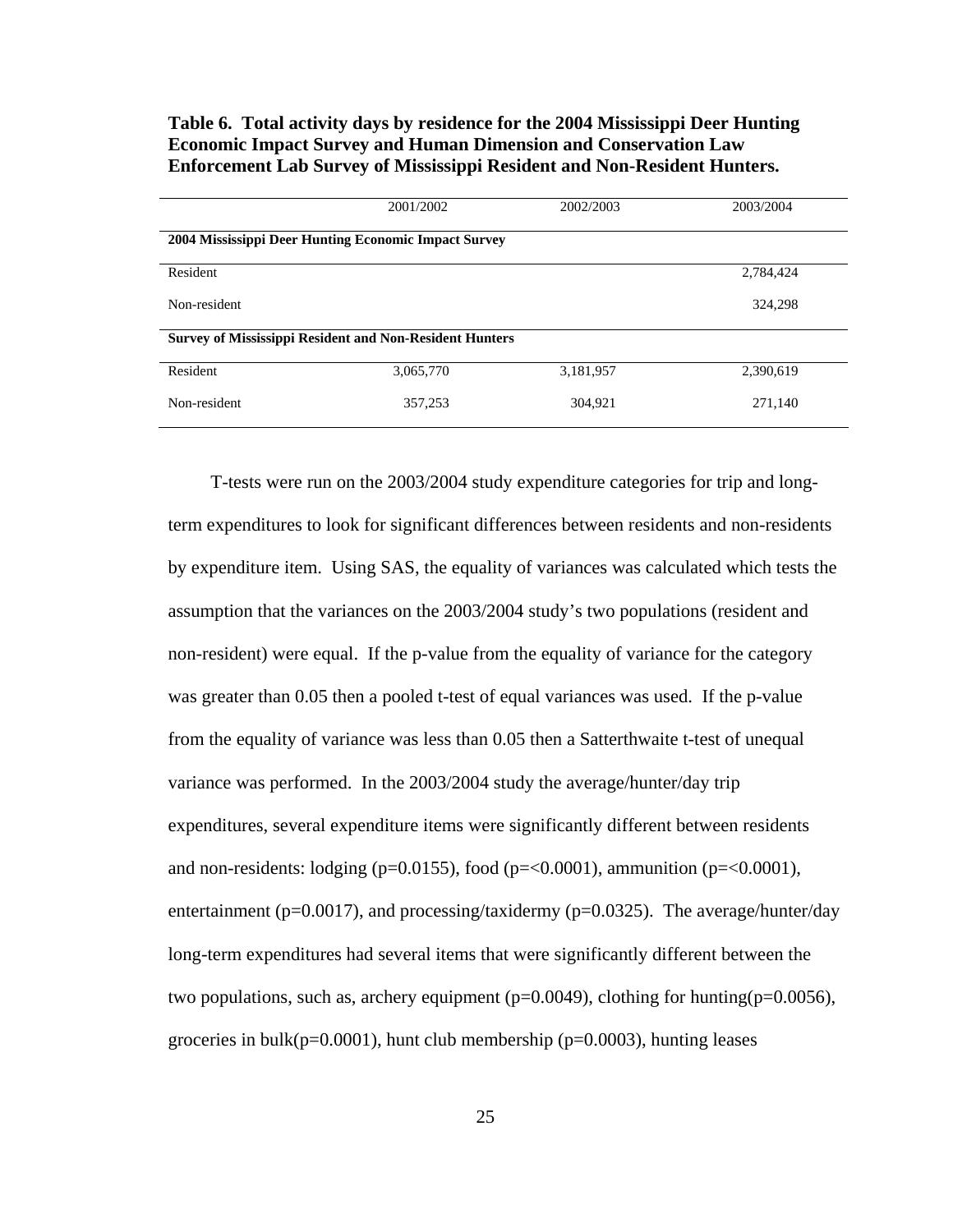$(p=<0.0001)$ , hunting licenses ( $p=<0.0001$ ), miscellaneous hunting gear ( $p=<0.0020$ ), feeder (p=0.0041), feeder feeds (p=0.0256), food plot fertilizer (p=0.0023), food plot seed ( $p=0.0408$ ), and salt/mineral blocks ( $p=0.0169$ ). Many of these expenditure items that were significantly different were understandable, in part, because many residents were not purchasing lodging or spending as much on food than non-residents. Nonresidents also were spending much less, or not purchasing at all, many of the long-term expenditures when coming from outside Mississippi.

The Survey of Mississippi Resident and Non-Resident Hunters implemented by the HDCLEL in 2001/2002 yielded a return rate from residents of 46.4% ( $n = 2,121$ ), and non-residents of 53.2% ( $n = 2,430$ ) (Table 1). In 2002/2003 the survey had a return rate of 45.1% ( $n = 1,532$ ) for residents and 60.0% ( $n = 1,559$ ) for non-residents. The return rate in 2003/2004 for residents was 49.0% ( $n = 1,285$ ), and non-residents was 55.0% ( $n =$ 1,402).

Resident and non-resident expenditure profiles were developed from reported expenditures for trip-related items and equipment from HDCLEL Survey of Mississippi Resident and Non-Resident Hunters (Table 5). Average expenditures incurred for various trip-related goods and services for residents ( $n = 1,211$ ) and non-residents ( $n =$ 1,355) per day in Mississippi during the 2001/2002 hunting season were \$49.98/hunter/day and \$89.30/hunter/day, respectively. Average expenditures incurred for equipment for residents ( $n = 1,237$ ) and non-residents ( $n = 825$ ) in Mississippi during the 2001/2002 hunting season were \$111.10/hunter/day and \$158.30/hunter/day, respectively. These expenditure profiles were used for all three years of this study; however, activity days were determined for each hunting season. Activity days for state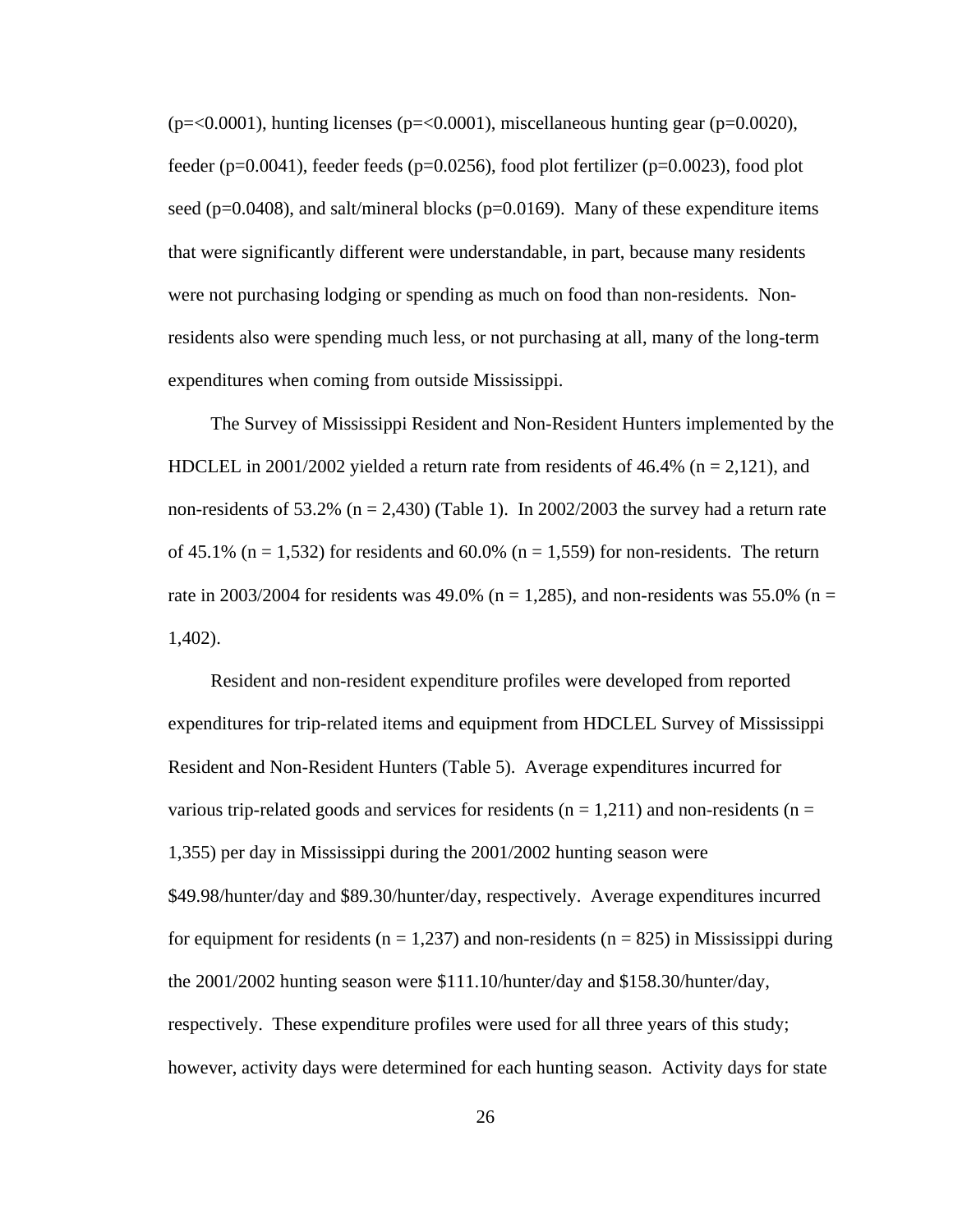residents and non-residents during the 2001/2002 hunting season were determined to be 3,065,770 and 357,253, respectively (Table 6). For the 2002/2003 and 2003/2004 hunting seasons the activity days for state residents and non-residents were 3,181,957 and 304,921 and 2,390,619 and 271,140, respectively.

Each activity day estimate had a margin of error of  $+/- 1.96$ . A 1.96 standard error created a 95% confidence interval (CI). HDCLEL 2001/2002 (CI = 2,895,785-3,235,755) and 2002/2003 (CI = 2,980,592-3,383,322) resident activity days were significantly greater than its  $2003/2004$  (CI = 2,189,398-2,591,840) resident activity days. The 2003/2004 study resident activity days were not significantly different ( $CI =$ 2,464,824-3,053,514) from any of the HDCLEL resident results. HDCLEL 2001/2002  $(CI = 336,224-378,282)$  non-resident activity days were significantly greater than its 2002/2003 (CI = 280,225-329,617) and 2003/2004 (CI = 254,151-288,129) non-resident activity days, but not greater than in the  $2003/2004$  study (CI = 296,109-352,487). The 2003/2004 study non-resident activity days were not significantly different than HDCLEL 2002/2003 data, but were significantly greater than HDCLEL 2003/2004 study conducted the same year.

### **Resident hunters of Mississippi**

Resident hunters, on average, spent \$102.01/hunter/day in Mississippi for various trip-related goods and services during the 2003-2004 season (Table 8). The average trip length of resident hunters was 3.35 days. The largest expense category was daily private land use permits (\$20.53/hunter/day). The next two largest categories were for processing/taxidermy and transportation (e.g., fuel, vehicle rental) at \$16.90 and \$15.97/hunter/day, respectively.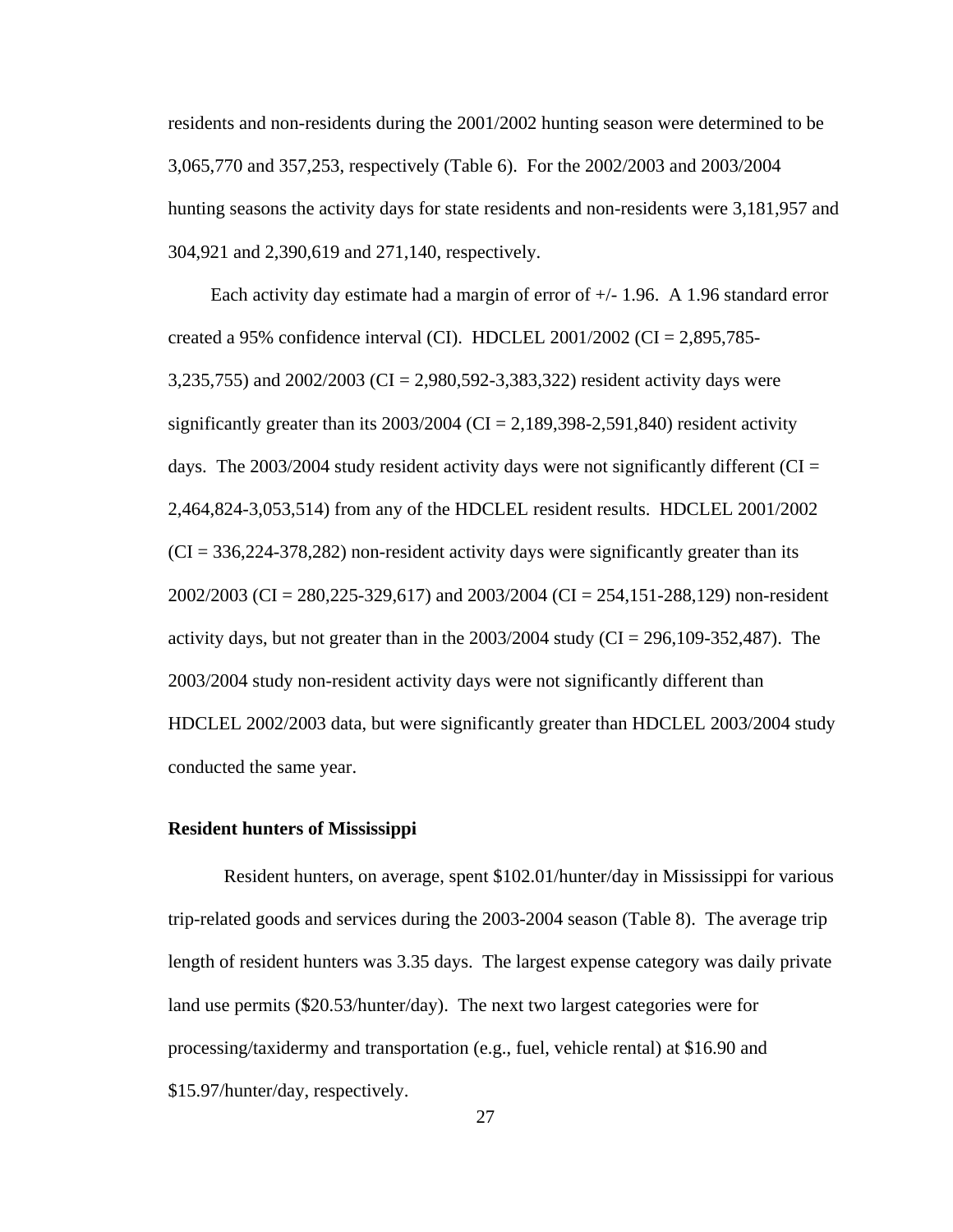**Table 7. Average expenditures/hunter/day<sup>a</sup> for various goods and services bought in Mississippi by residents on a typical white-tailed deer hunting trip in Mississippi during the 2003/2004 hunting season (2003 dollars).** 

| Expenditure Item                                                | Percent of hunters<br>with an expenditure<br>on item <sup>b</sup> | Average dollars spent per<br>day by hunters with an<br>expenditure on item | Average dollars spent<br>per day by all hunters |
|-----------------------------------------------------------------|-------------------------------------------------------------------|----------------------------------------------------------------------------|-------------------------------------------------|
|                                                                 | $\%$                                                              | $\mathbb{S}$                                                               | \$/h/d\$                                        |
| Ammunition                                                      | 51.1                                                              | 13.50                                                                      | 6.90                                            |
| Daily private land use permit (not<br>including hunting leases) | 4.7                                                               | 435.95                                                                     | 20.53                                           |
| Entertainment (e.g., casino, movie,<br>amusement park)          | 2.2                                                               | 23.85                                                                      | 0.52                                            |
| Equipment rental                                                | 0.7                                                               | 222.50                                                                     | 1.61                                            |
| Food, drinks, and ice (e.g., including<br>restaurants)          | 63.8                                                              | 21.87                                                                      | 13.94                                           |
| Guide fees, hunting package fees,<br>outfitters, lodge fee      | 7.2                                                               | 205.21                                                                     | 14.87                                           |
| Heating and cooking fuel                                        | 12.0                                                              | 10.68                                                                      | 1.28                                            |
| Lodging (e.g., hotel and hotel food, condo<br>rental, camping)  | 11.6                                                              | 55.50                                                                      | 6.43                                            |
| Transportation (e.g., fuel, rental car,<br>airplane)            | 83.3                                                              | 19.16                                                                      | 15.97                                           |
| Processing and taxidermy costs                                  | 18.5                                                              | 91.42                                                                      | 16.90                                           |
| Anything else for this trip                                     | 8.3                                                               | 36.77                                                                      | 3.06                                            |
| Total average expenditure/hunter/day                            |                                                                   |                                                                            | 102.01                                          |

<sup>a</sup> A typical white-tailed deer hunting trip averaged 3.35 days.  $\frac{b}{n} = 276$ .

The total average expenditure in Mississippi incurred for equipment by residents was \$84.56/hunter/day (Table 8). The largest expenditure items for equipment purchases by residents were for trailers and All Terrain Vehicles (ATVs) with a \$18.03/hunter/day expenditure. The next largest expenditure items were food plot fertilizer (\$8.12/hunter/day) and "anything else" purchased for this trip (\$8.03/hunter/day), such as optical equipment and boat repairs. For the 2003/2004 hunting season, the total sales impact of resident hunters of Mississippi was nearly \$841 million (2006 dollars), supporting 38,020 full- and part-time jobs (Table 9).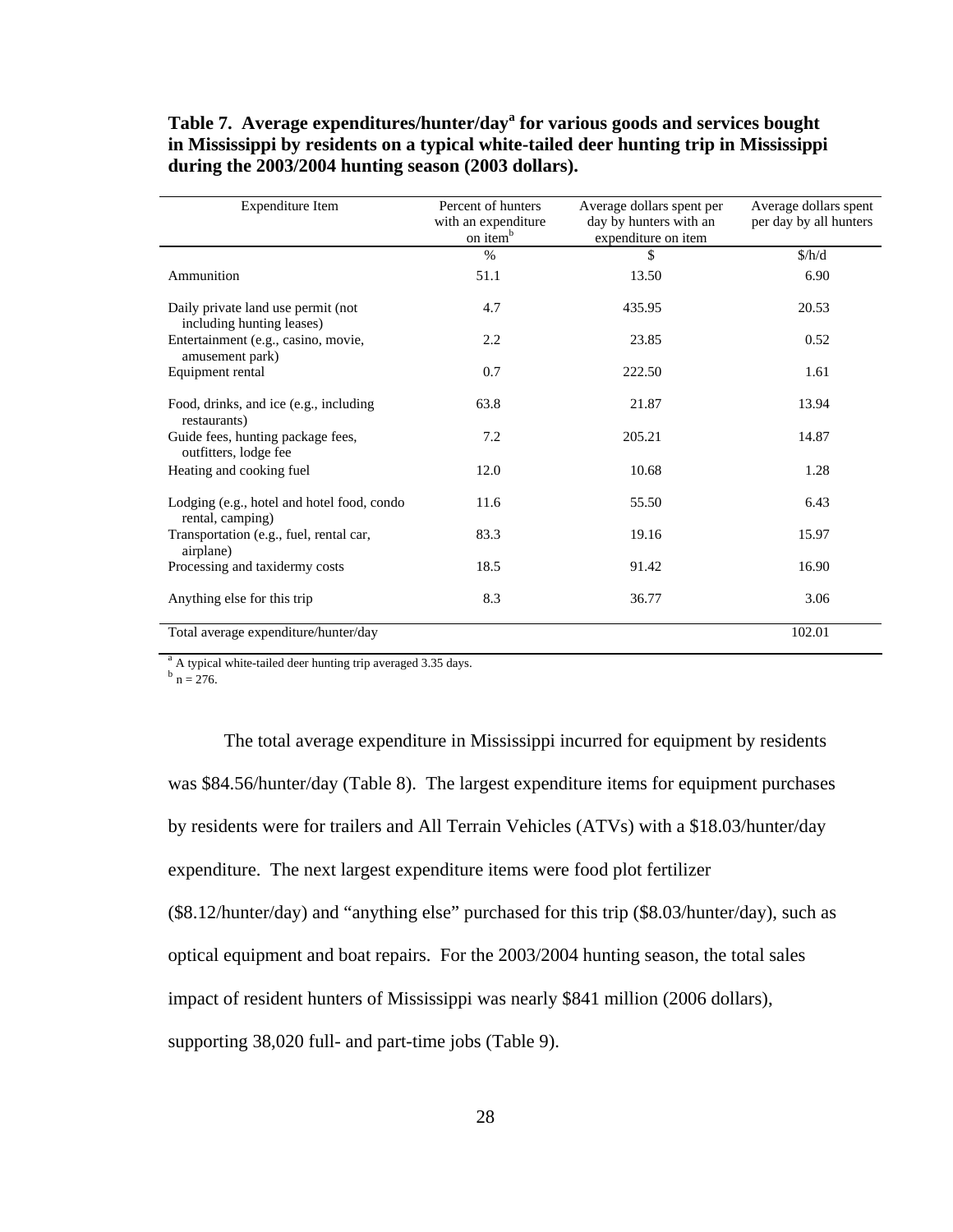| Table 8. Average long-term white-tailed deer hunting expenditures/hunter/day <sup>a</sup> by |
|----------------------------------------------------------------------------------------------|
| licensed Mississippi resident hunters for items used on this trip and purchased              |
| within the last 12 months in Mississippi for the 2003/2004 hunting season (2003)             |
| dollars).                                                                                    |

| Expenditure Item                                                                 | Percent of<br>hunters with<br>an<br>expenditure<br>on item <sup>b</sup> | Average dollars<br>spent per year<br>by hunters with<br>an expenditure<br>on item | Average dollars<br>spent per day by<br>hunters with an<br>expenditure on item | Average dollars<br>spent per day by all<br>resident hunters |
|----------------------------------------------------------------------------------|-------------------------------------------------------------------------|-----------------------------------------------------------------------------------|-------------------------------------------------------------------------------|-------------------------------------------------------------|
|                                                                                  | $\frac{0}{0}$                                                           | \$                                                                                | $\overline{\mathbb{S}}$                                                       | \$/h/d\$                                                    |
| Ammunition                                                                       | 51.8                                                                    | 55.77                                                                             | 6.88                                                                          | 3.56                                                        |
| Archery equipment                                                                | 15.6                                                                    | 183.53                                                                            | 20.22                                                                         | 3.15                                                        |
| Clothing for hunting                                                             | 38.0                                                                    | 177.02                                                                            | 10.35                                                                         | 3.94                                                        |
| Dogs                                                                             | 4.0                                                                     | 533.18                                                                            | 22.39                                                                         | 0.89                                                        |
| Dog accessories                                                                  | 4.7                                                                     | 177.02                                                                            | 4.59                                                                          | 0.22                                                        |
| Dog training                                                                     | 1.1                                                                     | 1,500.00                                                                          | 80.00                                                                         | 0.87                                                        |
| Feeder                                                                           | 4.7                                                                     | 122.38                                                                            | 4.29                                                                          | 0.20                                                        |
| Feeder feeds (e.g., corn)                                                        | 12.7                                                                    | 207.46                                                                            | 6.03                                                                          | 0.76                                                        |
| Food plot equipment                                                              | 13.8                                                                    | 1,933.42                                                                          | 49.81                                                                         | 6.86                                                        |
| Food plot fertilizer, lime                                                       | 28.3                                                                    | 180.24                                                                            | 28.74                                                                         | 8.12                                                        |
| Food plot seed                                                                   | 28.0                                                                    | 138.94                                                                            | 11.46                                                                         | 3.20                                                        |
| Groceries in bulk                                                                | 20.3                                                                    | 249.03                                                                            | 8.25                                                                          | 1.67                                                        |
| Guns, knives                                                                     | 16.3                                                                    | 486.60                                                                            | 36.17                                                                         | 5.90                                                        |
| Hunt club membership                                                             | 21.7                                                                    | 632.37                                                                            | 30.73                                                                         | 6.68                                                        |
| Hunting leases                                                                   | 8.3                                                                     | 364.00                                                                            | 38.40                                                                         | 3.20                                                        |
| Hunting licenses, stamps                                                         | 100.0                                                                   | 26.35                                                                             | 2.46                                                                          | 2.46                                                        |
| Misc. hunting gear                                                               | 18.5                                                                    | 117.55                                                                            | 6.36                                                                          | 1.17                                                        |
| Salt/mineral block                                                               | 12.7                                                                    | 59.71                                                                             | 3.38                                                                          | 0.43                                                        |
| Small equipment                                                                  | 6.5                                                                     | 788.22                                                                            | 34.70                                                                         | 2.26                                                        |
| Trailer, ATV                                                                     | 13.8                                                                    | 2,945.13                                                                          | 130.95                                                                        | 18.03                                                       |
| Tree stand                                                                       | 18.1                                                                    | 252.40                                                                            | 16.34                                                                         | 2.96                                                        |
| Anything else for this trip <sup>c</sup><br>Total average expenditure/hunter/day | 3.6                                                                     | 10,177.00                                                                         | 221.75                                                                        | 8.03                                                        |

<sup>a</sup> A typical white-tailed deer hunting trip averaged 3.16 days.

 $b<sup>b</sup>$  n = 276.<br><sup>c</sup> For example, boat, truck, and land purchases.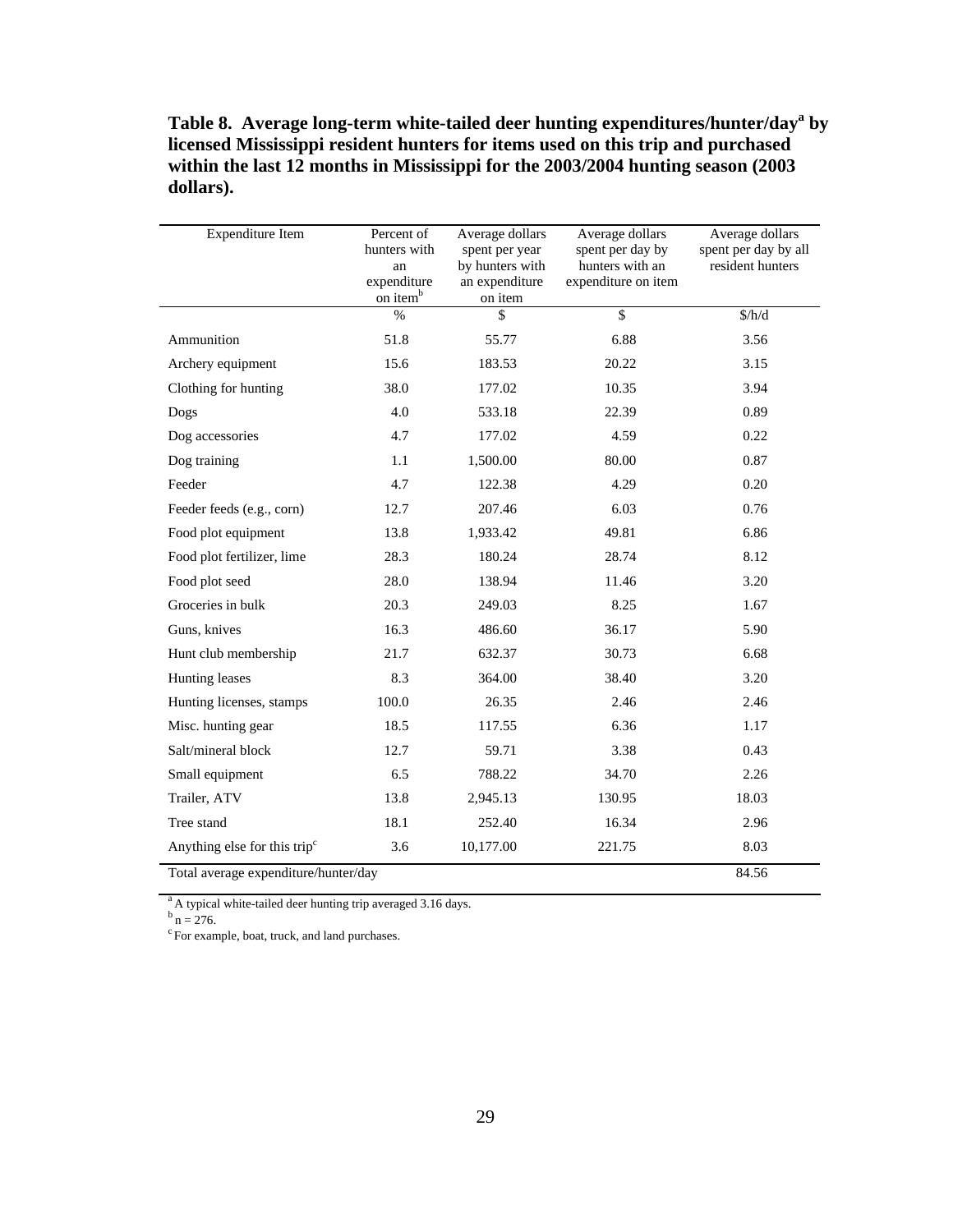| Industry                              | Direct<br><b>Sales</b> | Secondary<br>Sales | <b>Total Sales</b><br>Impact | Value-<br>Added | Indirect<br><b>Business Taxes</b> | Employee<br>Income | Jobs     |
|---------------------------------------|------------------------|--------------------|------------------------------|-----------------|-----------------------------------|--------------------|----------|
|                                       | \$                     | \$                 | \$                           | \$              | \$                                | \$                 | (N)      |
| Ag, Forestry $\&$<br>Fisheries        | 18,933                 | 4,181,626          | 4,200,559                    | 1,706,044       | 169,573                           | 741,004            | 46.6     |
| Mining                                | 0.0                    | 13,733,442         | 13,733,442                   | 7,888,552       | 1,123,127                         | 3,518,675          | 73.1     |
| Construction                          | 0.0                    | 60.507             | 60,507                       | 10,762          | 614                               | 6,961              | 0.2      |
| Manufacturing                         | 342,746,528            | 132,955,144        | 475,701,672                  | 320, 461, 232   | 60,550,936                        | 201,214,032        | 9,736.7  |
| Transp., Comm., &<br><b>Utilities</b> | 9,444                  | 9,825,315          | 9,834,759                    | 6,742,903       | 159,230                           | 5,646,356          | 125.3    |
| Trade                                 | 49,742,100             | 13, 141, 827       | 62,883,927                   | 44, 104, 199    | 745,686                           | 19,397,328         | 732.0    |
| F.I.R.E. <sup>a</sup>                 | 0.0                    | 4,123,332          | 4,123,332                    | 1,983,964       | 52,085                            | 1,786,246          | 97.5     |
| Services                              | 168,624,360            | 102, 105, 003      | 270,729,363                  | 218,867,968     | 8,166,997                         | 185,908,212        | 27,208.6 |
| Total                                 | 561, 141, 365          | 280, 126, 196      | 841, 267, 561                | 601,765,624     | 70,968,248                        | 418,218,814        | 38,020.0 |

**Table 9. Total economic impacts from resident white-tailed deer hunter expenditures for goods and services and equipment bought in Mississippi during the 2003/2004 hunting season (2006 dollars).** 

a Finance, insurance, and real-estate.

### **Non-resident hunters of Mississippi**

Non-resident hunters on average spent of \$132.82/hunter/day for various triprelated goods and services (Table 10). The average trip length of non-resident hunters was 6.87 days. The largest expense category was guide fees, hunting package fees, and outfitters (\$42.24/hunter/day). This is fitting because many non-residents that hunt in Mississippi often go through an outfitter or guide to find a hunting location. The next two largest per day expenditures were for food and lodging at \$21.75/hunter/day and \$17.32/hunter/day, respectively. Food and lodging tend to be higher expenditures because non-residents do not live in state and require lodging and food accommodations for multiple-day trips.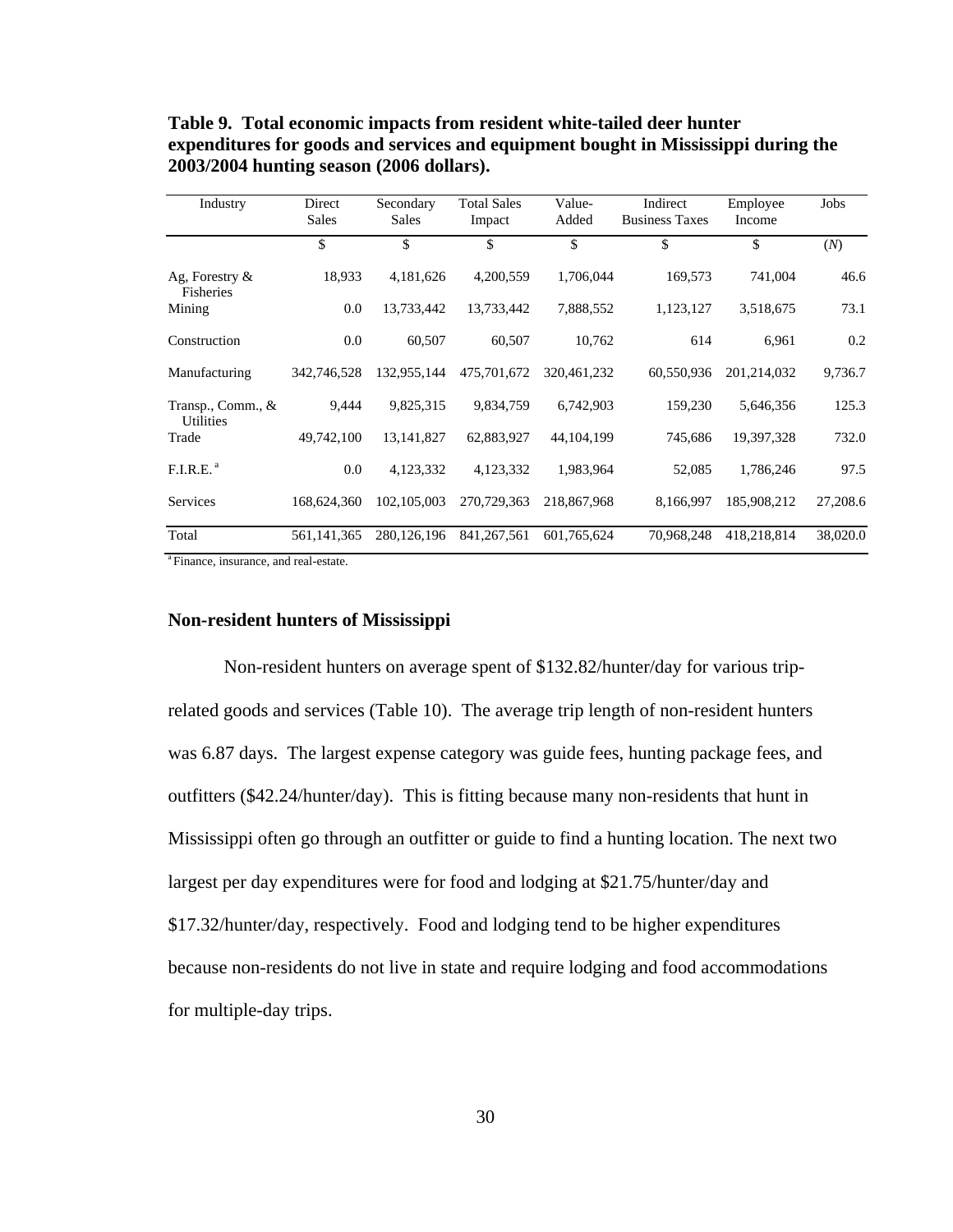# Table 10. Average trip-related expenditures/hunter/day<sup>a</sup> for various goods and **services bought in Mississippi by non-residents on a typical white-tailed deer hunting trip in Mississippi during the 2003/2004 hunting season (2003 dollars).**

| Expenditure Item                                                | Percent of hunters<br>with an expenditure<br>on item <sup>b</sup> | Average dollars spent per<br>day by hunters with an<br>expenditure on item | Average dollars spent<br>per day by all hunters |
|-----------------------------------------------------------------|-------------------------------------------------------------------|----------------------------------------------------------------------------|-------------------------------------------------|
|                                                                 | $\%$                                                              | \$                                                                         | \$/h/d\$                                        |
| Ammunition                                                      | 28.4                                                              | 9.33                                                                       | 2.65                                            |
| Daily private land use permit (not<br>including hunting leases) | 10.1                                                              | 162.22                                                                     | 16.48                                           |
| Entertainment (e.g., casino, movie,<br>amusement park)          | 9.0                                                               | 44.05                                                                      | 3.98                                            |
| Equipment rental                                                | 1.6                                                               | 54.73                                                                      | 0.86                                            |
| Food, drinks, and ice (including<br>restaurants)                | 78.0                                                              | 27.85                                                                      | 21.75                                           |
| Guide fees, hunting package fees,<br>Outfitters                 | 17.6                                                              | 239.93                                                                     | 42.24                                           |
| Heating and cooking fuel                                        | 17.6                                                              | 12.97                                                                      | 2.28                                            |
| Lodging (e.g., hotel and hotel food, condo<br>rental, camping)  | 26.8                                                              | 64.47                                                                      | 17.32                                           |
| Transportation (e.g., fuel, rental car,<br>airplane)            | 84.7                                                              | 18.52                                                                      | 15.71                                           |
| Processing and taxidermy costs                                  | 13.5                                                              | 52.08                                                                      | 7.05                                            |
| Anything else for this trip                                     | 12.4                                                              | 20.13                                                                      | 2.50                                            |
| Total average expenditure/hunter/day                            |                                                                   |                                                                            | 132.82                                          |

<sup>a</sup> A typical white-tailed deer hunting trip averages 6.87 days.

 $^{\rm b}$  n = 444.

Average long-term expenditures incurred for equipment by non-residents was \$73.90/hunter/day (Table 11). The largest expenditure item for long-term equipment purchases in Mississippi by non-residents was hunting licenses at \$20.00/hunter/day. Food plot-related equipment was the second largest expenditure at \$10.90/hunter/day, followed by trailer and ATV purchases at \$7.57/hunter/day. For the 2003/2004 hunting season the total sales impact of non-resident hunters of Mississippi was \$109.8 million (2006 dollars), supporting 5,944 full- and part-time jobs (Table 12).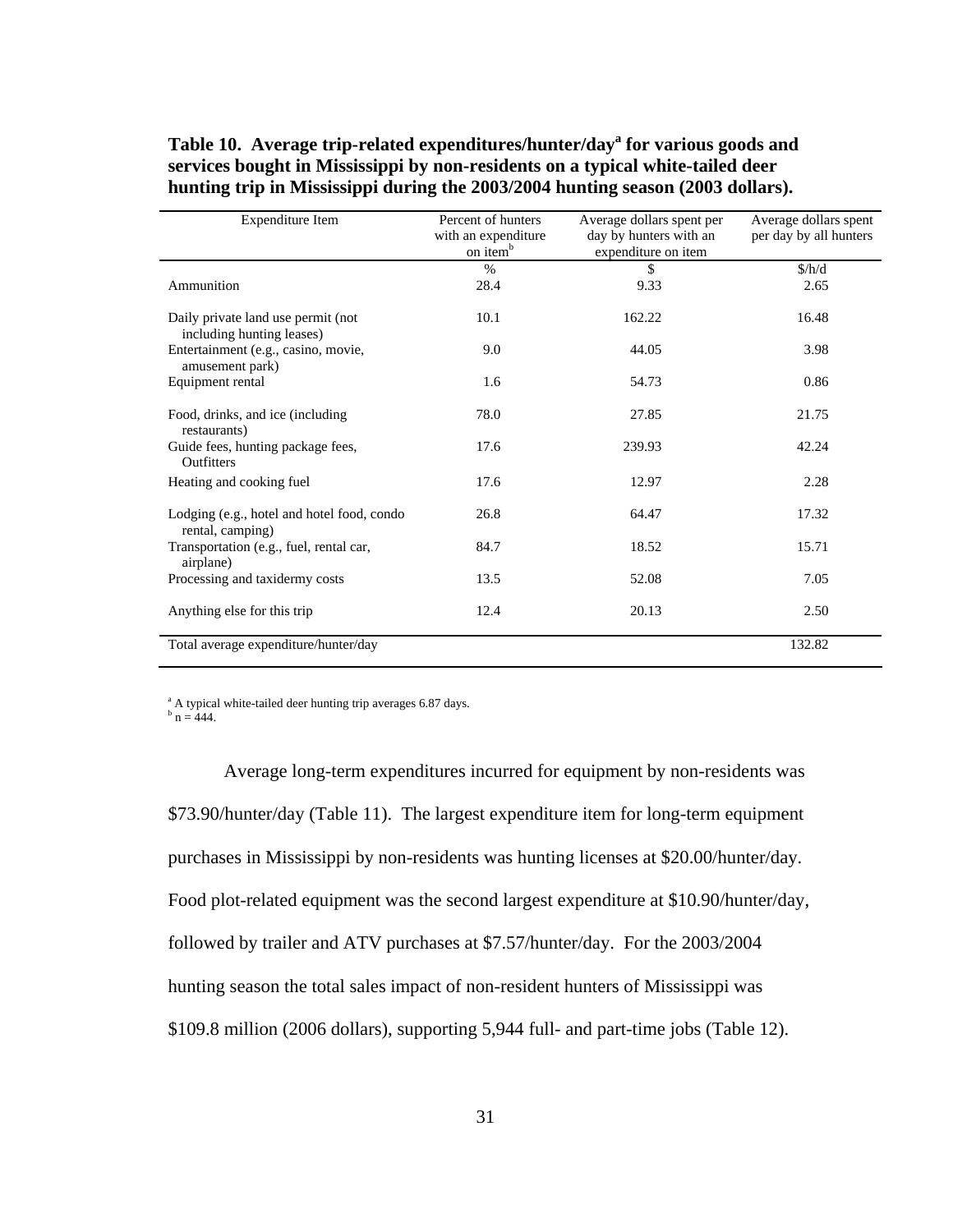**Table 11. Average long-term white-tailed deer hunting expenditures/hunter/day<sup>a</sup> by licensed Mississippi non-resident hunters for items used on this trip and purchased within the last 12 months in Mississippi for the 2003/2004 hunting season (2003 dollars).** 

| <b>Expenditure Item</b>                  | Percent of<br>hunters with<br>an<br>expenditure<br>on item <sup>b</sup> | Average dollars<br>spent per year<br>by hunters with<br>an expenditure<br>on item | Average dollars<br>spent per day by<br>hunters with an<br>expenditure on item | Average dollars<br>spent per day by all<br>non-resident hunters |
|------------------------------------------|-------------------------------------------------------------------------|-----------------------------------------------------------------------------------|-------------------------------------------------------------------------------|-----------------------------------------------------------------|
|                                          | $\%$                                                                    | \$                                                                                | $\overline{\$}$                                                               | \$/h/d\$                                                        |
| Ammunition                               | 11.7                                                                    | 77.94                                                                             | 8.90                                                                          | 1.04                                                            |
| Archery equipment                        | 2.7                                                                     | 167.67                                                                            | 11.93                                                                         | 0.32                                                            |
| Clothing for hunting                     | 8.3                                                                     | 258.68                                                                            | 10.63                                                                         | 0.89                                                            |
| Dogs                                     | 1.1                                                                     | 458.00                                                                            | 40.90                                                                         | 0.46                                                            |
| Dog accessories                          | 0.0                                                                     | 0.00                                                                              | 0.00                                                                          | 0.00                                                            |
| Dog training                             | 0.2                                                                     | 71.28                                                                             | 17.82                                                                         | 0.04                                                            |
| Feeder                                   | 2.7                                                                     | 292.19                                                                            | 14.65                                                                         | 0.40                                                            |
| Feeder feeds (e.g., corn)                | 7.9                                                                     | 371.32                                                                            | 8.17                                                                          | 0.64                                                            |
| Food plot equipment                      | 6.8                                                                     | 3,012.71                                                                          | 161.22                                                                        | 10.90                                                           |
| Food plot fertilizer, lime               | 18.2                                                                    | 478.23                                                                            | 38.88                                                                         | 7.10                                                            |
| Food plot seed                           | 18.5                                                                    | 453.80                                                                            | 30.46                                                                         | 5.62                                                            |
| Groceries in bulk                        | 15.3                                                                    | 498.00                                                                            | 15.18                                                                         | 2.32                                                            |
| Guns, knives                             | 2.2                                                                     | 335.50                                                                            | 19.24                                                                         | 0.43                                                            |
| Hunt club membership                     | 20.3                                                                    | 922.94                                                                            | 36.28                                                                         | 7.35                                                            |
| Hunting leases                           | 10.8                                                                    | 1,275.12                                                                          | 49.17                                                                         | 5.31                                                            |
| Hunting licenses, stamps                 | 100.0                                                                   | 216.35                                                                            | 20.00                                                                         | 20.00                                                           |
| Misc. hunting gear                       | 6.8                                                                     | 200.00                                                                            | 8.13                                                                          | 0.55                                                            |
| Salt/mineral block                       | 7.4                                                                     | 104.40                                                                            | 2.58                                                                          | 0.19                                                            |
| Small equipment                          | 3.0                                                                     | 744.23                                                                            | 8.83                                                                          | 0.26                                                            |
| Trailer, ATV                             | 3.6                                                                     | 3,791.56                                                                          | 210.21                                                                        | 7.57                                                            |
| Tree stand                               | 4.1                                                                     | 333.00                                                                            | 10.89                                                                         | 0.44                                                            |
| Anything else for this trip <sup>c</sup> | 3.1                                                                     | 750.57                                                                            | 65.85                                                                         | 2.07                                                            |
| Total average expenditure/hunter/day     |                                                                         |                                                                                   |                                                                               | 73.90                                                           |

<sup>a</sup> A typical white-tailed deer hunting trip averaged 5.75 days.

 $^{\rm b}$  n = 444.

<sup>c</sup> For example, property taxes, land purchase, vehicle repair, firewood, and camp maintenance.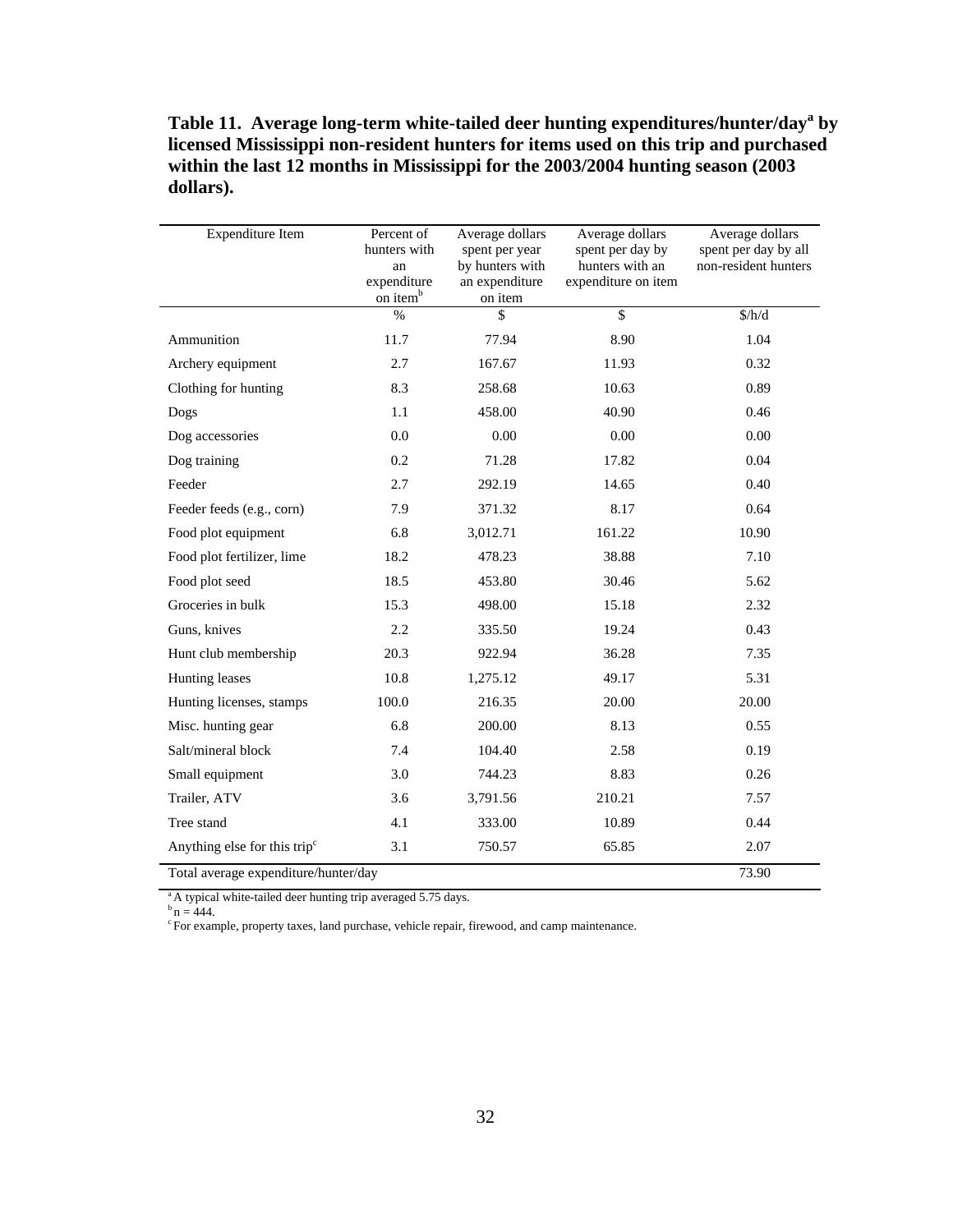| Industry                       | Direct<br><b>Sales</b> | Secondary<br><b>Sales</b> | <b>Total Sales</b><br>Impact | Value-<br>Added | Indirect<br><b>Business Taxes</b> | Employee<br>Income | Jobs    |
|--------------------------------|------------------------|---------------------------|------------------------------|-----------------|-----------------------------------|--------------------|---------|
|                                | \$                     | \$                        | \$                           | \$              | \$                                | \$                 | (N)     |
| Ag, Forestry $\&$<br>Fisheries | 0.0                    | 590,479                   | 590,479                      | 252,396         | 23,258                            | 102,630            | 6.7     |
| Mining                         | 0.0                    | 1,785,596                 | 1,785,596                    | 1,072,743       | 145,859                           | 455,196            | 9.4     |
| Construction                   | 0.0                    | 8,862                     | 8,862                        | 1,707           | 90                                | 1,020              | 0.0     |
| Manufacturing                  | 30,290,000             | 17,903,804                | 48,193,804                   | 33,048,354      | 5,791,279                         | 19,547,221         | 875.5   |
| Transp., Comm.,<br>& Utilities | 657                    | 1,208,911                 | 1,209,568                    | 877,366         | 20,513                            | 687,600            | 15.1    |
| Trade                          | 2,370,588              | 1,410,728                 | 3,781,316                    | 2,758,110       | 45,509                            | 1,304,126          | 46.5    |
| F.I.R.E. <sup>a</sup>          | 0.0                    | 547,077                   | 547,077                      | 273,476         | 6,653                             | 238,108            | 12.8    |
| Services                       | 39,000,939             | 14,745,004                | 53,745,943                   | 46,680,567      | 1,793,704                         | 38,894,068         | 4,977.6 |
| Total                          | 71,662,184             | 38,200,461                | 109,862,645                  | 84,964,719      | 7,826,865                         | 61,229,969         | 5,944.0 |

**Table 12. Total economic impacts from non-resident white-tailed deer hunter expenditures in Mississippi during the 2003/2004 hunting season (2006 dollars).** 

<sup>a</sup> Finance, insurance, and real-estate.

### **Total sales impact of white-tailed deer hunters in Mississippi**

The overall economic impact from white-tailed deer hunting expenditures was derived from resident and non-resident expenditure profiles and activity days collected from the survey data. Total economic impacts of white-tailed deer in Mississippi were reported as direct sales, secondary sales, total sales, value-added, indirect business taxes, employee income, and employment for aggregated sectors within the State economy. For the 2003/2004 hunting season the total sales impact was \$951.1 million (2006 dollars), supporting 43,964 full- and part-time jobs (Table 14). The SAM multiplier for this analysis was 1.55, meaning that for every dollar spent in the State on white-tailed deer hunting-related expenditures there was an additional economic impact return of \$0.55. The manufacturing group had the highest sales impact (\$523.9 million) and included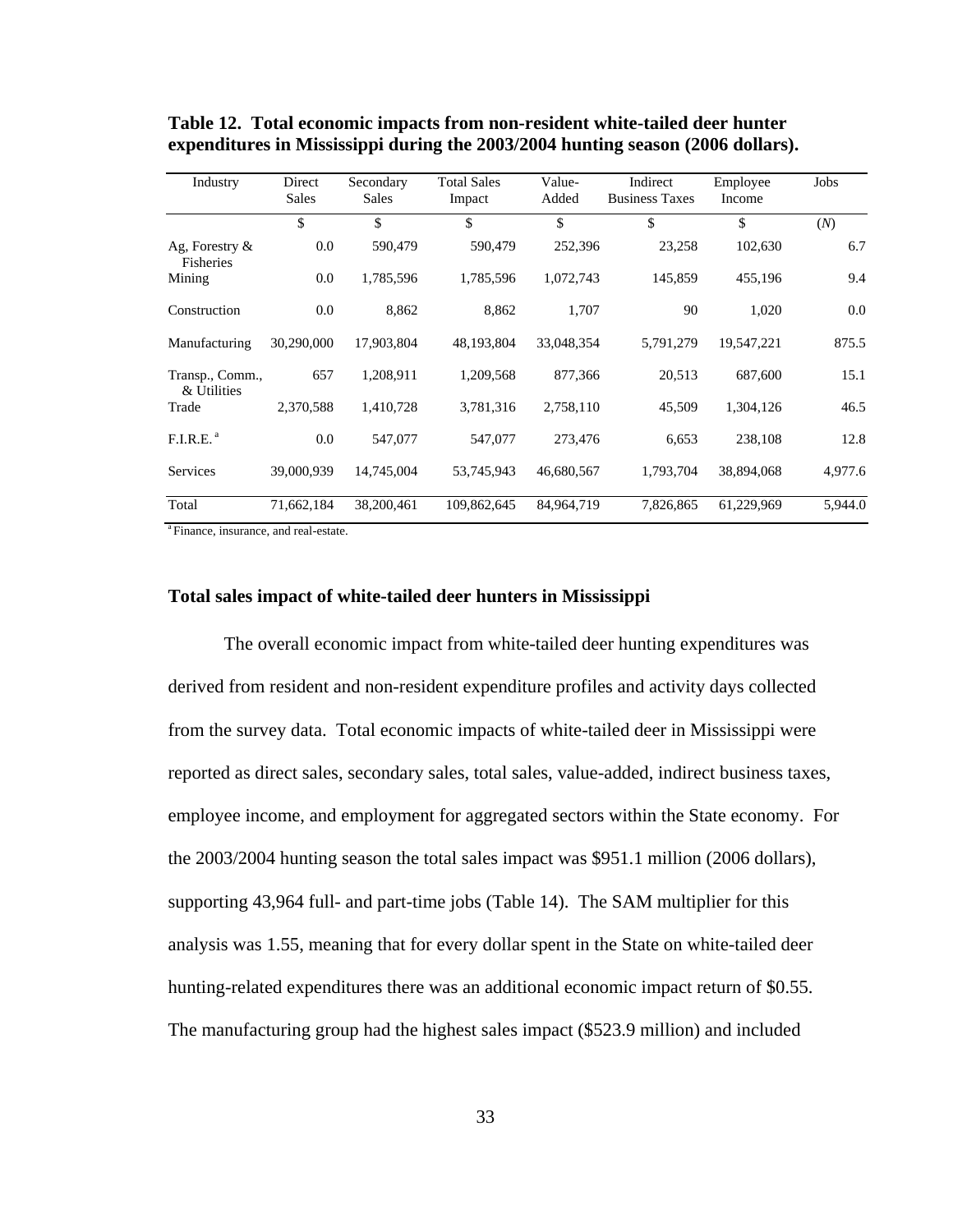| Industry                       | Direct<br>Sales | Secondary<br>Sales | <b>Total Sales</b><br>Impact | Value-<br>Added | Indirect<br><b>Business Taxes</b> | Employee<br>Income | Jobs     |
|--------------------------------|-----------------|--------------------|------------------------------|-----------------|-----------------------------------|--------------------|----------|
|                                | \$              | \$                 | \$                           | \$              | \$                                | \$                 | (N)      |
| Ag, Forestry $\&$<br>Fisheries | 18,933          | 4,772,105          | 4,791,038                    | 1,958,440       | 192,831                           | 843,634            | 53.0     |
| Mining                         | 0.0             | 15,519,038         | 15,519,038                   | 8,961,295       | 1,268,986                         | 3,973,871          | 83.0     |
| Construction                   | 0.0             | 69,369             | 69,369                       | 12,469          | 704                               | 7,981              | 0.0      |
| Manufacturing                  | 373,036,528     | 150,858,948        | 523,895,476                  | 353,509,586     | 66, 342, 215                      | 220, 761, 253      | 10,612.0 |
| Transp., Comm.,<br>& Utilities | 10,101          | 11,034,226         | 11,044,327                   | 7,620,269       | 179,743                           | 6,333,956          | 140.0    |
| Trade                          | 52,112,688      | 14,552,555         | 66,665,243                   | 46,862,309      | 791,195                           | 20,701,454         | 779.0    |
| F.I.R.E. <sup>a</sup>          | 0.0             | 4,670,409          | 4,670,409                    | 2,257,440       | 58,738                            | 2,024,354          | 110.0    |
| Services                       | 207,625,299     | 116,850,007        | 324,475,306                  | 265,548,535     | 9,960,701                         | 224,802,280        | 32,186.0 |
| Total                          | 632,803,549     | 318,326,657        | 951,130,206                  | 686,730,343     | 78,795,113                        | 479,448,783        | 43,964.0 |

**Table 13. Total economic impacts from resident and non-resident white-tailed deer hunter expenditures in Mississippi resulting from the 2003/2004 hunting season (2006 dollars).** 

<sup>a</sup> Finance, insurance, and real-estate.

hunting equipment, clothes, food, and mounting materials used by taxidermists. The manufacturing group supplies the largest portion of the value-added (\$353.5 million) to the State. Value-added impacts includes employee compensation, proprietary income (e.g., income by the self-employed), other property income (e.g., interest), and indirect business taxes (e.g., sales, excise, and property taxes) (Olson and Lindall 2000). The services group had the second largest total sales impact and value-added in the State, estimated at \$324.5 million and \$265.5 million, respectively. This group included the hotel and lodging sectors.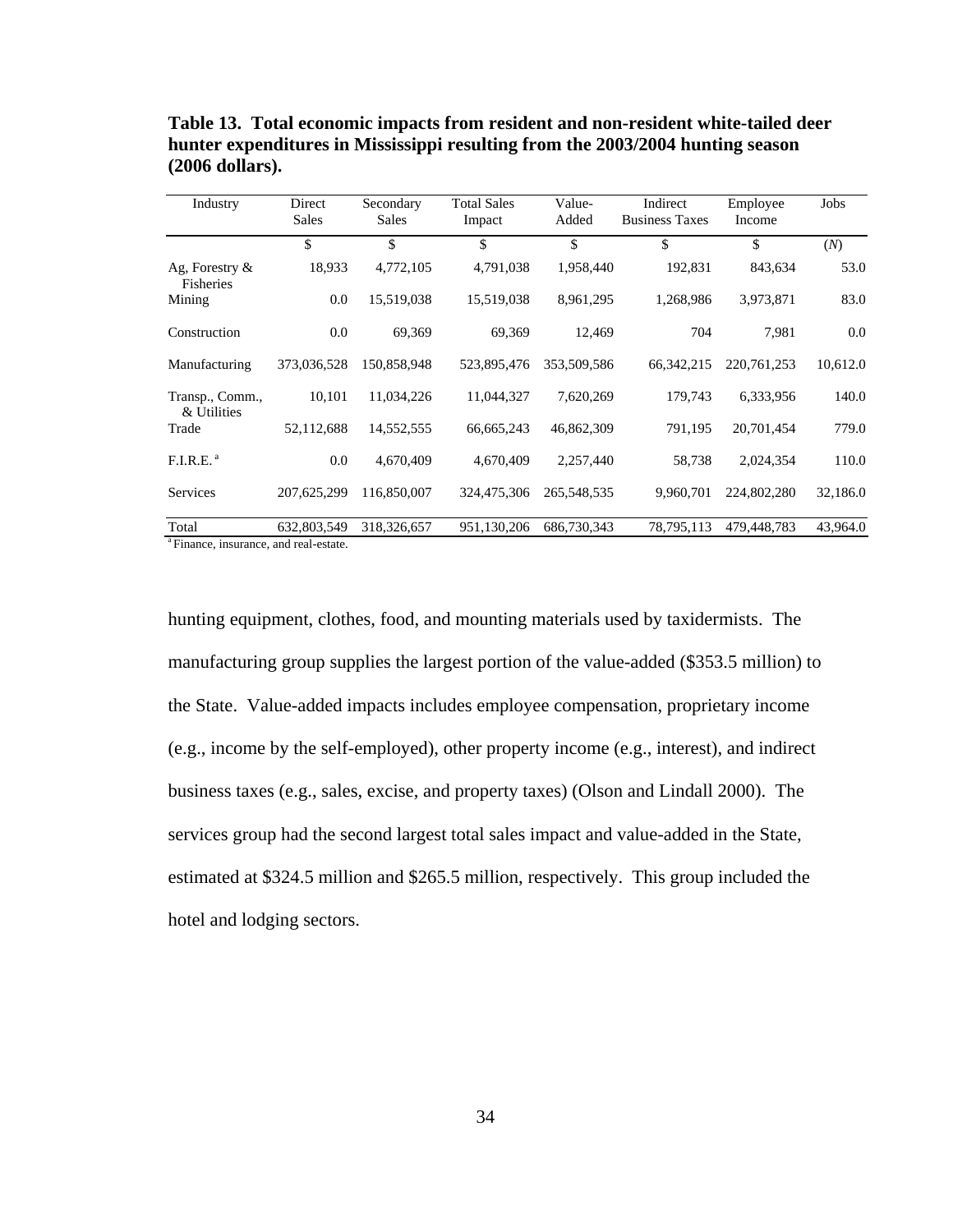### **Nonresponse bias**

Even though a nonresponse bias survey was not conducted in the 2003/2004 study, it was felt that a homogeneous group was sampled. Error due to nonresponse in questionnaire surveys can be detected by applying a linear regression to the trend observed between cumulated observations for estimating parameter values of the population (Filion 1974). A linear regression model was run on the total number of days respondents went white-tailed deer hunting in Mississippi during the 2003/2004 season versus the date the survey was returned. At a 95% confidence interval the 2003/2004 study received a p-value  $= 0.9361$ , which resulted in no slope or a straight line (Figure 1) and there was no significant difference between days hunting white-tailed deer in Mississippi and the dates surveys were returned.



**Figure 1. Linear regression between total number of days hunting white-tailed deer in Mississippi during the 2003/2004 season versus the numbers of days after first**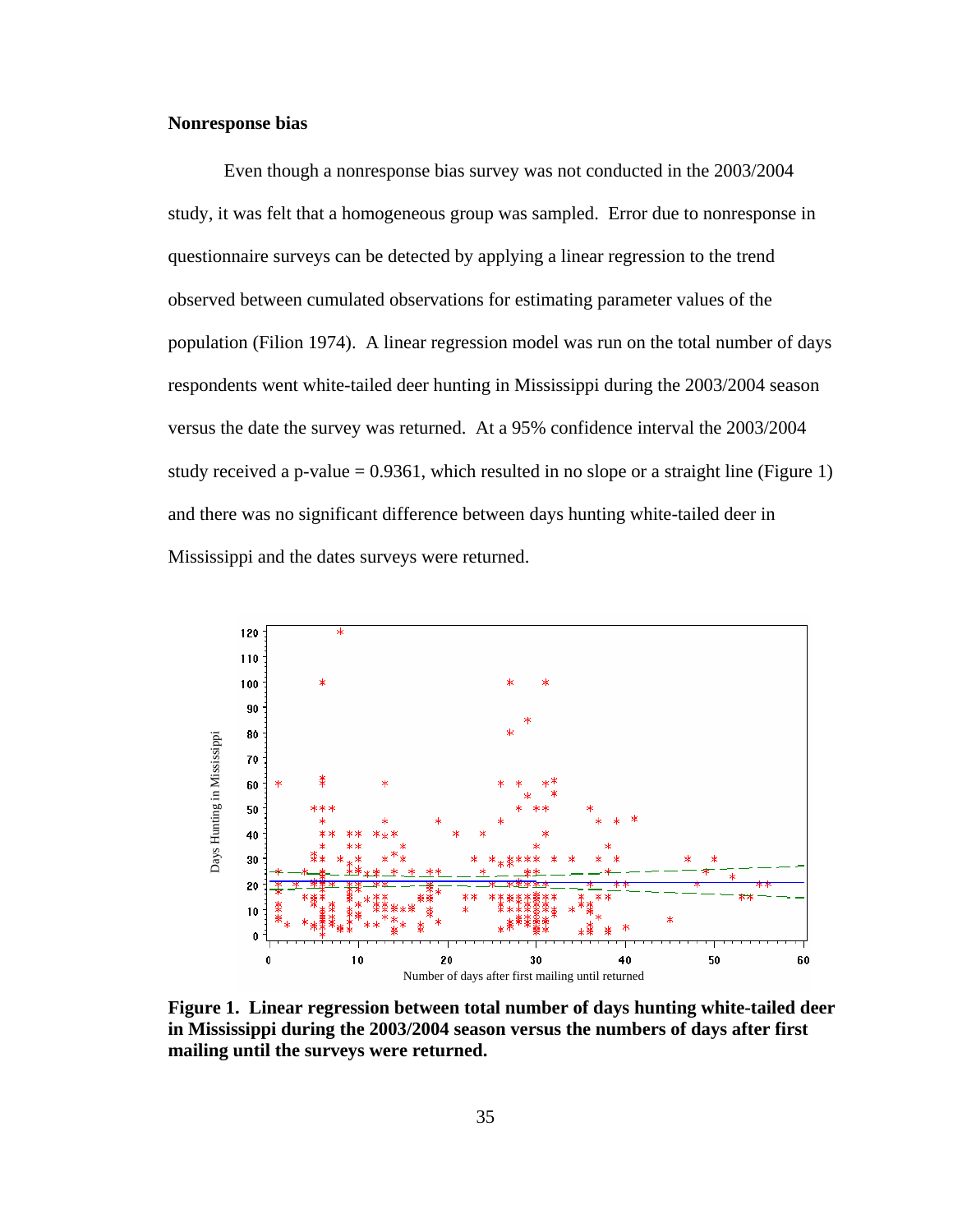A linear regression was also created for total trip expenditures versus the number of days after survey was mailed (Figure 2) and total long term expenditures versus total number of days after survey was mailed (Figure 3). Both relationships showed no significant differences between expenditures and number of days it took to return the survey. Figure 2 at a 95% confidence level received a p-value  $= 0.5233$ .



**Figure 2. Linear regression between resident total average trip expenditures/hunter/day in Mississippi during the 2003/2004 season versus the numbers of days after first mailing until the surveys were returned.**

The total average long-term expenditures versus the number of days after the first mailing resulted in a p-value  $= 0.2448$  at a 95% confidence level (Figure 3). There was no significant difference between when the mail survey was returned the long-term expenditure data.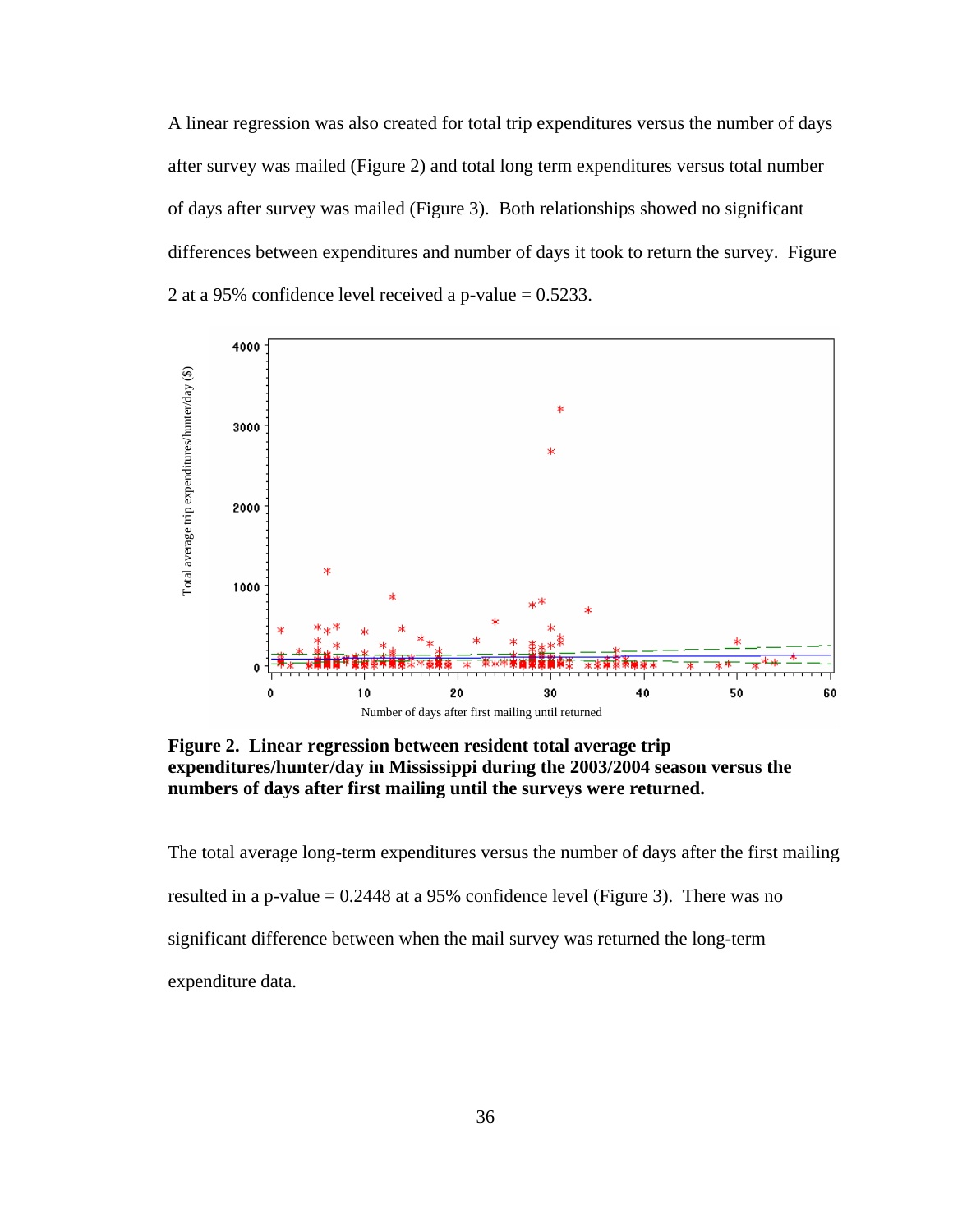

**Figure 3. Linear regression between resident total average long-term expenditures/hunter/day in Mississippi during the 2003/2004 season versus the numbers of days after first mailing until the surveys were returned.**

### **Adjusted resident economic impacts**

When residents were asked how much money they would spend out-of-state if denied the opportunity to hunt white-tailed deer in Mississippi they indicated that 74.4% of the dollars currently spent in state would then be spent out-of-state on white-tailed deer hunting or any other activity (hunting or non-hunting). Thus, of the original \$841,267,561 (Table 9) of economic impact, 74.4% would be considered as resident impacts on the Mississippi economy. Tables 15 and 16 represent the original resident trip-related and long-term expenditures that have been reduced by 25.6%, resulting in a total sales impact of \$620,706,090.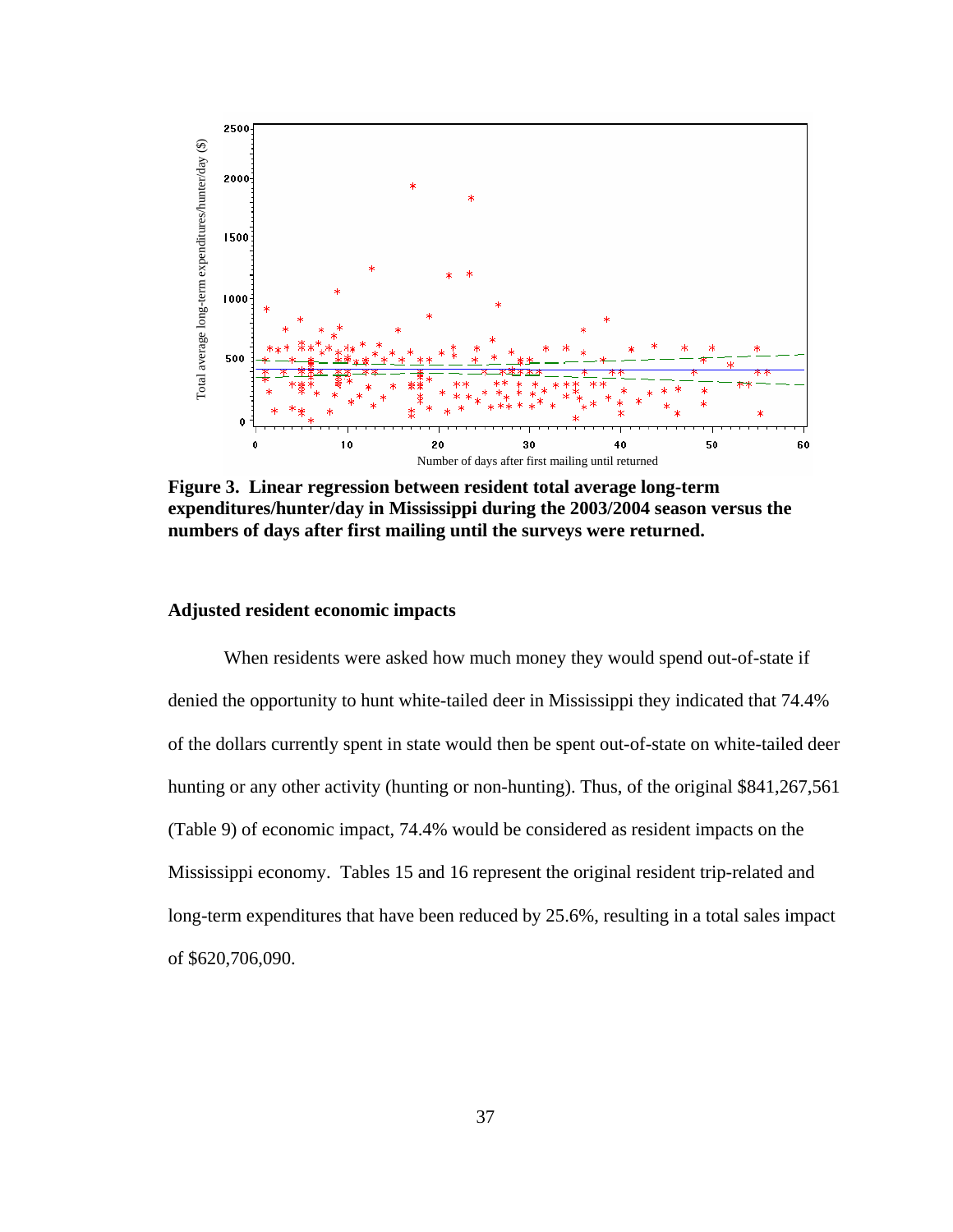| Industry                              | Direct<br><b>Sales</b> | Secondary<br><b>Sales</b> | <b>Total Sales</b><br>Impact | Value-<br>Added | Indirect<br><b>Business Taxes</b> | Employee<br>Income | Jobs     |
|---------------------------------------|------------------------|---------------------------|------------------------------|-----------------|-----------------------------------|--------------------|----------|
|                                       | \$                     | \$                        | \$                           | \$              | \$                                | \$                 | (N)      |
| Ag, Forestry $\&$<br><b>Fisheries</b> | 13,836                 | 1,710,633                 | 1,724,469                    | 638,288         | 68,623                            | 301,953            | 19.4     |
| Mining                                | 0.0                    | 5,405,829                 | 5,405,829                    | 2,013,298       | 438,800                           | 1,386,903          | 29.0     |
| Construction                          | 0.0                    | 25,206                    | 25,206                       | 4,833           | 256                               | 2,901              | 0.0      |
| Manufacturing                         | 96,774,816             | 53,729,952                | 150,504,768                  | 24,037,426      | 18,621,516                        | 60,223,400         | 2,694.1  |
| Transp., Comm.,<br>& Utilities        | 5,863                  | 4,195,055                 | 4,200,918                    | 1,661,023       | 67,469                            | 2,416,934          | 53.9     |
| Trade                                 | 36,997,524             | 4,769,944                 | 41,767,468                   | 944,879         | 495,001                           | 12,021,106         | 477.6    |
| F.I.R.E. <sup>b</sup>                 | 0.0                    | 1,688,066                 | 1,688,066                    | 575,710         | 21,282                            | 735,448            | 40.1     |
| Services                              | 92,726,336             | 42,387,396                | 135, 113, 732                | 25,328,240      | 4,445,140                         | 96,113,448         | 14,901.4 |
| Total                                 | 226.518.375            | 113,912,081               | 340,430,456                  | 55,203,697      | 24,158,087                        | 173,202,093        | 18,215.5 |

**Table 14. Economic impacts from white-tailed deer hunter expenditures for various trip-related goods and services by residents in Mississippi during the 2003/2004**  hunting season whereby expenditures were reduced by 25.6%<sup>a</sup> (2006 dollars).

<sup>a</sup> Residents would spend 74.4% of this money out-of-state for either white-tailed deer hunting or any other activity (hunting or nonhunting) if denied the opportunity to white-tailed deer hunt in Mississippi. b Finance, insurance, and real-estate.

 When total resident expenditures were reduced by 25.6% the total economic impact for residents and non-residents drops from \$951,130,206 (Table 13) to \$730,568,735 (Table 16). This is a decrease of \$220,561,471 representing original resident economic impacts which serves as an estimate of potential recycled dollars in the State economy.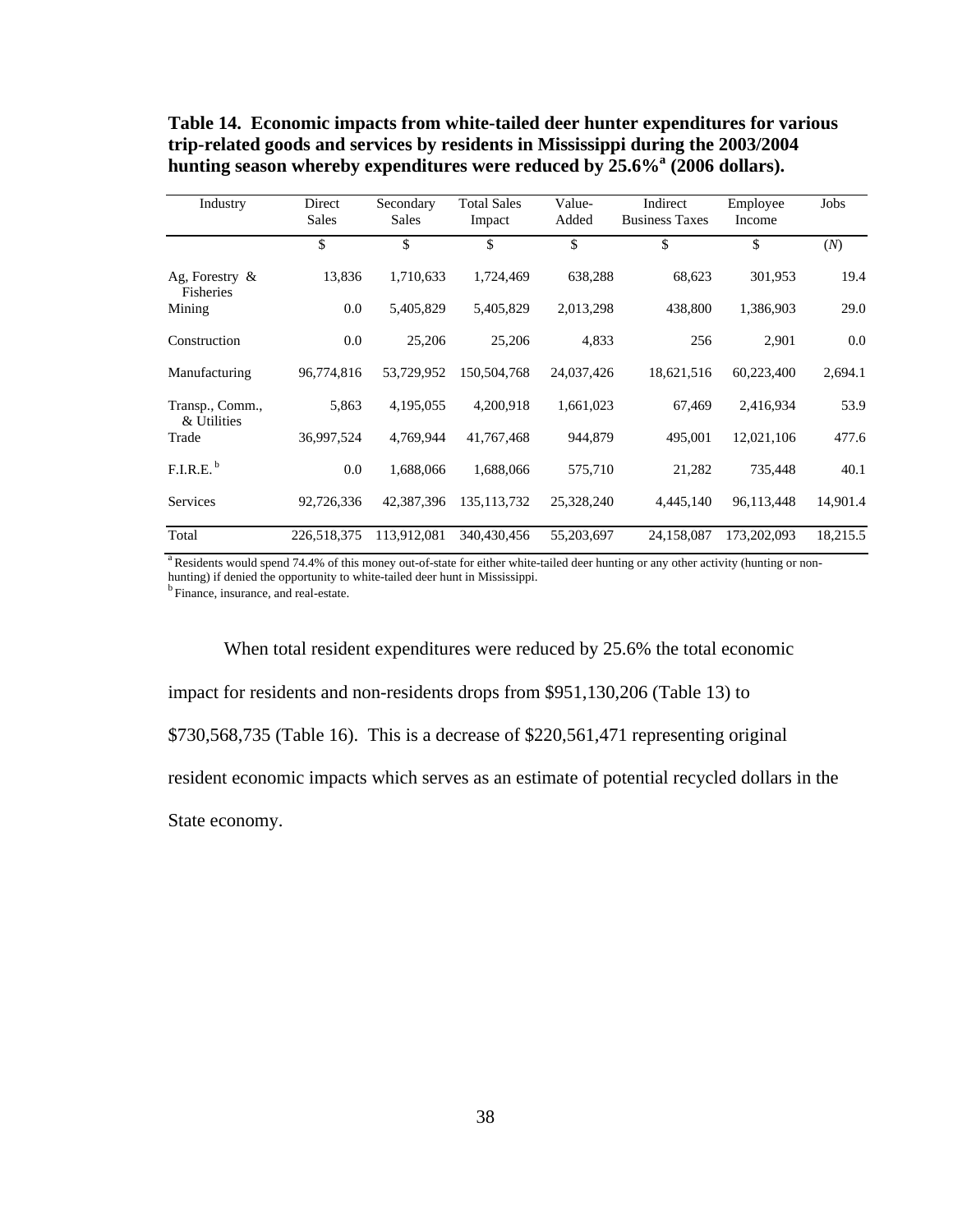**Table 15. Economic impacts from white-tailed deer hunter expenditures for longterm equipment by resident hunters for items used and bought on this trip and purchased within the last 12 months in Mississippi during the 2003/2004 hunting**  season whereby expenditures were reduced by 25.6%<sup>a</sup> (2006 dollars).

| Industry                              | Direct<br><b>Sales</b> | Secondary<br><b>Sales</b> | <b>Total Sales</b><br>Impact | Value-<br>Added | Indirect<br><b>Business Taxes</b> | Employee<br>Income | Jobs    |
|---------------------------------------|------------------------|---------------------------|------------------------------|-----------------|-----------------------------------|--------------------|---------|
|                                       | \$                     | \$                        | \$                           | \$              | \$                                | \$                 | (N)     |
| Ag, Forestry<br>& Fisheries           | 0.0                    | 1,367,569                 | 1,367,569                    | 593,966         | 56,304                            | 243,787            | 14.9    |
| Mining                                | 0.0                    | 4,738,591                 | 4,738,591                    | 2,867,483       | 390,630                           | 1,213,221          | 25.0    |
| Construction                          | 0.0                    | 19,271                    | 19,271                       | 3,709           | 195                               | 2,216              | 0.0     |
| Manufacturing                         | 158,221,696            | 44,268,705                | 202,490,401                  | 146,860,080     | 26,352,464                        | 89,193,216         | 4,540.5 |
| Transp., Comm., &<br><b>Utilities</b> | 1,173                  | 3,064,488                 | 3,065,661                    | 2,219,124       | 50,067                            | 1,755,247          | 38.7    |
| Trade                                 | 0.0                    | 4,973,799                 | 4,973,799                    | 3,235,489       | 59,170                            | 2,391,614          | 66.3    |
| F.I.R.E. <sup>b</sup>                 | 0.0                    | 1,355,325                 | 1,355,325                    | 684,876         | 17,218                            | 582,204            | 31.9    |
| Services                              | 29,555,988             | 32,709,029                | 62,265,017                   | 49,616,608      | 1,584,448                         | 38,768,968         | 5,263.9 |
| Total                                 | 187,778,857            | 92,496,777                | 280, 275, 634                | 206,081,335     | 28,510,496                        | 134, 150, 473      | 9,981.2 |

<sup>a</sup> Residents would spend 74.4% of this money out-of-state for either white-tailed deer hunting or any other activity (hunting or nonhunting) if denied the opportunity to white-tailed deer hunt in Mississippi.  $^{\rm b}$  Finance, insurance, and real-estate.

#### **HDCLEL study results**

 The annual Survey of Mississippi Resident and Non-Resident Hunters implemented by HDCLEL was used for comparison to the detailed analysis of this study. The overall economic impact from white-tailed deer hunting expenditures was derived from resident and non-resident expenditure profiles and activity days collected from survey data. For the 2001/2002 hunting season the total sales impact was \$983.2 million (2006 dollars), supporting 46,589 full- and part-time jobs (Table 17). The SAM multiplier for this analysis was 1.54. Meaning that for every dollar spent in the State on white-tailed deer hunting-related expenditures there was an additional economic impact return of \$0.54.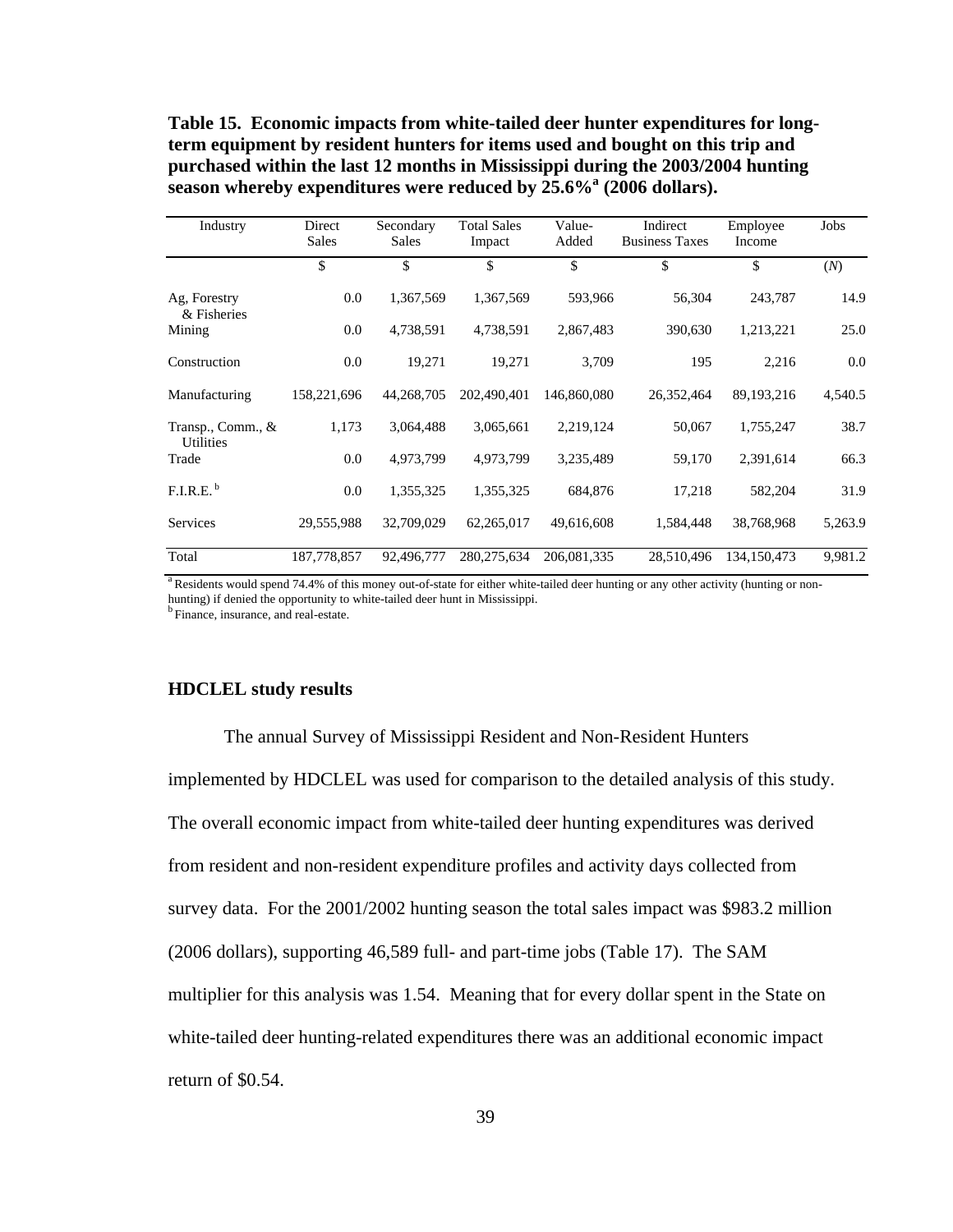Table 16. Total economic impacts from reduced resident<sup>a</sup> (25.6%) and non**resident<sup>b</sup> white-tailed deer hunter trip-related and long-term equipment expenditures in Mississippi resulting from the 2003/2004 hunting season (2006 dollars).** 

| Industry                       | Direct<br><b>Sales</b> | Secondary<br><b>Sales</b> | <b>Total Sales</b><br>Impact | Value-<br>Added | Indirect<br><b>Business Taxes</b> | Employee<br>Income | Jobs     |
|--------------------------------|------------------------|---------------------------|------------------------------|-----------------|-----------------------------------|--------------------|----------|
|                                | \$                     | \$                        | \$                           | \$              | \$                                | \$                 | (N)      |
| Ag, Forestry $\&$<br>Fisheries | 13,836                 | 3,668,681                 | 3,682,517                    | 1,484,650       | 148,185                           | 648,370            | 41.0     |
| Mining                         | 0.0                    | 11,930,016                | 11,930,016                   | 5,953,524       | 975,289                           | 3,055,320          | 63.0     |
| Construction                   | 0.0                    | 53,339                    | 53,339                       | 10,249          | 541                               | 6,137              | 0.0      |
| Manufacturing                  | 285, 286, 512          | 115,902,461               | 401,188,973                  | 203,945,860     | 50,765,259                        | 168,963,837        | 8,110.0  |
| Transp., Comm.,<br>& Utilities | 7,693                  | 8,468,454                 | 8,476,147                    | 4,757,513       | 138,049                           | 4,859,781          | 108.0    |
| Trade                          | 39, 368, 112           | 11,154,471                | 50,522,583                   | 6,938,478       | 599,680                           | 15,716,846         | 590.0    |
| F.I.R.E. <sup>c</sup>          | 0.0                    | 3,590,468                 | 3,590,468                    | 1,534,062       | 45,153                            | 1,555,760          | 85.0     |
| Services                       | 161,283,263            | 89,841,429                | 251,124,692                  | 121,625,415     | 7,823,292                         | 173,776,484        | 25,143.0 |
| Total                          | 485,959,416            | 244,609,319               | 730,568,735                  | 346,249,751     | 60,495,448                        | 368,582,535        | 34,140.0 |
| <sup>a</sup> Tables 14 and 15. |                        |                           |                              |                 |                                   |                    |          |

 $<sup>b</sup>$  Table 12.</sup>

c Finance, insurance, and real-estate.

**Table 17. Total economic impacts from resident and non-resident white-tailed deer hunter trip-related and long-term equipment and other item expenditures in Mississippi during the 2001/2002 hunting season from the Survey of Mississippi Resident and Non-Resident Hunters implemented by the Human Dimensions and Conservation Law Enforcement Laboratory (2006 dollars).** 

| Industry                       | Direct<br><b>Sales</b>  | Secondary<br><b>Sales</b> | <b>Total Sales</b><br>Impact | Value-<br>Added             | Indirect<br><b>Business Taxes</b> | Employee<br>Income     | Jobs     |
|--------------------------------|-------------------------|---------------------------|------------------------------|-----------------------------|-----------------------------------|------------------------|----------|
|                                | \$                      | \$                        | \$                           | \$                          | \$                                | \$                     | (N)      |
| Ag, Forestry $\&$<br>Fisheries | 0.0                     | 4,899,814                 | 4,899,814                    | 2,113,475                   | 197,906                           | 473,848                | 54.2     |
| Mining                         | 0.0                     | 16,049,722                | 16,049,722                   | 9,011,672                   | 1,317,055                         | 3,673,042              | 85.0     |
| Construction                   | 0.0                     | 71,204                    | 71,204                       | 13,710                      | 722                               | 8,156                  | 0.1      |
| Manufacturing                  | 409,089,656 155,555,553 |                           |                              | 564,645,209 399,754,804     |                                   | 73,969,418 198,109,129 | 12,190.3 |
| Transp., Comm.,<br>& Utilities | 3,392                   | 11.296.150                | 11,299,542                   | 8.233.040                   | 183.889                           | 4,492,586              | 143.8    |
| Trade                          | 51,136,523              | 15,411,044                | 66, 547, 567                 | 49,958,426                  | 789,620                           | 16,110,782             | 777.2    |
| F.I.R.E. <sup>a</sup>          | 0.0                     | 4,780,779                 | 4,780,779                    | 2,415,205                   | 60,120                            | 1,891,898              | 113.3    |
| Services                       |                         | 195,028,851 119,874,076   |                              | 314,902,927 265,751,131     |                                   | 9,188,705 211,375,410  | 33,224.8 |
| Total                          |                         | 655,258,422 327,938,342   |                              | 983, 196, 764 737, 251, 463 |                                   | 85,707,435 436,134,851 | 46,589.0 |

<sup>a</sup> Finance, insurance, and real-estate.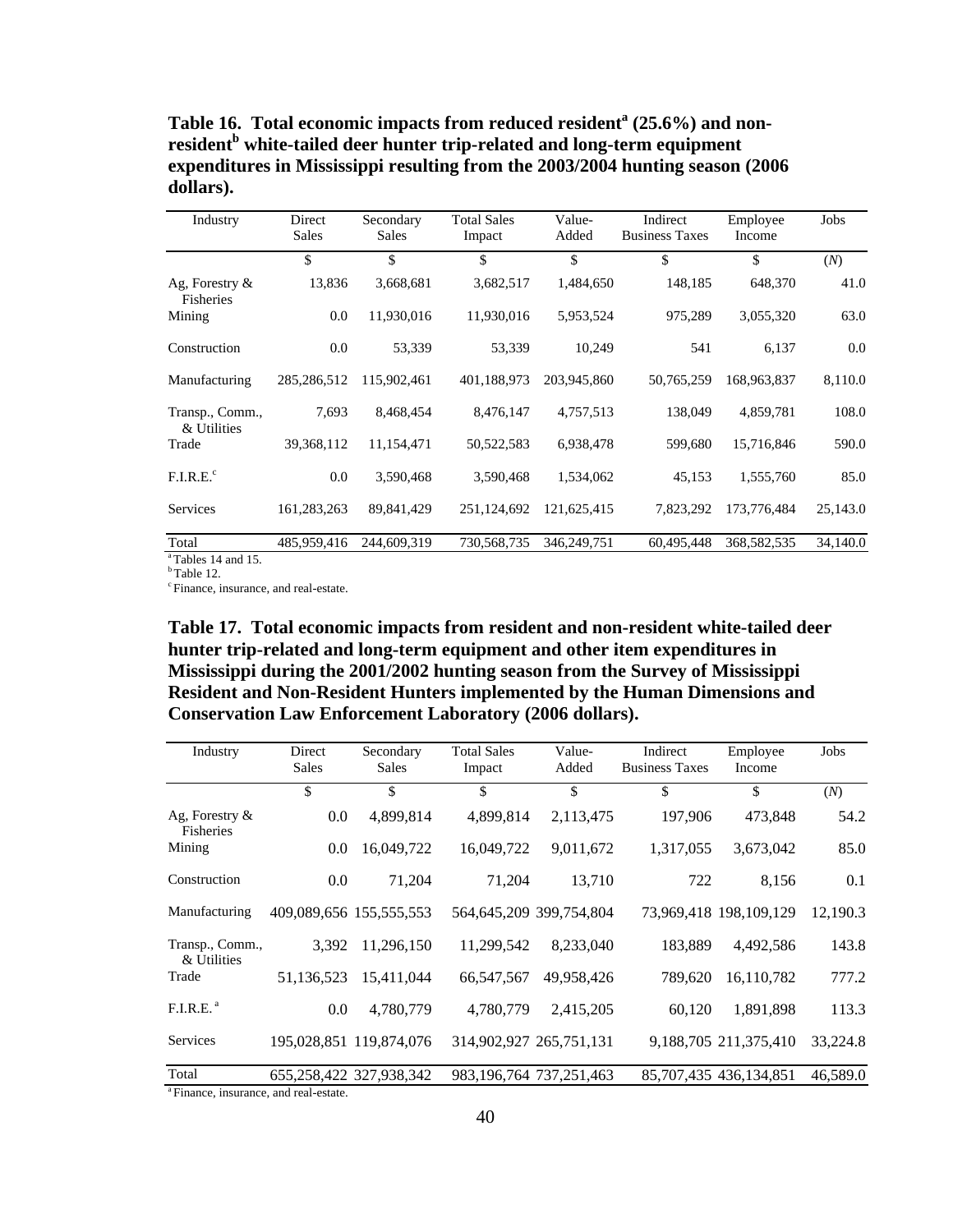For the 2002/2003 hunting season, the total sales impact was \$993.4 million (2006 dollars), supporting 46,873 full- and part-time jobs (Table 18). The SAM multiplier for this analysis was similarly 1.54. Meaning that for every dollar spent in the State on white-tailed deer hunting-related expenditures there was an additional economic impact return of \$0.54. For the 2003/2004 hunting season the total sales impact was \$734.5 million (2006 dollars), supporting 34,751 full- and part-time jobs (Table 19). The SAM multiplier for this analysis was also 1.54. Again, meaning that for every dollar spent in the State on white-tailed deer hunting-related expenditures there was an additional economic impact return of \$0.54.

 HDCLEL study results from 2001 to 2004 revealed that the largest sector generating economic impacts was manufacturing. The next two largest sectors were services and trade. These three sectors coincided with the results of the 2003/2004 study.

**Table 18. Total economic impacts from resident and non-resident white-tailed deer hunter trip-related and long-term equipment and other item expenditures in Mississippi during the 2002/2003 hunting season from the Survey of Mississippi Resident and Non-Resident Hunters implemented by the Human Dimensions and Conservation Law Enforcement Laboratory (2006 dollars).** 

| Industry                       | Direct<br><b>Sales</b> | Secondary<br>Sales      | <b>Total Sales</b><br>Impact | Value-<br>Added         | Indirect<br><b>Business Taxes</b> | Employee<br>Income     | Jobs     |
|--------------------------------|------------------------|-------------------------|------------------------------|-------------------------|-----------------------------------|------------------------|----------|
|                                | \$                     | \$                      | \$                           | \$                      | \$                                | \$                     | (N)      |
| Ag, Forestry $\&$<br>Fisheries | 0.0                    | 4,946,741               | 4,946,741                    | 2,133,976               | 199,867                           | 478,370                | 54.7     |
| Mining                         | 0.0                    | 16,222,250              | 16,222,250                   | 9,130,583               | 1,331,200                         | 3,712,778              | 85.7     |
| Construction                   | 0.0                    | 71,847                  | 71,847                       | 13,833                  | 728                               | 8,229                  | 0.1      |
| Manufacturing                  |                        | 415,079,286 157,124,722 |                              | 572,204,008 405,219,560 |                                   | 74,997,743 200,832,910 | 12,362.6 |
| Transp., Comm.,<br>& Utilities | 3,442                  | 11,417,025              | 11,420,467                   | 8,321,193               | 185,784                           | 4,540,940              | 145.4    |
| Trade                          | 51,709,080             | 15,605,029              | 67, 314, 109                 | 50,532,457              | 798,662                           | 16,301,174             | 786.1    |
| F.I.R.E. <sup>a</sup>          | 0.0                    | 4,829,693               | 4,829,693                    | 2,440,086               | 60,763                            | 1,910,956              | 114.6    |
| Services                       |                        | 195,433,965 120,978,241 |                              | 316,412,206 266,847,623 |                                   | 9,221,842 212,107,927  | 33,323.5 |
| Total                          |                        | 662.225.773 331.195.548 |                              | 993,421,321 744,639,311 |                                   | 86,796,589 439,893,284 | 46,873.0 |

Finance, insurance, and real-estate.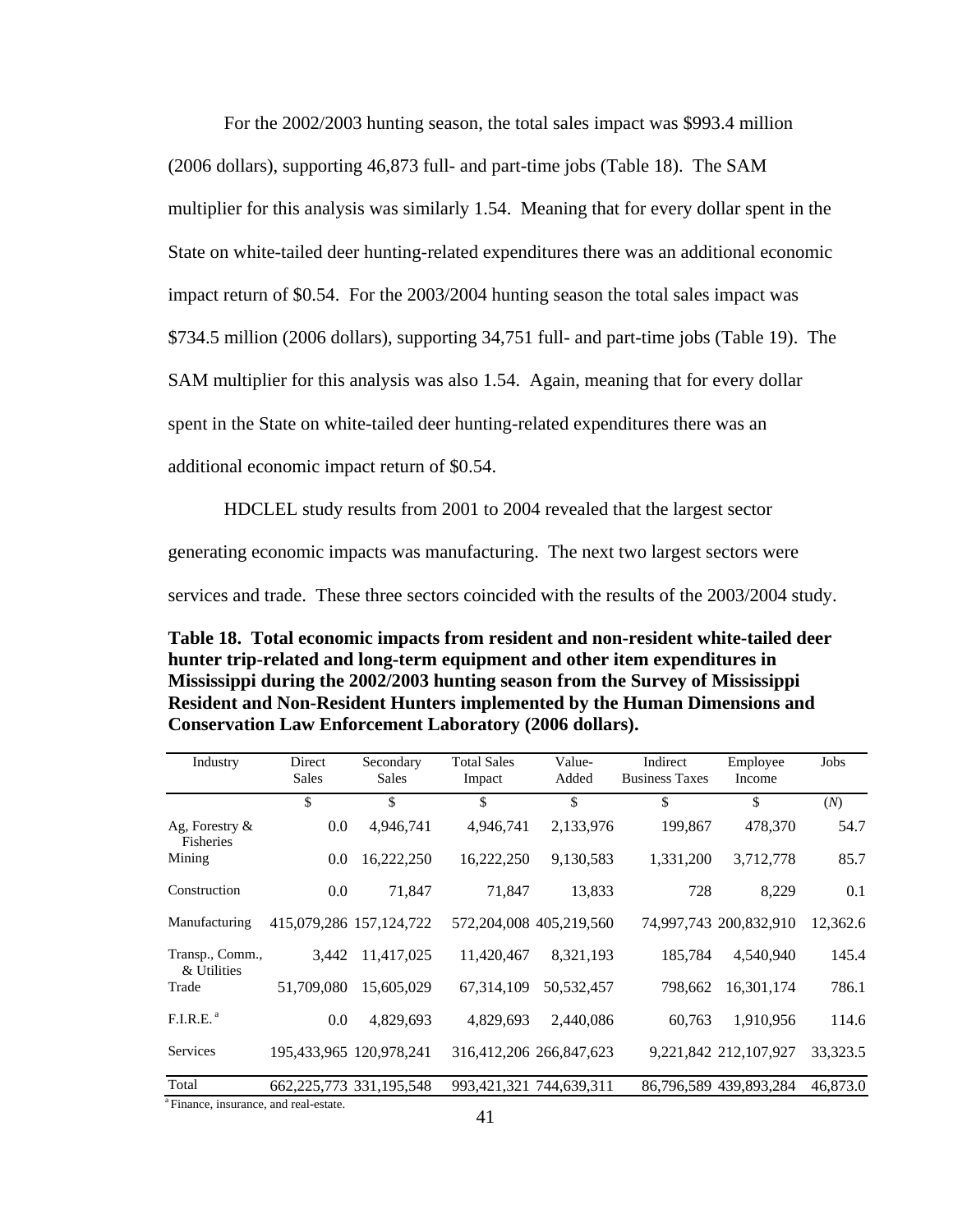**Table 19. Total economic impacts from resident and non-resident white-tailed deer hunter trip-related and long-term equipment and other item expenditures in Mississippi during the 2003/2004 hunting season from the Survey of Mississippi Resident and Non-Resident Hunters implemented by the Human Dimensions and Conservation Law Enforcement Laboratory (2006 dollars).** 

| Industry                                       | Direct<br><b>Sales</b> | Secondary<br>Sales      | <b>Total Sales</b><br>Impact | Value-<br>Added         | Indirect<br><b>Business Taxes</b> | Employee<br>Income     | Jobs     |
|------------------------------------------------|------------------------|-------------------------|------------------------------|-------------------------|-----------------------------------|------------------------|----------|
|                                                | \$                     | \$                      | \$                           | \$                      | \$                                | \$                     | (N)      |
| Ag, Forestry $\&$<br>Fisheries                 | 0.0                    | 3,658,441               | 3,658,441                    | 1,578,075               | 147,777                           | 353,802                | 40.4     |
| Mining                                         | 0.0                    | 11,988,500              | 11,988,500                   | 6,744,061               | 983,722                           | 2,743,736              | 63.4     |
| Construction                                   | 0.0                    | 53,156                  | 53,156                       | 10,234                  | 538                               | 6,089                  | 0.1      |
| Manufacturing                                  |                        | 305,407,726 116,178,512 |                              | 421,586,238 298,425,002 |                                   | 55,232,500 147,868,788 | 9,093.9  |
| Transp., Comm.,<br>& Utilities                 | 2,526                  | 8,448,285               | 8,450,811                    | 6,158,026               | 137,461                           | 3,360,320              | 107.5    |
| Trade                                          | 38,826,651             | 11,518,441              | 50,345,092                   | 37,813,863              | 597,319                           | 12, 151, 743           | 587.6    |
| F.I.R.E. <sup>a</sup>                          | 0.0                    | 3,571,267               | 3,571,267                    | 1,804,317               | 44,924                            | 1,413,288              | 84.7     |
| Services                                       | 145, 377, 728          | 89,498,705              |                              | 234,876,433 198,188,311 |                                   | 6,852,020 157,618,587  | 24,772.9 |
| Total                                          |                        | 489,614,631 244,915,307 |                              | 734,529,938 550,721,889 |                                   | 63,996,261 325,516,353 | 34,751.0 |
| <sup>a</sup> Finance incurance and real ectate |                        |                         |                              |                         |                                   |                        |          |

a Finance, insurance, and real-estate.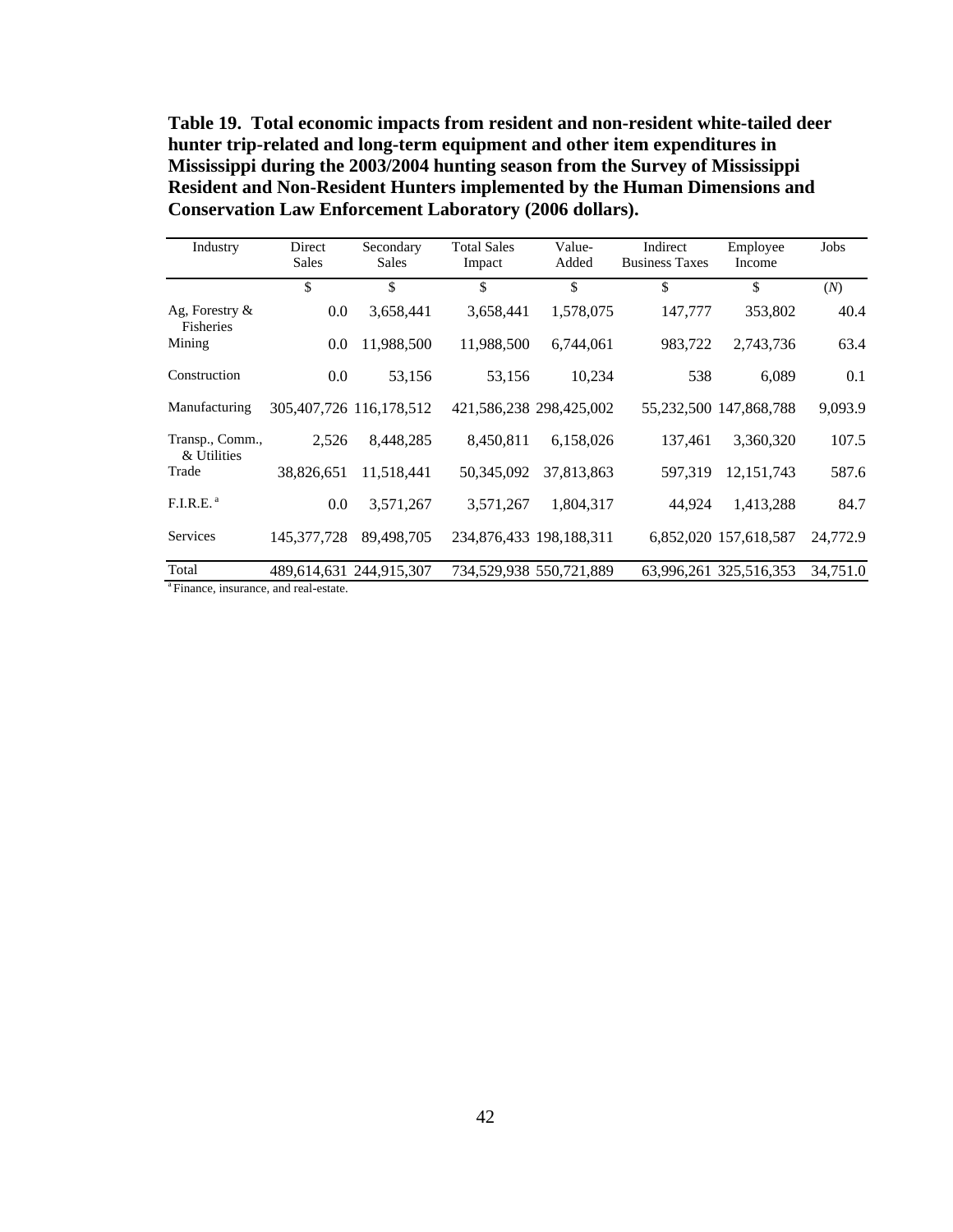# **CHAPTER VI**

# **DISCUSSION**

Survey participants responded to the 2003/2004 study mail questionnaire at a rate of 38.6%. The Survey of Mississippi Resident and Non-Resident Hunters implemented by the HDCLEL yielded higher return rates;  $2001/2002$  n = 49.8%,  $2002/2003$  n = 52.5%, 2003/2004  $n = 52.0$ %. The 2003/2004 study received a lower return rate than The Survey of Mississippi Resident and Non-Resident Hunters implemented by the HDCLEL perhaps because it surveyed a broader range of participants covering a number of different topics, which included not only white-tailed deer, but all game species in Mississippi. Consequently, if a respondent did not hunt white-tailed deer, questionnaire did not apply to them and they probably discarded it. It has been reported that response rates to mail surveys (natural resource based topics) between 1971 and 2000 (n=105 studies) have fallen 0.77% per year and will gradually decline over time (Connelly et al. 2003). This trend could have affected the 2003/2004 study survey and similar mail surveys, thus, providing a lower rate of return than expected.

Another aspect of the survey process that could have influenced the 2003/2004 study return rate was that the questionnaires asked for detailed expenditure data, thus potentially leading to a higher nonresponse rate. The length and quality of the survey can be related to the extent of survey nonresponse bias. Length and complexity of a survey potentially reflects the magnitude of the task researchers ask of respondents, and the corresponding respondent burden (Connelly et al. 2003). Connelly et al. (2003) developed a model to measure factors affecting response rate and found that keeping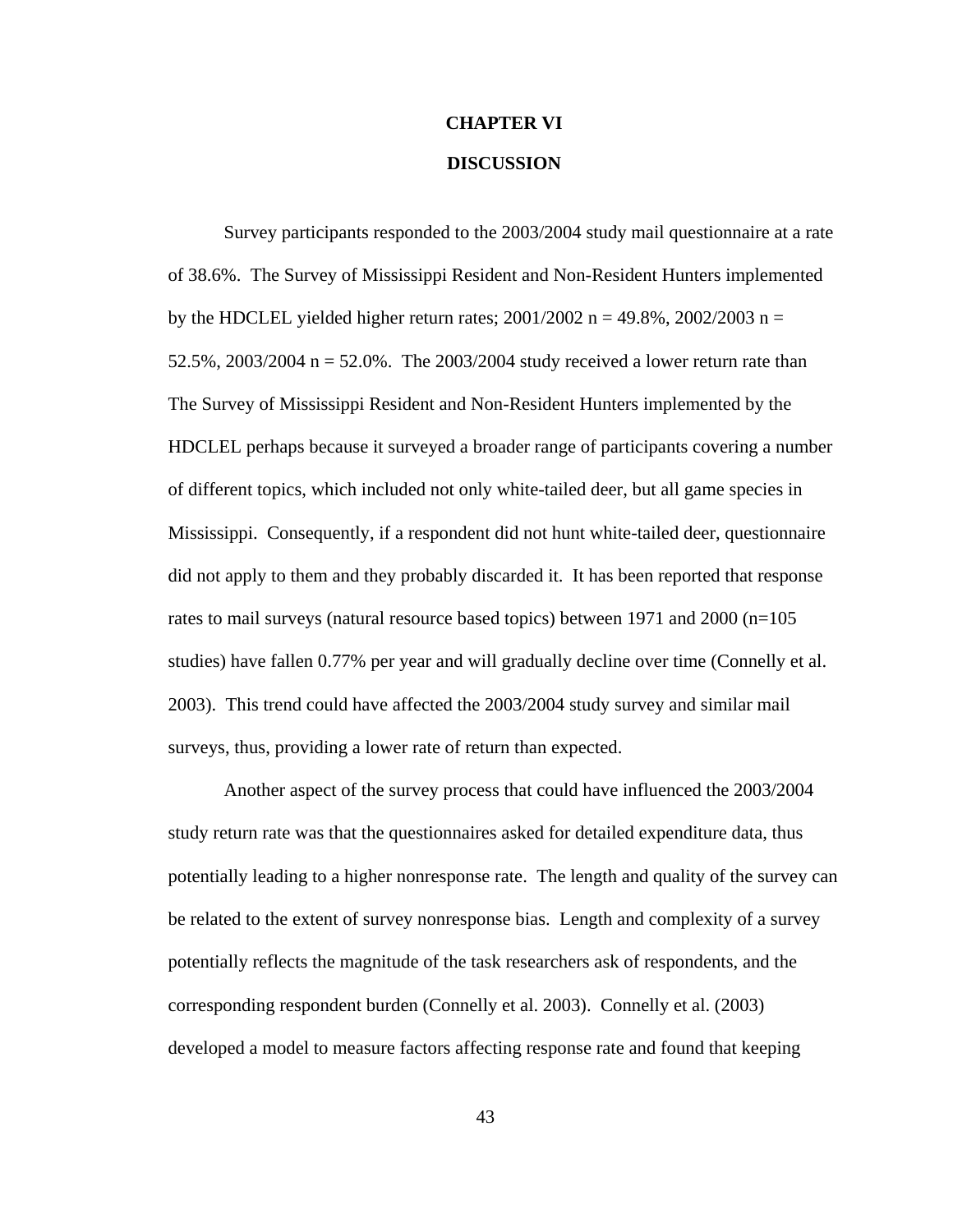questions as simple as possible is helpful, in fact, each complex question added to a survey decreases response rates by 0.5%. HDCLEL trip expenditure questions did not have an available space to indicate the town or county of purchase to analyze expenditures on a regional level. HDCLEL long-term expenditures also did not provide a space to indicate the town or county of purchase or days of use for an item in the last 12 months, allowing for the appropriate calculation of total average expenditure/hunter/day. As a result the survey used in this study also had several more long-term expenditure categories, such as, food plot equipment, food plot seed, feeder, fertilizer, and lime. The HDCLEL equipment expenditures were prorated over the hunting season versus yearround use, thus over estimating their value.

The HDCLEL 2003/2004 Survey of Mississippi Resident and Non-Resident Hunters received a higher return rate (52%) compared to the 2004 Mississippi Deer Hunting Economic Impact Survey (39%). As previously mentioned, the HDCLEL study looked at a more representative population sample. The lower the response rate, the reduction in confidence in the reliability of estimates occurs and with a higher response rate, this provides confidence that results are reliable and representative to the target population (Dillman 1978). HDCLEL surveyed all respondents that hunted in Mississippi, regardless of species. The 2003/2004 study survey was only mailed out to white-tailed deer hunters in Mississippi. HDCLEL may be more representative of the overall Mississippi hunter population, however this analysis better represented the Mississippi white-tailed deer hunter specifically. It is important to minimize nonresponse bias by factoring in the relationship of the survey audience to the subject of study (Dillman 1991). There is good reason to have confidence that the 2003/2004 study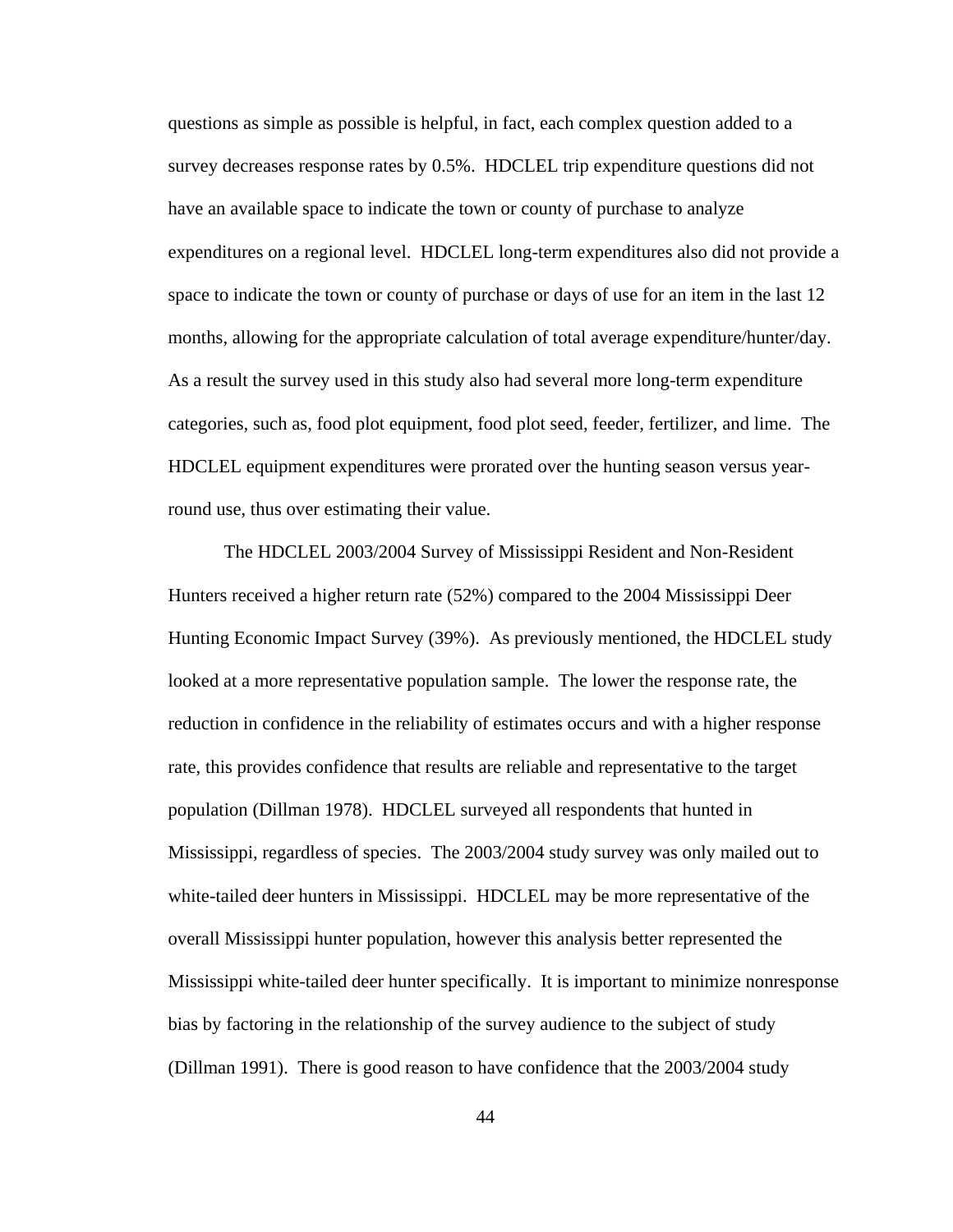respondents had a positive relationship with white-tailed deer hunting because the survey was species specific and the sample population came from licensed hunters in Mississippi.

The 2003/2004 study and the HDCLEL study surveyed respondents that had very similar demographics. The 2003/2004 study respondents were on average, 41 years old, white, and male. The median values for education and income were, with some college, and a total household income of \$50,000 – 59,000. Non-residents were on average, 47 years old, white, and male. The median values for education and income were, with some college, and a total household income of \$70,000 – 79,000, for non-resident respondents. The HDCLEL 2003/2004 survey from residents, they were, on average, 43 years old, white, and male. The median values for education and income were, college, and a total household income of 50,000 – \$59,000. Non-residents were on average, 47 years old, white, and male. The median values for education and income were, college, and a total household income of 60,000 – \$69,000, for non-resident respondents. It was believed that a homogenous group was sampled in the 2003/2004 study and that there was little to no nonresponse bias.

It was felt that the number of activity days in the 2003/2004 study was accurate based on previous studies with similar results. In the 2003/2004 study, average days hunted in the season was 21.34 days, while HDCLEL for the same year averaged 20.25 days. The International Association of Fish and Wildlife Agencies (2002) reported that Mississippi white-tailed deer hunters spent on average 23.2 days hunting white-tailed deer in Mississippi. The 2001 National Survey of Fishing, Hunting, and Wildlife-Associated Recreation reported an average of 20.0 days of hunting per year for white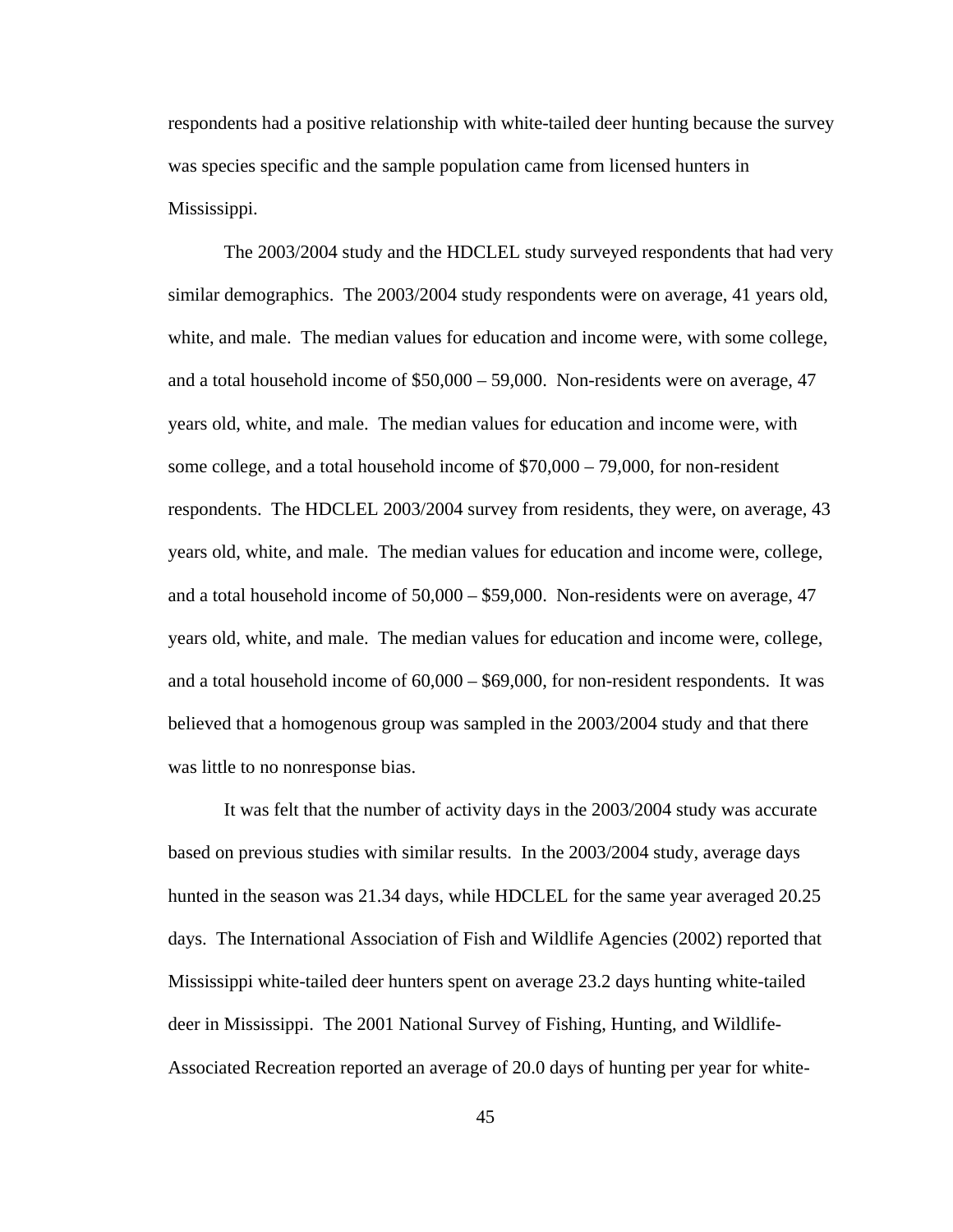tailed deer hunters in the United States (USDI and USDC 2002a). Those who responded to the 2003/2004 study hunted more days, were more avid, and were the same demographically as HDCLEL. The only difference was that the 2003/2004 study respondents hunted more days which can possibly lead to an overestimate of activity days which then can result in an overestimate of total economic impact.

According to the HDCLEL study, average expenditures incurred for various triprelated goods and services for residents ( $n = 1,761$ ) and non-residents ( $n = 1,447$ ) per day in Mississippi during the 2001/2002 hunting season were \$49.98/hunter/day and \$89.30/hunter/day, respectively. Average expenditures incurred for equipment and other purchases for residents ( $n = 1,761$ ) and non-residents ( $n = 1,447$ ) in Mississippi during the 2001/2002 hunting season were \$111.10/hunter/day and \$158.30/hunter/day, respectively. These expenditure profiles, adjusted for inflation, were used for all three years of this study. In comparison, during the 2003/2004 white-tailed deer hunting season, average expenditures incurred for various trip-related goods and services for residents ( $n = 276$ ) and non-residents ( $n = 444$ ) per day in Mississippi were \$102.01/hunter/day and \$132.82/hunter/day, respectively. Average expenditures incurred for equipment and other purchases in the  $2003/2004$  study for residents (n = 276) and non-residents ( $n = 444$ ) were \$84.56/hunter/day and \$73.90/hunter/day, respectively. The expenditure data for the 2003/2004 study and HDCLEL may have differed due to the more detailed expenditure data requested from respondents. The more detailed the analysis of expenditure data is the more respondents tend to systematically under report, while if asked to lump expenditures together they may be prone to over report data (Handa and Maluccio 2006).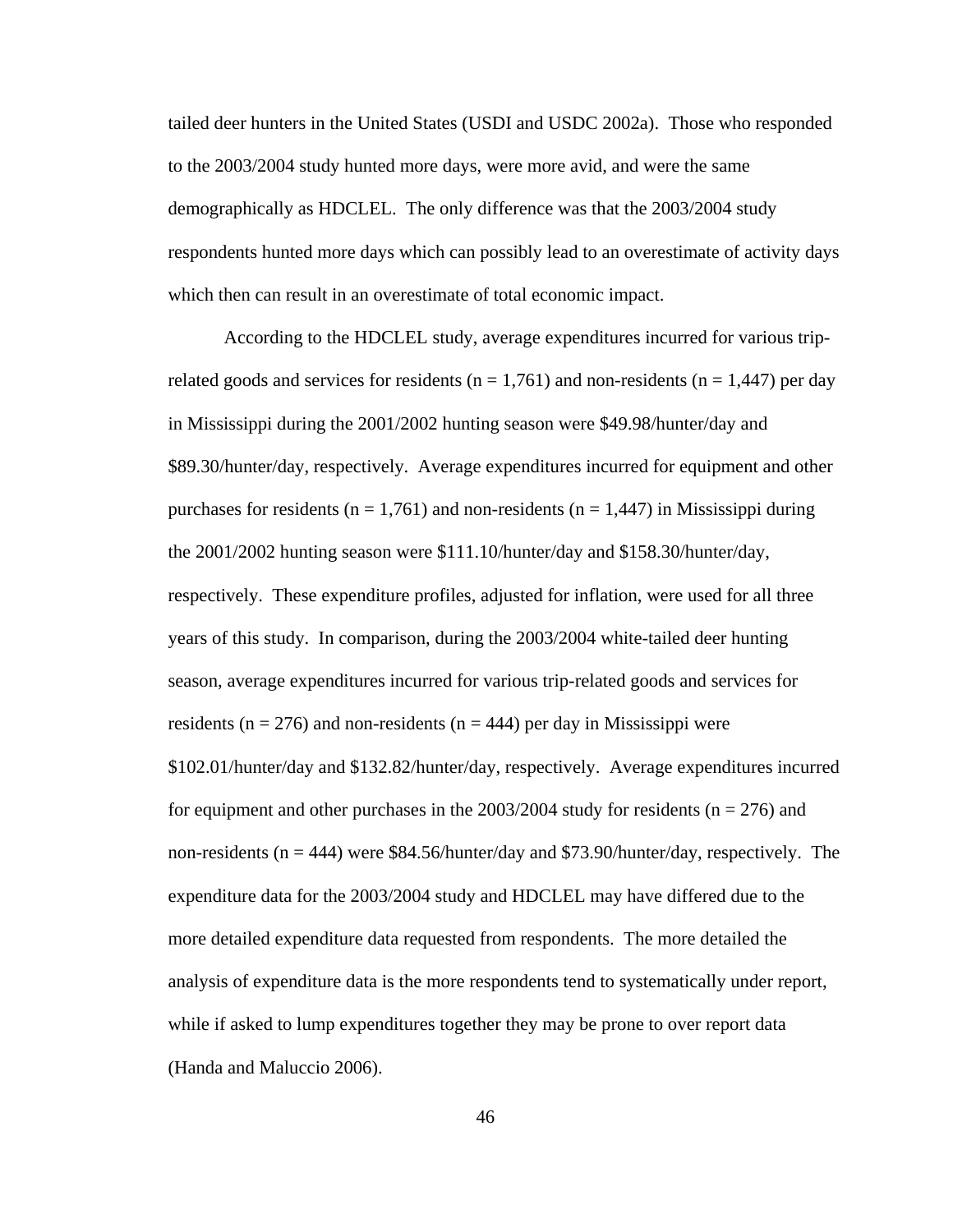The economic impact of white-tailed deer hunting to Mississippi is vital to the State's economy and white-tailed deer population. The 2003/2004 study hunting season showed the total sales impact was \$951.1 million (2006 dollars), supporting 43,964 fulland part-time jobs. This included \$686.7 million in value-added impacts consisting in part of \$479.5 million in employee income. In comparison, an estimate for the economic impacts of waterfowl hunting in Mississippi was given as \$27.4 million (1999 dollars) (Grado et al. 2001). This comparison illustrates, in part, the economic importance of the white-tailed deer as a state resource. With the lack of other studies determining the economic impact of hunting white-tailed deer in Mississippi and around the country this study provides a point of reference for future studies in Mississippi and the United States.

One unique aspect of the 2003/2004 study was a hypothetical inquiry on the percentage of money a resident hunter would spend out-of-state if they were no longer able to hunt white-tailed deer in Mississippi. In the 2003/2004 study, resident hunters claimed that if white-tailed deer hunting in Mississippi was no longer an option that 74.4% of their money would then be spent out-of-state to hunt white-tailed deer or pursue other activities. This percentage was comparable (70%) to a study by Grado et al. (2001) on the economic impact of waterfowl hunting in the Mississippi Delta when the same question was raised. Potentially, 74.4% of the State's total sales impact could be taken to out-of-state vendors, and a loss of \$730.6 million (2006 dollars) to the State's economy (Table 14) would occur. Therefore, resident expenditures were reduced by 25.6% to calculate an adjusted resident economic impact. This was then added to the non-resident economic impacts to arrive at the adjusted total. This procedure allowed me to assume that the true economic impacts from white-tailed deer hunting lies somewhere in between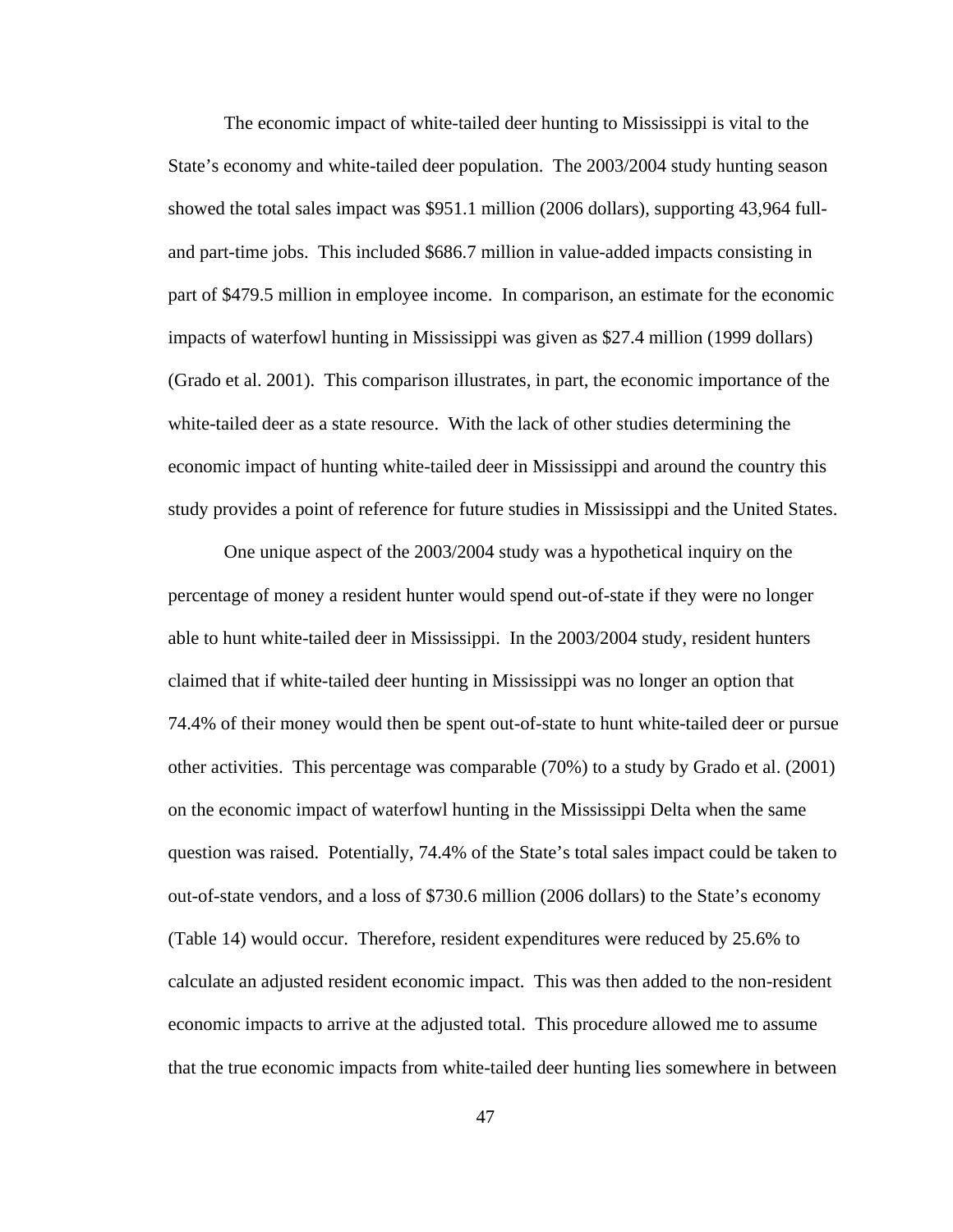the original total sales impact and the reduced adjusted total sales impact. Often resident expenditures are not considered in economic impact studies, or conversely, they are considered in total (Strauss et al. 1995). The claim here is that the economic impacts for residents lies between these two points.

Results from the HDCLEL Survey of Mississippi Resident and Non-Resident Hunters were compared to the 2004 Mississippi Deer Hunting Economic Impact Survey. Both mail surveys were implemented using a modified version of Dillman's Total Design Method (Dillman 1978) and both received comparable results. According to HDCLEL 2003/2004 data, total sales impact was \$734.5 million supporting 34,751 full- and parttime jobs, while the 2003/2004 study total sales impact during the same hunting season yielded \$951.1 million supporting 43,964 full- and part-time jobs. Yet there were several differences between the studies as well. Expenditure differences could have occurred because the HDCLEL survey inquired about all game species, not just white-tailed deer like the 2003/2004 study. Respondents could have accidentally combined data from a single hunting trip where they might have hunted more than one wildlife species. As previously mentioned, these annual studies have overestimated equipment expenditures. The HDCLEL study was unable to factor in the percentage of hunters that would hunt out-of-state if their opportunity to hunt in Mississippi was not possible.

In general, many goods and services were purchased by hunters outside the state, prior to their trip, which could have been purchased within the state. Purchases of goods and services are commonly made prior to the trip simply for convenience, time constraints, or price. Nevertheless, some purchases were made outside the region because these items were not available in the area or hunters may not be able to locate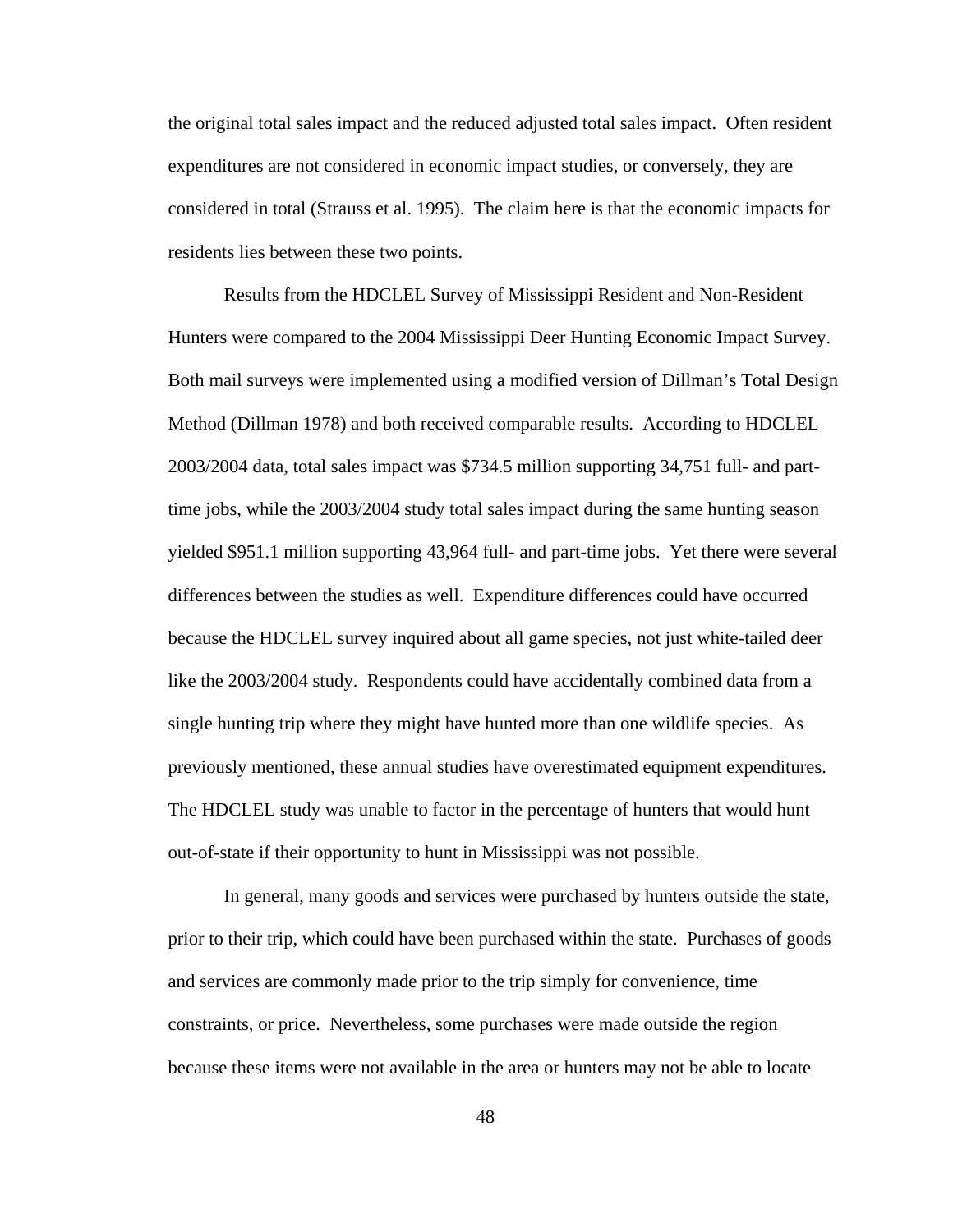certain items. For non-residents, expenditures made outside the state could potentially be equipment, lodging, food, and transportation. Items for residents that are difficult to locate could be equipment purchases. Local businesses could likely provide a share of these items along with other outdoor-related services and amenities. For example, nonresidents on multi-day trips commonly purchase lodging outside the state. With an increase of lodging within the state an increase in economic impacts would occur. Information on trip packages and outfitters also need to reach non-resident hunters to enhance the value of their trip expenditures.

The economic impacts attributed to white-tailed deer hunting in the 2003/2004 study, \$951.1 million (2006 dollars), are by far the most significant impacts for a wildlife species in the State. As previously mentioned, waterfowl hunting economic impact to Mississippi was \$27.4 million (1998 dollars) (Grado et al. 2001). Other popular hunting and fishing activities in Mississippi include wild turkey hunting (Grado et al. 1997) and onshore marine fishing (Loden et al. 2004) that contributed \$16.7 million (1993 dollars) and \$2.9 million (2004 dollars) to the State, respectively. These studies further illustrated the importance of the management and health of white-tailed deer, their habitat, and businesses and industries that rely on this species and associated management decisions.

The methods and results of this study are of value for states or regions with rapid population growth where policymakers and communities are often confronted with landuse trade-offs, often between development and protecting wildlife habitat. Economic values derived from the low-impact, natural resource-based recreation activities can provide additional justification for funding or expanding currently existing public sites. These data also justifies the creation of new public areas, which could be used for white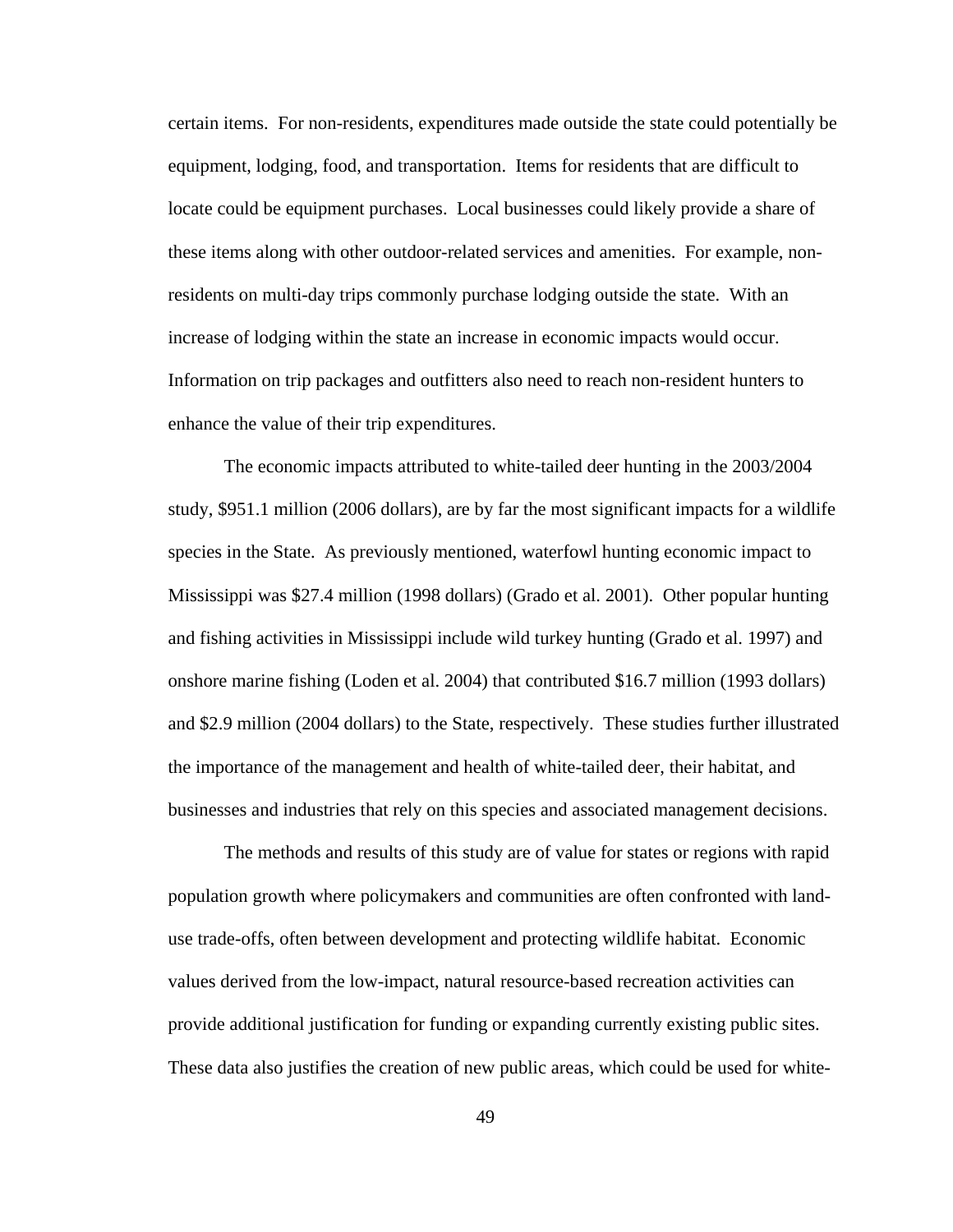tailed deer hunting and other natural resource-based recreation.

Economic data can also be utilized by policymakers for assessing land and wildlife management decisions and businesses that depend on them. Simple expenditure estimates for wildlife-related recreation are important for justification of economic analysis because policy-makers understand them as indicators of the relative importance of competing demands for agency resources (Fisher and Grambsch 1989). Specific problems such as the spread of chronic wasting disease (CWD) and baiting issues can also benefit from these impact results. CWD is one of many emerging infectious diseases testing the financial, physical, and human resources of wildlife agencies throughout North America (Needham et al. 2004).

There are several short- and long-term impacts baiting can cause on an economy. In the short-term baiting can potentially cause an increase in hunter participation and added economic impacts. Winterstein (1992) estimated that in Michigan, over 13 million bushels of bait were used in 1991, with a net value in excess of 50 million dollars. Baiting has increased in hunters from Michigan. In 1984, 29% of hunters reported using bait, 41% in 1991, and 56% in 1993 (Langenau et al. 1985, Winterstein 1992, Minnis and Peyton 1994).

While there are relatively few short-term impacts of baiting, there are multiple long-term impacts baiting can have on the economy, habitat, and relative health of whitetailed deer. While facilitating the harvest, baiting deer also may increase disease transmission, create hunter conflicts, or adversely impacting other resources (Van Deelen et al. 2006). Supplemental feeding has been suspected of contributing to the spread of CWD (Brown and Cooper 2006). Concentration of deer activity around feeding sites can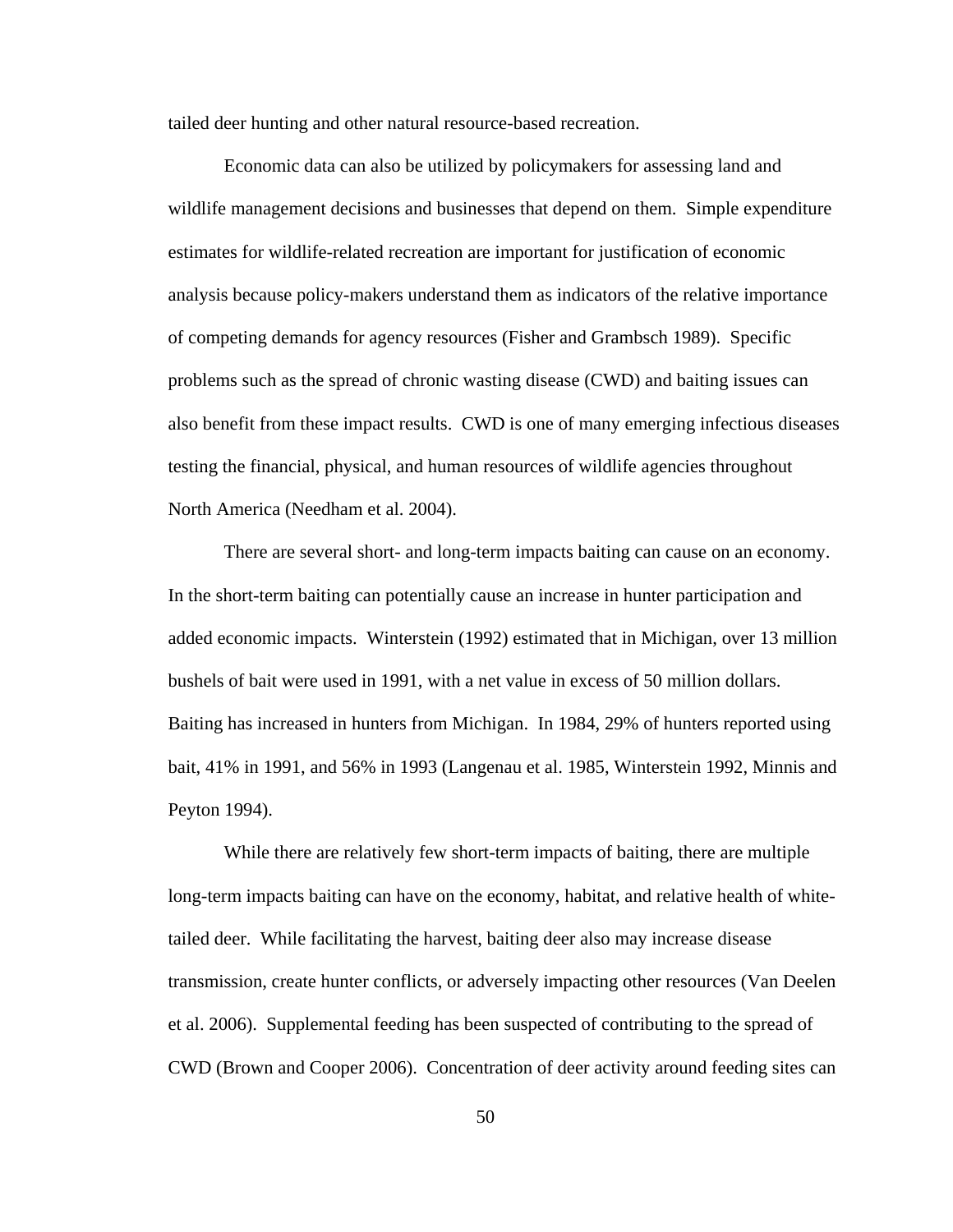be a risk for facilitating spread of infectious diseases such as CWD.

With a resource as valuable as white-tailed deer policymakers need to put forth the funding to research the spread and control of CWD. A questionnaire was sent in 2004/2005 to 24 state wildlife and agriculture agencies to examine organizational capacity for prevention and control of CWD in relation to standard disease management protocols (Burroughs et al. 2006). The study selected states that currently have CWD, states that are neighboring CWD states, and states that were one state away from a CWD state were randomly selected. Results showed that regardless of proximity to CWD, 75% of the states indicated they had less than satisfactory funding needed to combat CWD. It is important for policymakers to be aware of the economic impact of white-tailed deer hunting and the financial impact CWD can potentially have in Mississippi. Bishop (2004) conducted a study where the economic impact of CWD was assessed in Wisconsin. He concluded there were two types of losses in Wisconsin as a result of CWD: 1) the reduction in hunting participation led to a decrease in the total number of deer hunting days, 2) the quality of the white-tailed deer hunting experience seemed to have declined, which decreases the value per day per hunter. Even though CWD has not been linked to human illness, Petchenik (2003) reported that over a third of Wisconsin white-tailed deer hunters were concerned about the chance of becoming ill from CWD. This could create a negative light on white-tailed deer hunting if the concern of becoming ill outweighs, or limits a typical hunter's trip. In Wisconsin, Bishop (2004) stated that hunter losses likely amounted to between \$53 and \$79 million in 2002 and \$45 to \$72 million in 2003. In 2002/2003 the State of Wisconsin spent approximately \$14.7 million combating CWD (Bishop 2004). As unstable as the spread of CWD is, hunting over bait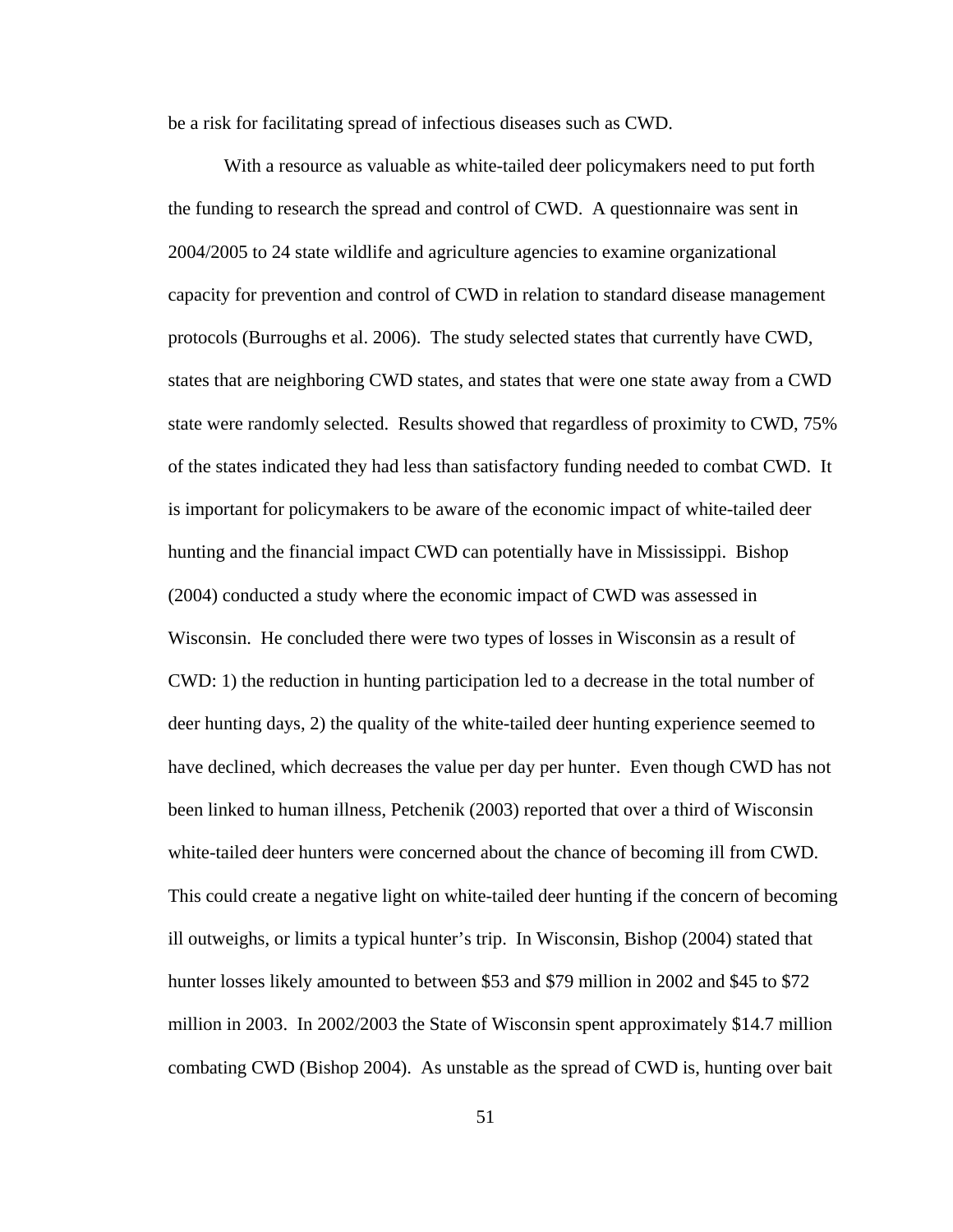could potentially decrease the overall total sales impact to a state's economy should similar diseases occur.

It is recommended that the quality and area managed for white-tailed deer on public and private lands in Mississippi needs to be increased and enhanced in the future to benefit the white-tailed deer and its users. Intense land use and development will make this task a difficult one. In the United States where private land predominates, most wildlife management efforts have focused on publicly owned land because of conflicting traditions of private property rights, public ownership of wildlife, and state regulation of wildlife (Daley et al. 2004). Increasing managed white-tailed deer habitat potentially could attract residents and non-residents of Mississippi to hunt or hunt more often and compel policymakers to make more funds available for habitat improvement and biological studies of white-tailed deer. Potentially state and federal funds are not always available for private landowners. In recent years private nongovernmental organizations (i.e., The Nature Conservancy) have worked along with state and federal agencies to improve management on private lands. Many of these private organizations preserve habitat through land acquisitions and conservation easements with private landowners (Daley et al. 2004). The 2001 National Survey of Fishing, Hunting, and Wildlife-Associated Recreation reported that 92% of all hunters in Mississippi hunted on private land. This is reasonable because the southeastern United States leads the rest of the nation in acreage under hunting leases, primarily because over 91% of the land is privately owned (Yarrow 1998). Funds could be used for improvements of habitat quality to produce higher quality white-tailed deer, perhaps providing higher revenues for private landowners, lodges, and guided hunts. The result of these actions will contribute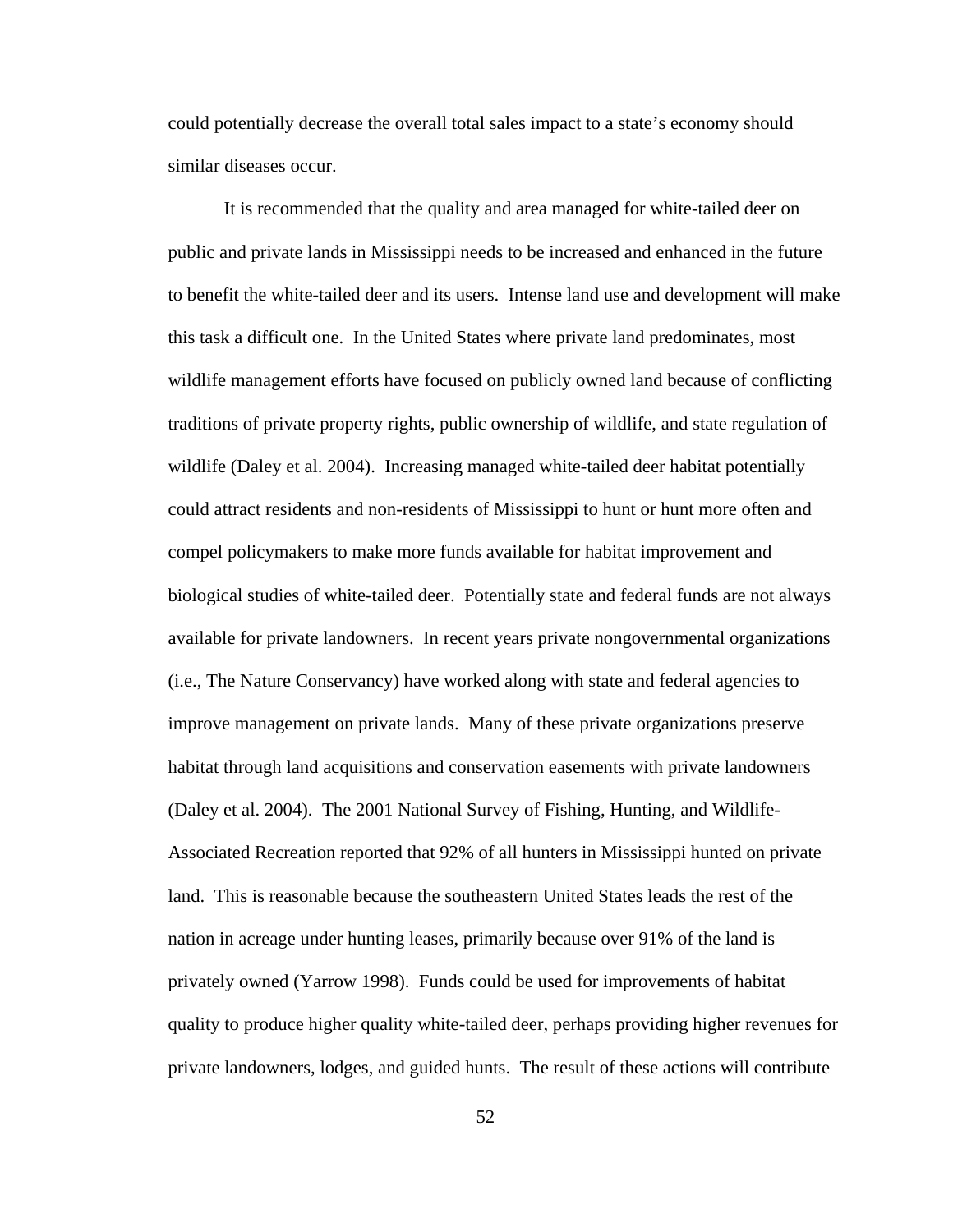to a more sustainable environment and economy in Mississippi.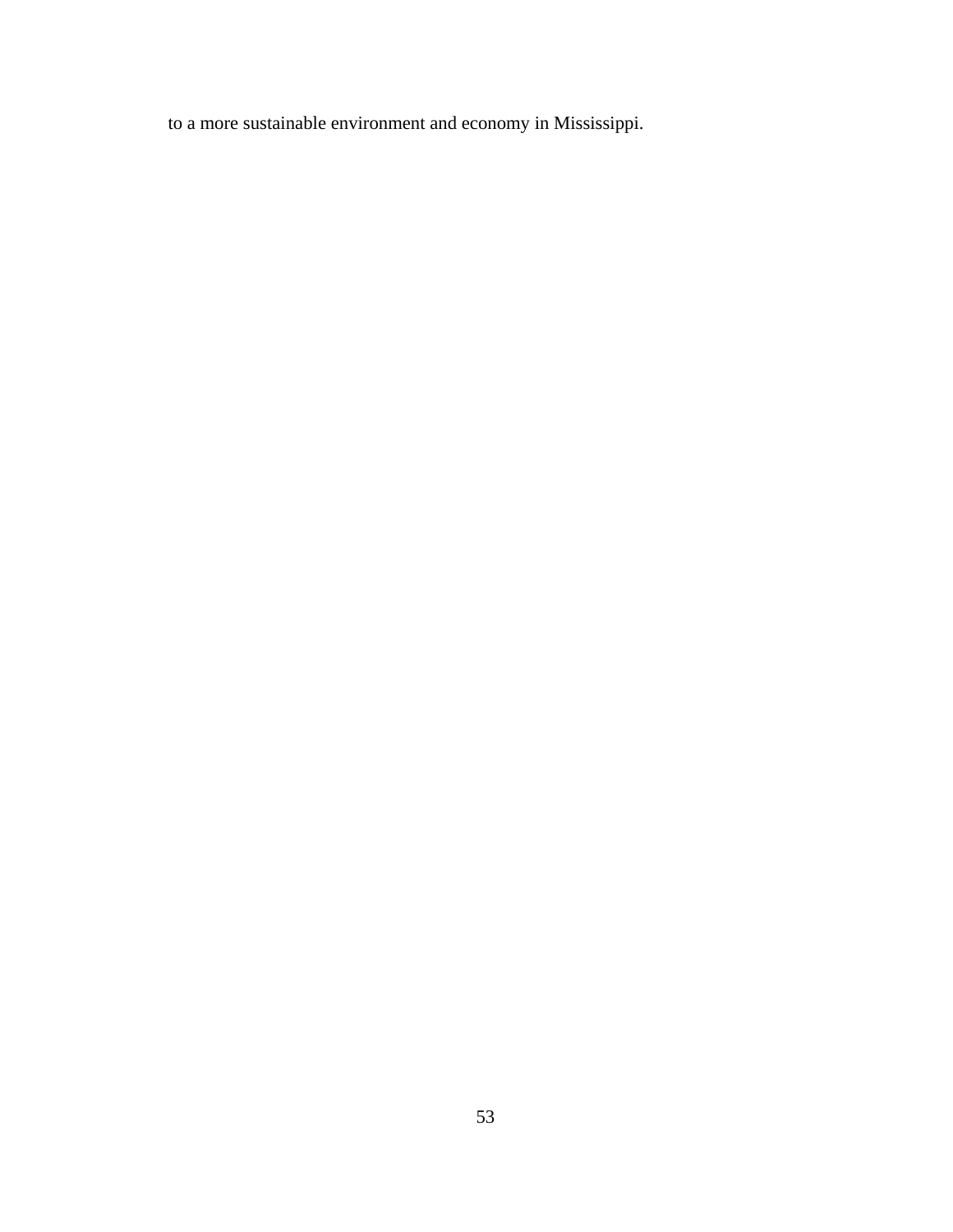### **LITERATURE CITED**

- Bishop, R. C. 2004. The economic impacts of chronic wasting disease (CWD) in Wisconsin. Human Dimensions of Wildlife. 9:181-192.
- Brown, R. D., and S. M. Cooper. 2006. The nutritional, ecological, and ethical arguments against baiting and feeding white-tailed deer. Wildlife Society Bulletin 34(2):519-524.
- Burger, L. W., D. A. Miller, and R. L. Southwick. 1999. Economic impact of northern bobwhite hunting in the southeastern United States. Wildlife Society Bulletin27:1010-1018.
- Burroughs, J. P., S. J. Riley, and W. W. Taylor. 2006. Preparedness and capacity of agencies to manage chronic wasting disease. Human Dimensions of Wildlife 11:227-228.
- Connelly, N. A., T. L. Brown, and D. J. Decker. 2003. Factors affecting response rates to natural resource-focused mail surveys; empirical evidence of declining rates over time. Society and Natural Resources 16:541-549.
- Conover, M. R. 1997.Monetary and intangible valuation of deer in the United States. Wildlife Society Bulletin 25:298-305.
- Cooper, A. B., F. Stewart, J. W. Unsworth, L. Kuck, T. J. McArthur, and J. S. Rachael. 2002. Incorporating economic impacts into wildlife management decisions. Wildlife Society Bulletin 30(2):565-574.
- Daley, S. S., D. T. Cobb, P. T. Bromley, and C. E. Sorenson. 2004. Landowner attitudes regarding wildlife management on private land in North Carolina. Wildlife Society Bulletin 32(1):209-219.
- Demarais, S. and P. R. Krausman. 2000. White-tailed deer. Chap. 29 in *Ecology and management of large mammals in North America*. Upper Saddle River, New Jersey: Prentice Hall.
- Dillman, D. A. 1978. Mail and telephone surveys: the total design method. Wiley and Sons, Inc., New York, New York, USA.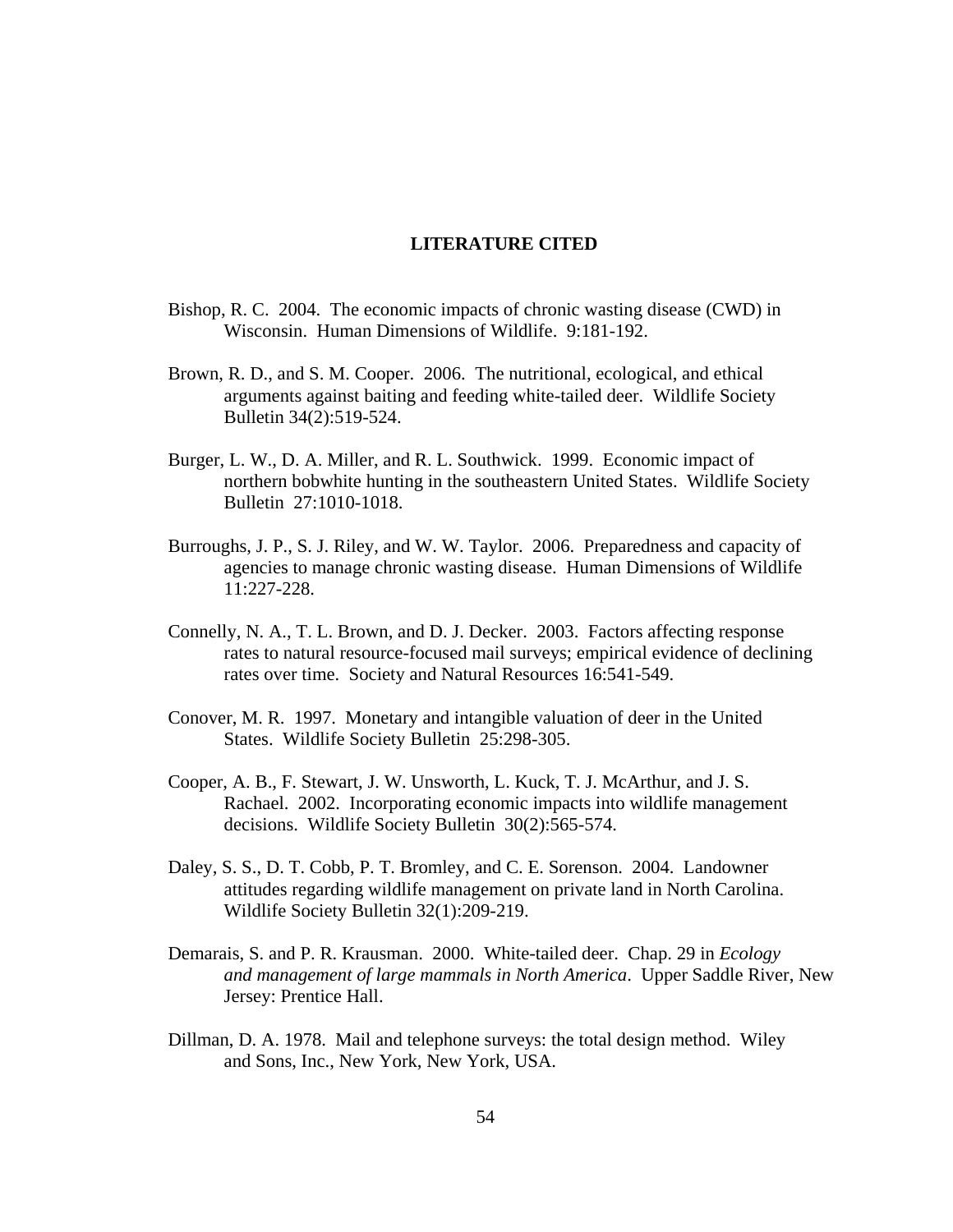- Dillman, D. A. 1991. The Design and administration of mail surveys. Annu. Rev. Sociol. 17:225-49.
- Filion, F. L. 1974. Estimating bias due to nonresponse in mail surveys. Public Opinion Quarterly. 40:482-492.
- Fisher, W. L. and A. E. Grambsch. 1989. Development, use, and future of the national survey of fishing, hunting, and wildlife-associated recreation. Wildlife Society Bulletin 17:538-543.
- Grado, S. C., R. M. Kaminski, I. A. Munn, and T. A. Tullos. 2001. Economic impacts of waterfowl hunting on public lands and at private lodges in the Mississippi Delta. Wildlife Society Bulletin 29:846-855.
- Grado, S. C., G. A. Hurst, and K. D. Godwin. 1997. Economic impact and associated values of the wild turkey in Mississippi. Proc. Annu. Conf. Southeast. Assoc. Fish and Wildl. Agencies 51:438-448.
- Handa, S. and J. A. Maluccio. 2006. Matching the gold standard: evidence from a social experiment in Nicaragua. USAID MEASURE Evaluation. Carolina Population Center. 35pp.
- International Association of Fish and Wildlife Agencies. 2002. Economic importance of hunting in America. Washington, District of Columbia 12pp.
- Jones, W. D., I. A. Munn, J. C. Jones, and S. C. Grado. 1998. A survey to determine fee hunting and wildlife management activities by private non-industrial landowners in Mississippi. Proc. Annu. Conf. Southeast. Assoc. Fish and Wildl. Agencies 52:421-429.
- Johnson, R. L. and E. Moore. 1993. Tourism impact estimation. Annals of Tourism Research 20:279-288.
- Langenau, E. E., Jr., E. J. Flegler, Jr., and H. R. Hill. 1985. Deer hunters' opinion survey, 1984. Michigan Dept. of Natural Resources, Wildlife Division Report No. 3012, Lansing, Michigan. 18pp.
- Leonard, J. 2004. Deer Hunting in the United States: An Analysis of Hunter Demographics and Behavior. United States Fish and Wildlife Service. Arlington, Virginia.
- Lledare, O. O. and W. O. Olatubi. 2006. Economic effedts of petroleum prices and production in the Gulf of Mexico OCS on the U.S. Gulf Coast Economy. U.S. Dept. of the Interior, Minerals Management Service, Gulf of Mexico OCS Region, New Orleans, Louisiana. OCS Study MMS 2006-063. 64pp.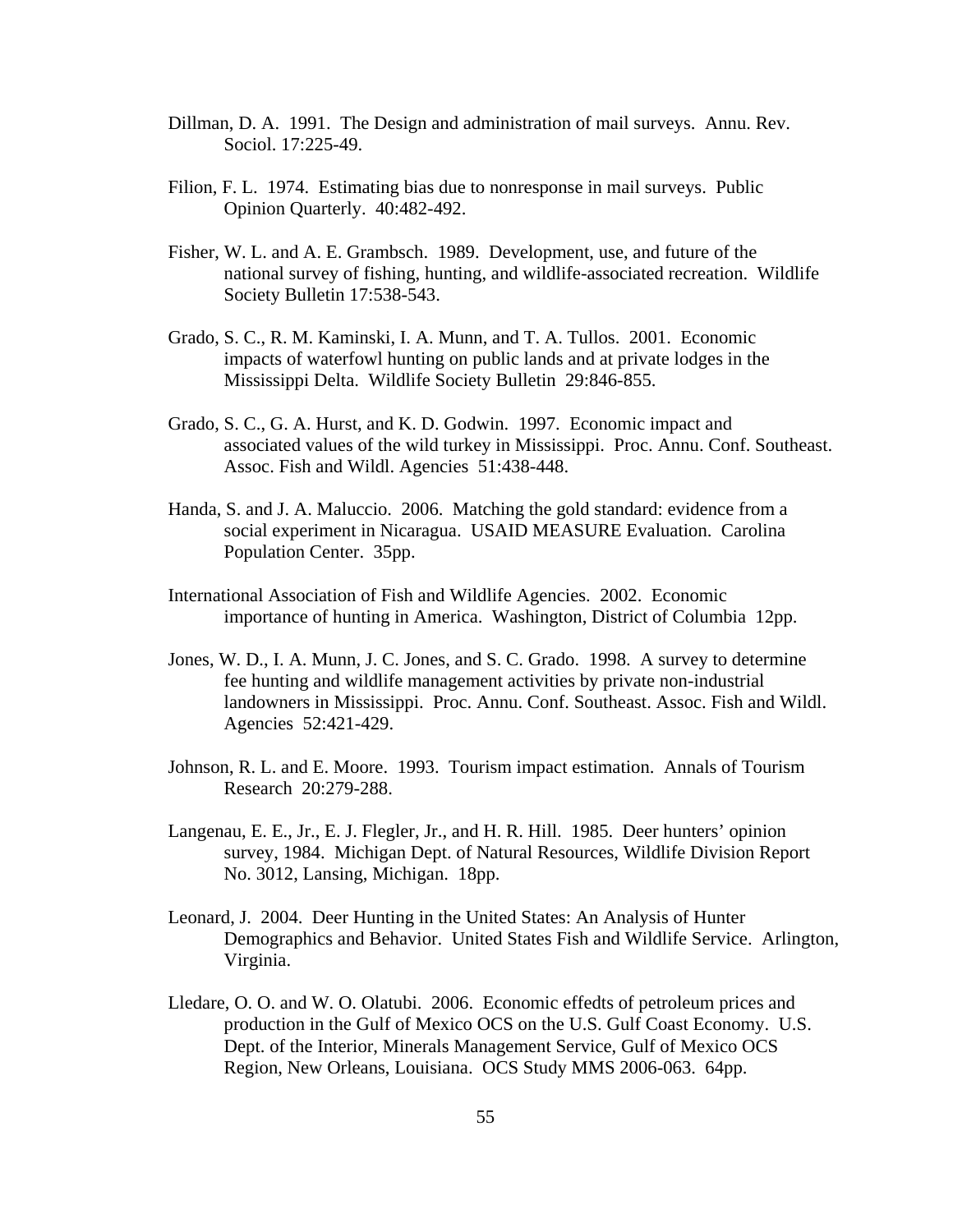- Loden, E. K., S. C. Grado, J. C. Jones, and D. L. Evans. 2004. Economic impacts of onshore fishing tournaments on the Mississippi Gulf Coast. Proc. Annu. Conf. Southeast. Assoc. Fish and Wildl. Agencies 58:100-112.
- Loomis, J. B., M. Creel, and J. Cooper. 1989. Economic benefits of deer in California: hunting and viewing values. Institute of Ecology Report #32. University of California, Davis, California, USA.
- Loomis, J. B., and R. G. Walsh. 1997. Recreation economic decisions: comparing benefits and costs. 3<sup>rd</sup> ed. Venture Publishing, Inc., State College, Pennsylvania, USA.
- Lovegrove, R. E. 1971. The economic impact of fishing and hunting on a local Colorado economy. Ph.D. Diss., Colorado State Univ., Fort Collins, Colorado. 117pp.
- Marsinko, A., D. C. Guynn, Jr., and D. F. Roach II. 1998. Forest industry hunt-lease programs in the South: economic implications. Proc. Annu. Conf. Southeast. Assoc. Fish and Wildl. Agencies 52:403-409.
- Minnis, D. L., and R. B. Peyton. 1994. 1993 Michigan deer hunter survey: Deer Baiting. Federal Aid in Wildlife Restoration Report W-127-R. Michigan Dept. of Natural Resources, Wildlife Division, Lansing Michigan. 60pp.
- Needham, M. D., Vaske, J. J., and Manfredo, M. J. 2004. Hunters' behavior and acceptance of management actions related to chronic wasting disease in eight states. Human Dimensions of Wildlife, 9: 211-231.
- Olson, D., and S. Lindall. 2000. IMPLAN Professional.  $2<sup>nd</sup>$  ed. MIG, Co., Stillwater, Minnesota, USA.
- Petchenik, J. 2003. Chronic wasting disease in Wisconsin and the 2002 hunting season: Gun deer hunters' first response. Report No. PUB-SS-982 2003. Madison: Bureau of Integrated Science Services, Wisconsin Department of Natural Resources.
- Rooney, T. P. 2001. Deer impacts on forest ecosystems: a North American perspective. Journal of Forestry 74:201-208.
- Southwick, R. I. 1994. Economic impacts of hunting in the Southeast. Proc. Annu. Conf. Southeast. Assoc. Fish and Wildl. Agencies 48:88-98.
- Strauss, C. H., B. E. Lord, and S. C. Grado. 1995. Economic impact of travel and tourism in southwestern Pennsylvania during 1994. School of Forest Resources, The Pennsylvania State University, University Park, Pennsylvania, 85pp.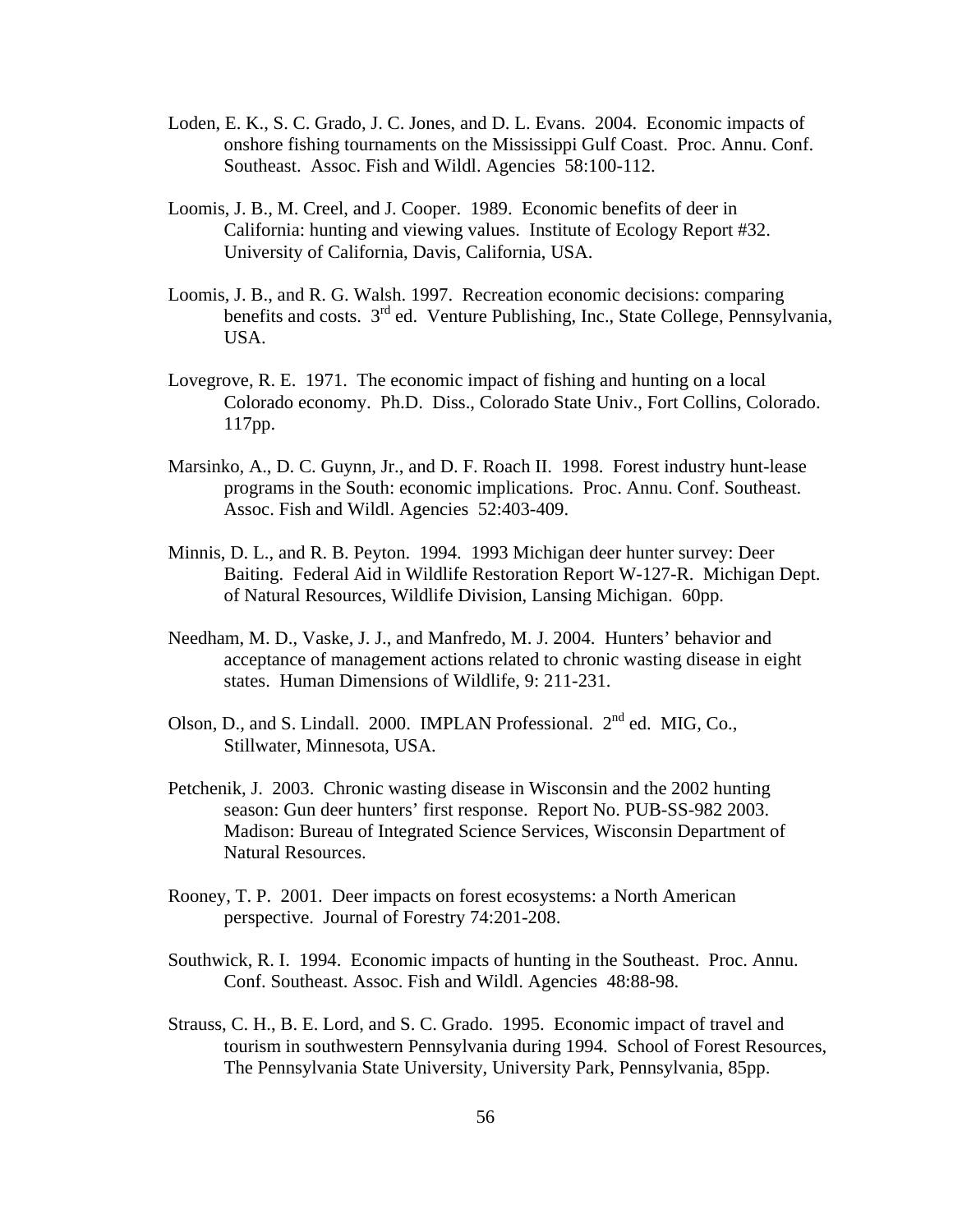- Strickland, B. K., and S. Demarais. 2000. Age and regional differences in antler size and body mass of white-tailed deer in Mississippi. Journal of Wildlife Management 64:903-911.
- Stuckey, G. L., Jr., D. C. Guynn, Jr., A. P. Marsinko, and W. M. Smathers. 1992. Forest industry hunt-lease programs in the southern United States: 1989. Proc. Annu. Conf. Southeast. Assoc. Fish and Wildl. Agencies 46:106-109.
- Tremblay, J. P., A. J. Hester, J. McLeod, and J. Huot. 2004. Choice and development of decision support tools for the sustainable management of deerforest systems. Forest Ecology and Management 191:1-16.
- United States Department of Interior and United States Department of Commerce (USDI and USDC). 2002a. 2001 National Survey of Fishing, Hunting, and Wildlife-Associated Recreation. United States Department of Interior, Fish and Wildlife Service and United States Department of Commerce, Bureau of Census. United States Government Printing Office, Washington, D.C., USA.
- United States Department of Interior and United States Department of Commerce (USDI and USDC). 2002b. 2001 National Survey of Fishing, Hunting, and Wildlife-Associated Recreation, Mississippi. United States Department of Interior, Fish and Wildlife Service and United States Department of Commerce, Bureau of Census. United States Government Printing Office, Washington, D.C., USA.
- Van Deelen, T. R., B. Dhuey, K. R. McCaffery, and R. E. Rolley. 2006. Relative effects of baiting and supplemental anterless seasons on Wisconsin's 2003 Deer Harvest. Wildlife Society Bulletin 34:322-328.
- Walock, S. C., H. A. Jacobson, J. L. Bowman, and D. S. Coggin. 1997. Comparison of the camera estimate to program CAPTURE to estimate antlered white-tailed deer populations. Proc. Annu. Conf. Southeast. Assoc. Fish and Wildl. Agencies 51:217-224.
- Whiteside, R. W. 1979. Evaluating hunter utilization and economic characteristics of deer hunting on selected areas in Mississippi. M.S. Thesis. Mississippi State Univ. 171 pp.
- Winterstein, S. 1992. Michigan hunter opinion surveys. Federal Aid in Wildlife Restoration Report W-127-R. Michigan Dept. of Natural Resources, Wildlife Division, Lansing, Michigan. 49pp.
- Yarrow, G. 1998. Economic and conservation impacts of hunting leases. Proc. Annu. Conf. Southeast. Assoc. Fish and Wildl. Agencies 52:9-17.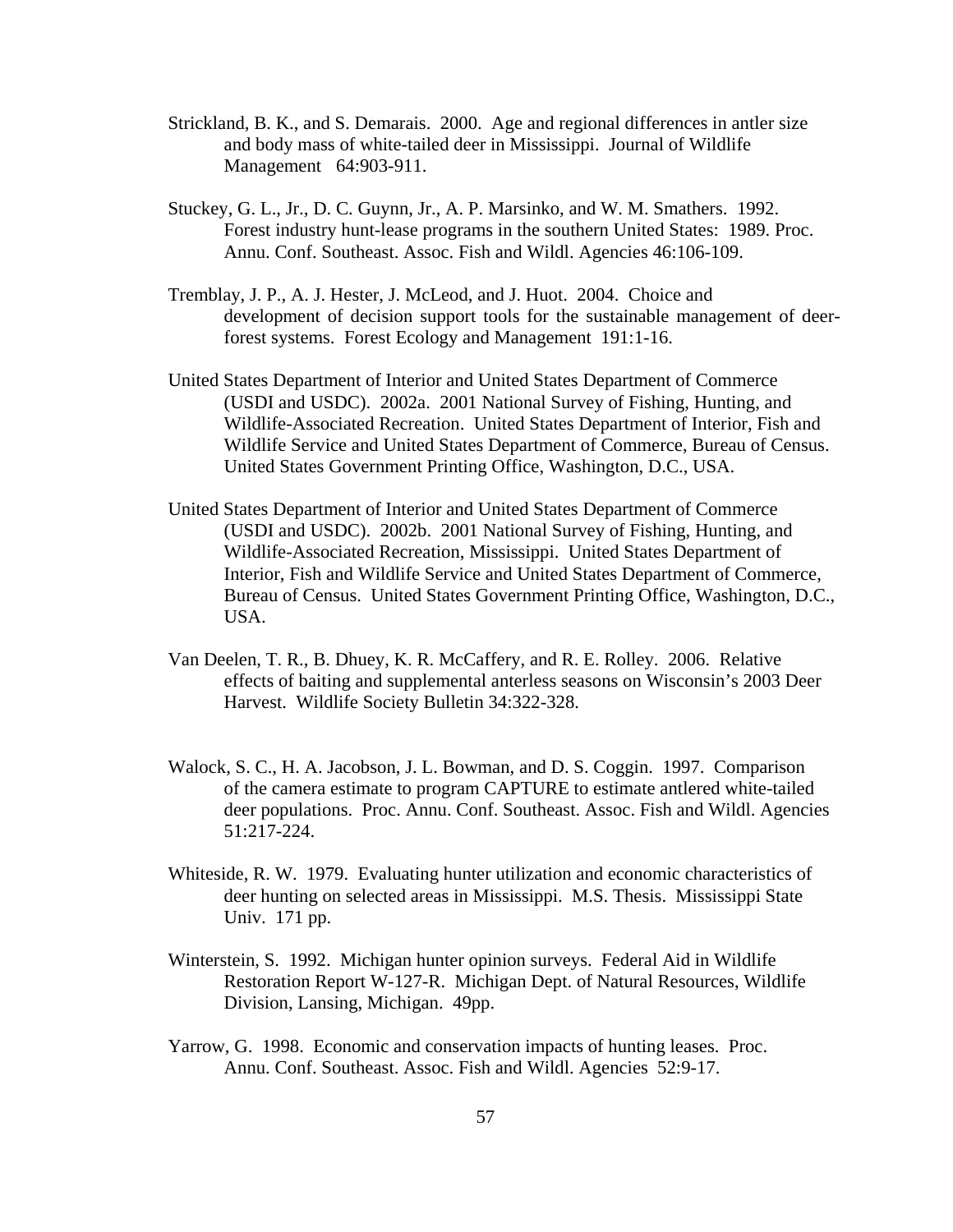# **APPENDIX A**

# **2004 MISSISSIPPI DEER HUNTING ECONOMIC IMPACT SURVEY**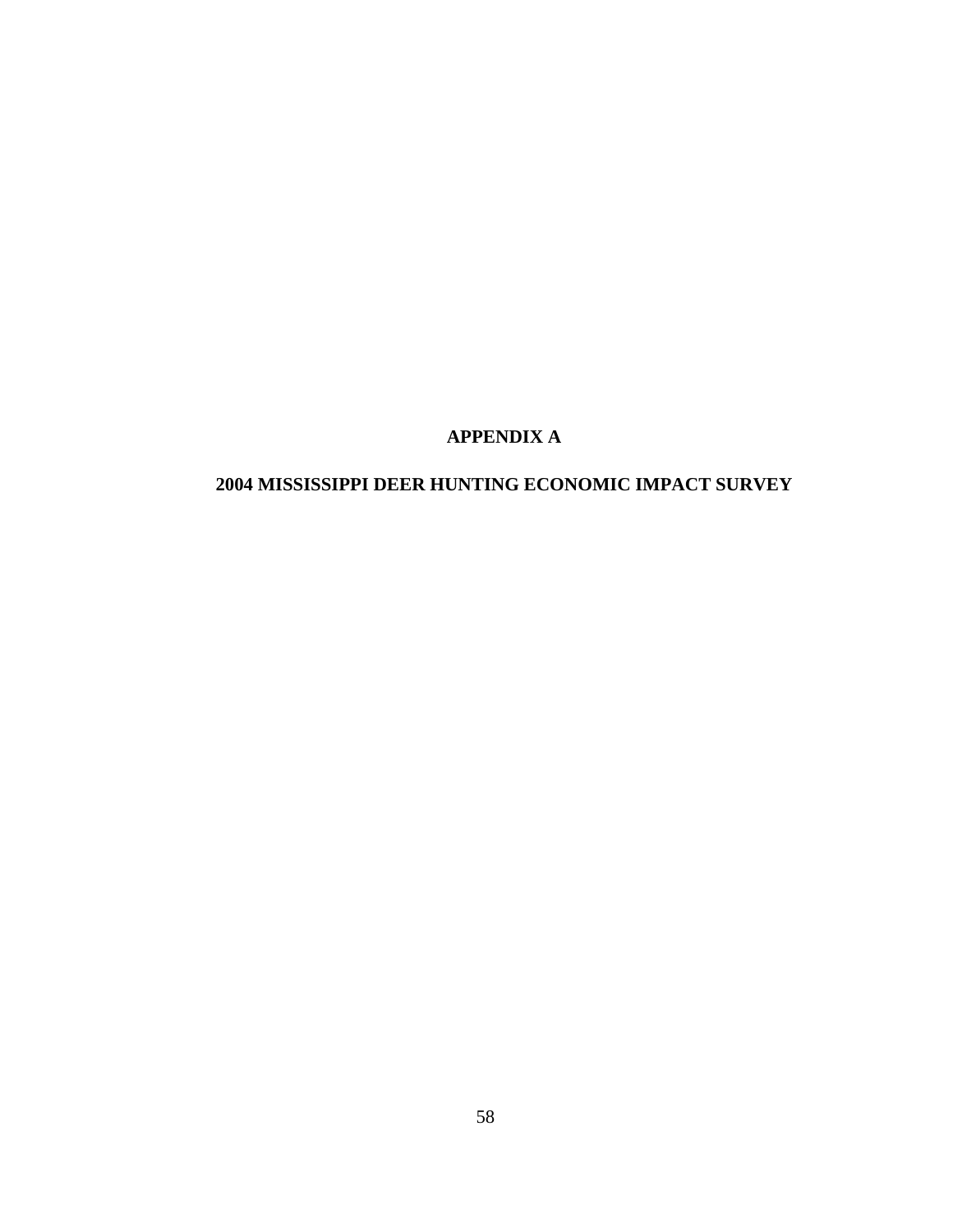**Appendix A. 2004 Mississippi Deer Hunting Economic Impact Survey** 

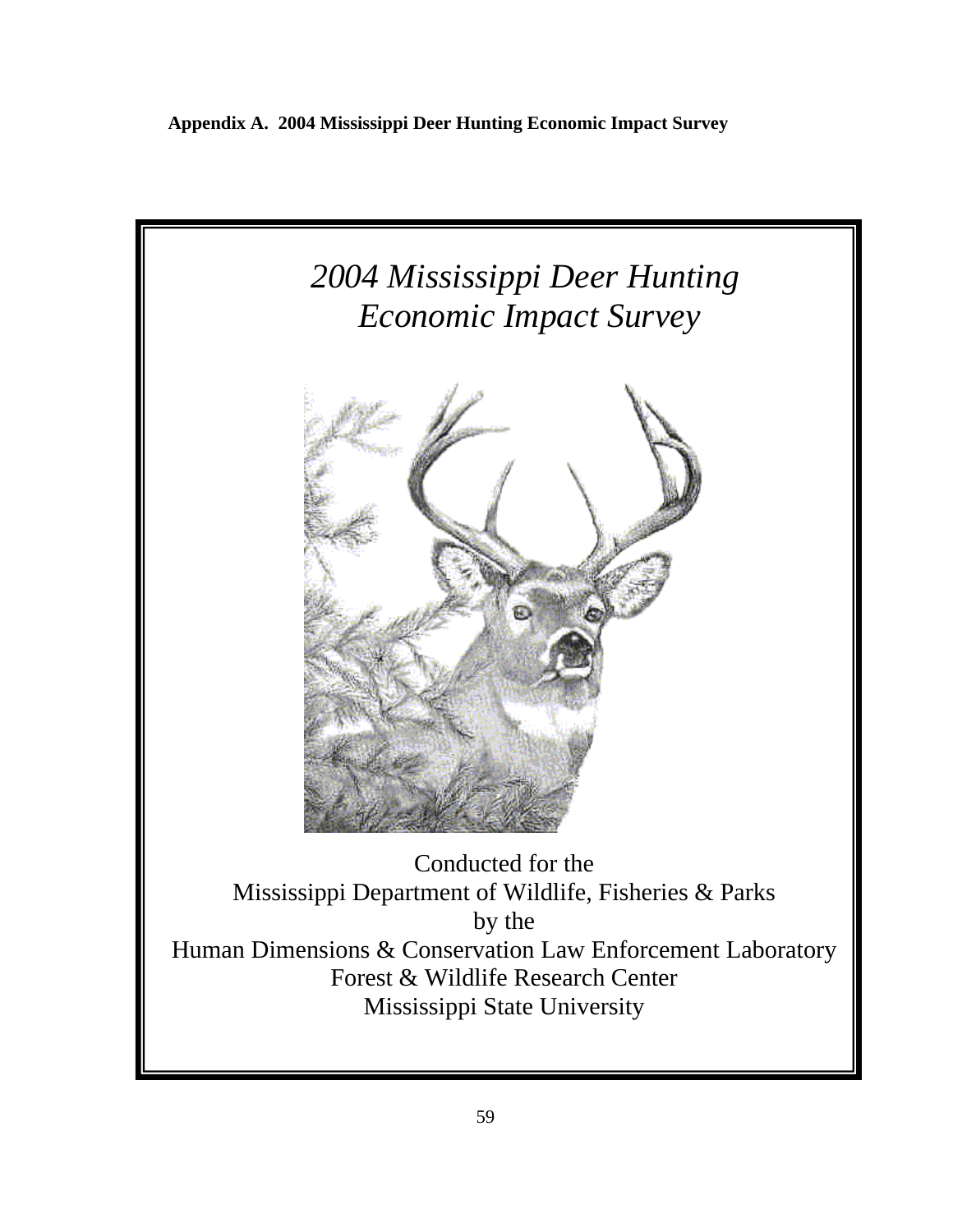### **2003 SURVEY OF MISSISSIPPI HUNTERS …………………………………………… PAGE 1**

*In the following questions, please tell us about your hunting activity and experience. The information you provide will remain strictly confidential and you will not be identified with your answers.* 

**1.** Do you reside in Mississippi?

1 YES --- *(If YES, which county? \_\_\_\_\_\_\_\_\_\_\_\_\_\_\_\_\_\_\_\_\_\_\_\_\_\_ )*

- 2 NO --- *(If NO, what state? \_\_\_\_\_\_\_\_\_\_\_\_\_\_\_\_\_\_, what county? \_\_\_\_\_\_\_\_\_\_\_\_\_\_\_\_ )*
- **2.** Did you hunt white-tailed deer in Mississippi during the 2003-2004 hunting season (October 1, 2003 to January 31, 2004)?
	- 1 YES 2 NO --- *(If NO, please go to questions 27-28 and then return the survey in the postage paid envelope)*
- **3.** What is the total number of days you went white-tailed deer hunting (in Mississippi and elsewhere) during the 2003-2004 season?

\_\_\_\_\_\_\_\_DAYS HUNTED DEER IN 2003-2004 SEASON

**4.** What is the total number of days you went white-tailed deer hunting in Mississippi during the 2003-2004 season?

### \_\_\_\_\_\_\_\_\_DAYS

**5.** Please indicate how many days you hunted deer using each of the following methods in Mississippi and out-ofstate, and how many bucks and does you harvested using each method in the 2003-2004 hunting season (if unsuccessful please leave that space blank). If you hunted using more than one method on a particular day, count a day for each method you hunted.

| Species/Method/Location                           | Days hunted deer in<br>$2003-04$ season, by<br>method | Total bucks harvested in<br>2003-04 season | Total does harvested in<br>2003-04 season |
|---------------------------------------------------|-------------------------------------------------------|--------------------------------------------|-------------------------------------------|
| Deer (Archery) in<br>Mississippi                  |                                                       |                                            |                                           |
| Deer (Primitive Weapon) in<br>Mississippi         |                                                       |                                            |                                           |
| Deer (Gun) in Mississippi                         |                                                       |                                            |                                           |
| Deer (Archery) Outside of<br>Mississippi          |                                                       |                                            |                                           |
| Deer (Primitive Weapon)<br>Outside of Mississippi |                                                       |                                            |                                           |
| Deer (Gun) Outside of<br>Mississippi              |                                                       |                                            |                                           |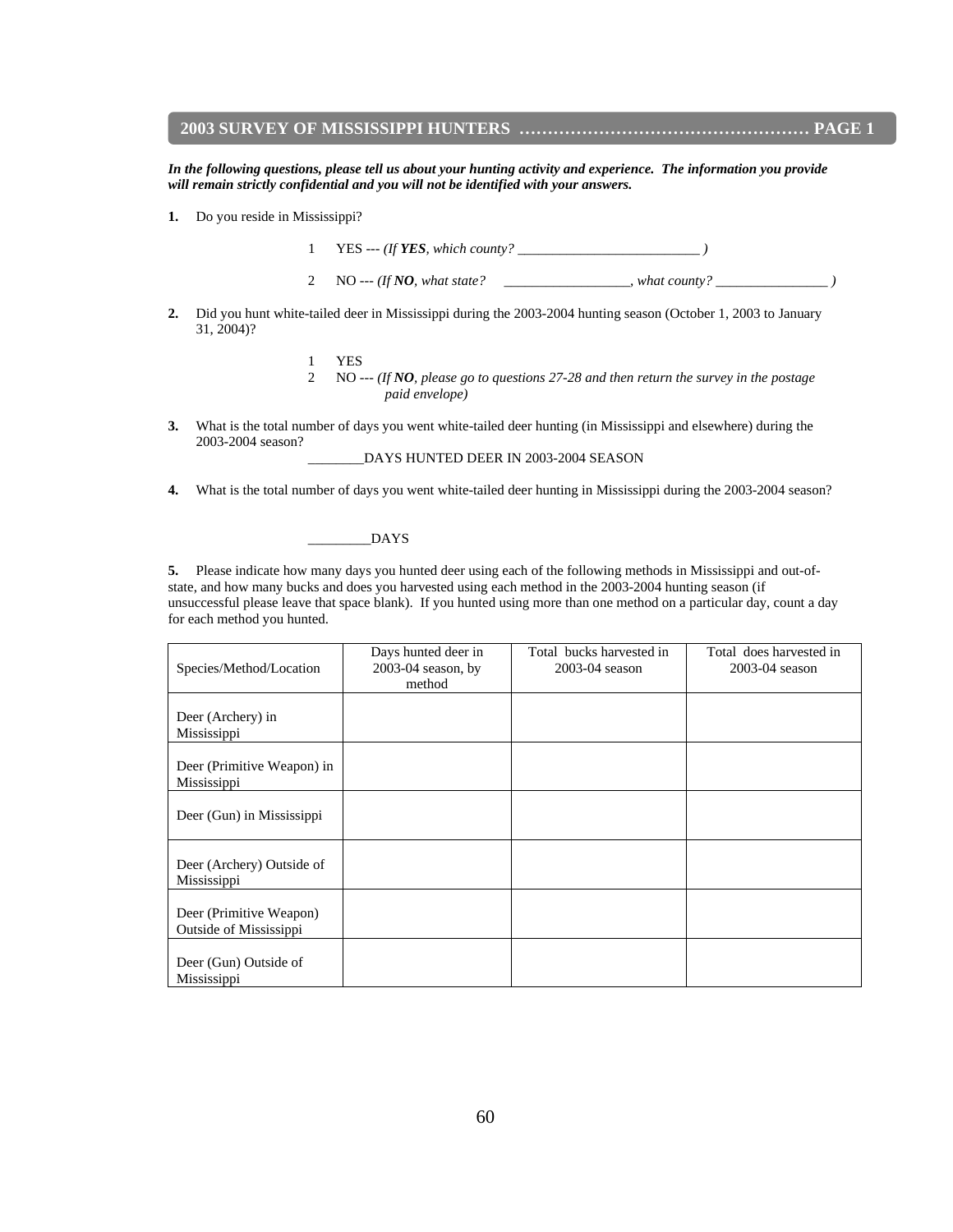### **2003 SURVEY OF MISSISSIPPI HUNTERS ………………………………………… PAGE 2**

#### *PLEASE TRY TO RECALL A SPECIFIC DEER HUNTING TRIP IN THE 2003-2004 SEASON WHICH YOU CONSIDER A "TYPICAL" DEER HUNTING TRIP FOR YOU IN MISSISSIPPI.*

- **6**. Was white-tailed deer hunting the primary purpose for this trip?
	- 1 YES 2 NO --- *(If NO, what was the primary purpose of the trip?\_\_\_\_\_\_\_\_\_\_\_\_\_\_\_\_\_\_\_\_\_\_\_\_\_\_\_\_\_\_\_ )*
- **7**. How many total days did you spend on this trip, and deer hunting on this trip?

\_\_\_\_\_\_\_\_\_TOTAL DAYS SPENT ON TRIP

#### \_\_\_\_\_\_\_\_\_TOTAL DAYS SPENT DEER HUNTING ON THIS TRIP

**8**. To the best of your recollection, what was the date(s) of this typical trip

Left house: , 200 \_\_ Returned home: , 200 \_\_

**9**. Using the map below, indicate the destination county or counties you hunted during this trip. *(Please circle the name(s)).* 

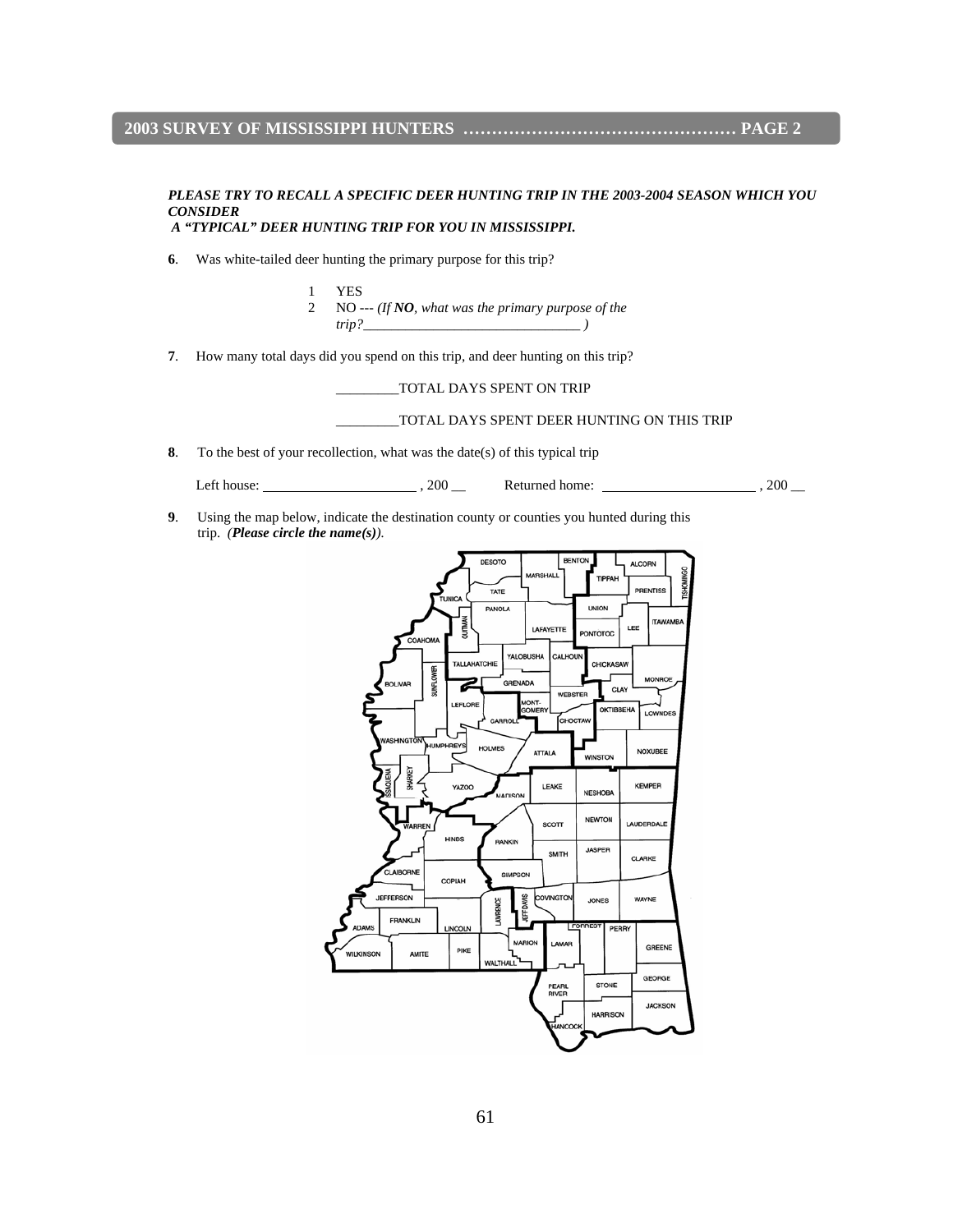### **2003 SURVEY OF MISSISSIPPI HUNTERS ………………………………………… PAGE 3**

**10.** Please indicate with an "X" where your primary hunting trip took place in the chart below.

| a. Hunting Service Providers            | c. Private Hunting with Fees            |  |  |
|-----------------------------------------|-----------------------------------------|--|--|
| Outfitter Accessed Land                 | Private Land Lease                      |  |  |
| Lodges                                  | Private Land Daily Access Fee           |  |  |
|                                         | <b>Forest Industry Lease</b>            |  |  |
| <b>b. Public Hunting</b>                | Forest Investment Company Lease         |  |  |
| National Forest                         | 16 <sup>th</sup> Section Lands          |  |  |
| National Wildlife Refuge                | Other ( <i>Please describe below</i> ): |  |  |
| <b>U.S. Army Corps</b>                  |                                         |  |  |
| State Wildlife Management Area          | d. Private Hunting without Fees         |  |  |
| TVA Land                                | Private Land                            |  |  |
| Other ( <i>Please describe below</i> ): | <b>Industry Land</b>                    |  |  |
|                                         | Other ( <i>Please describe below</i> ): |  |  |
|                                         |                                         |  |  |

#### *(Please check only one):*

 **11**. How did you find out about this hunting destination?

**12.** How many one-way miles did you travel from your home residence to get to your destination on this trip?

\_\_\_\_\_\_\_\_\_\_\_\_\_\_\_ ONE-WAY MILES

**13.** How many individuals made this trip with you, including yourself?

\_\_\_\_\_\_\_\_\_\_\_\_\_\_\_ INDIVIDUALS

**14**. Of these individuals, how many individuals (e.g., father, son) did you pay for on this trip, including yourself?

\_\_\_\_\_\_\_\_\_\_\_\_\_\_\_ INDIVIDUALS YOU PAID FOR

**15**. Did you harvest any white-tailed deer on this typical trip you described above?

 1 YES *(If YES, how many? \_\_\_\_\_\_\_\_\_\_\_\_\_\_\_\_\_\_\_ )* 2 NO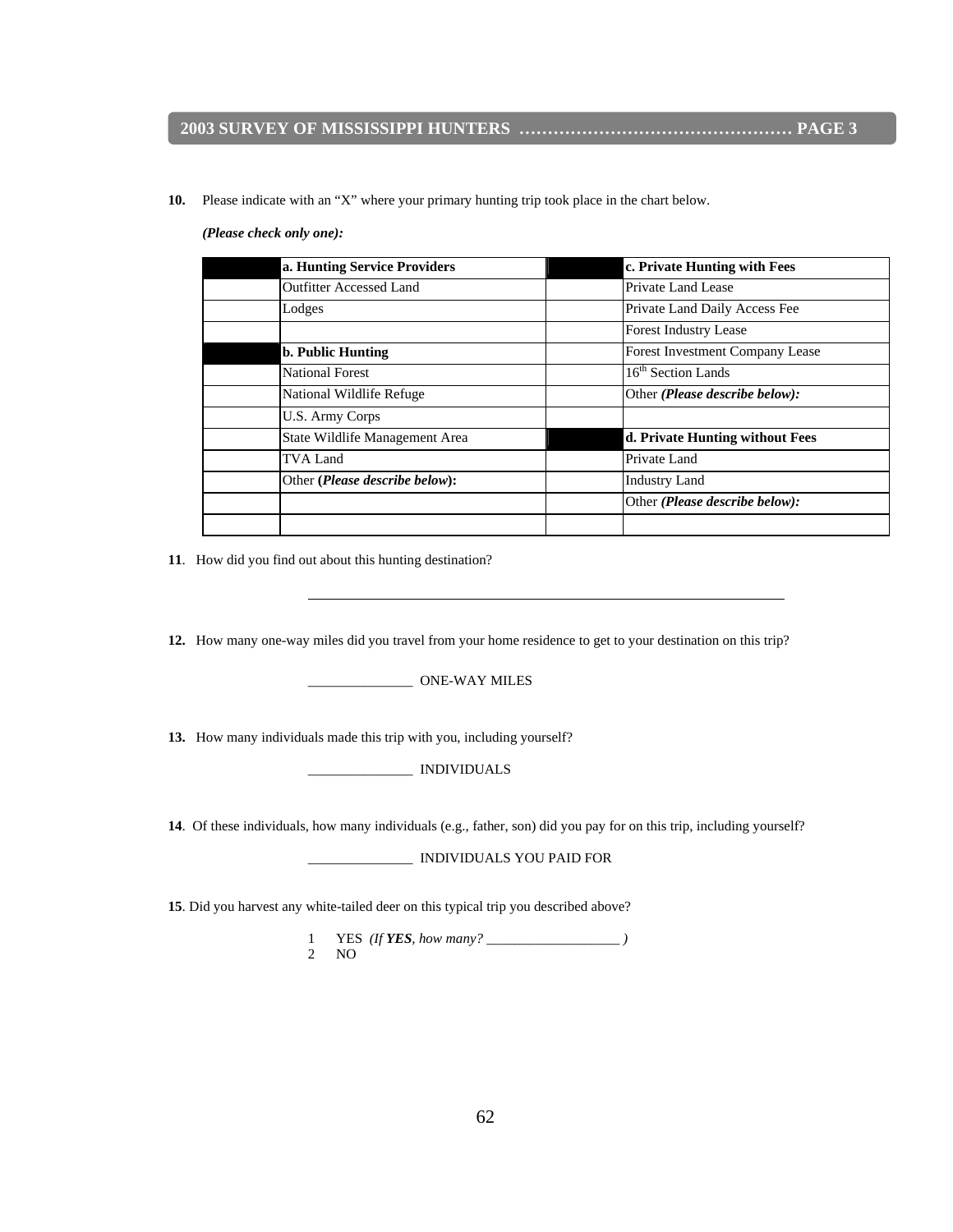**Please estimate all expenses for all the people that you paid for, including yourself, to accomplish this typical trip using the following guidelines.** 

**16**. **Trip Expenses that occurred only in the Destination County or Counties in Mississippi.** 

*\* Expense incurred within the destination county or counties as a result of animals harvested on this trip only.*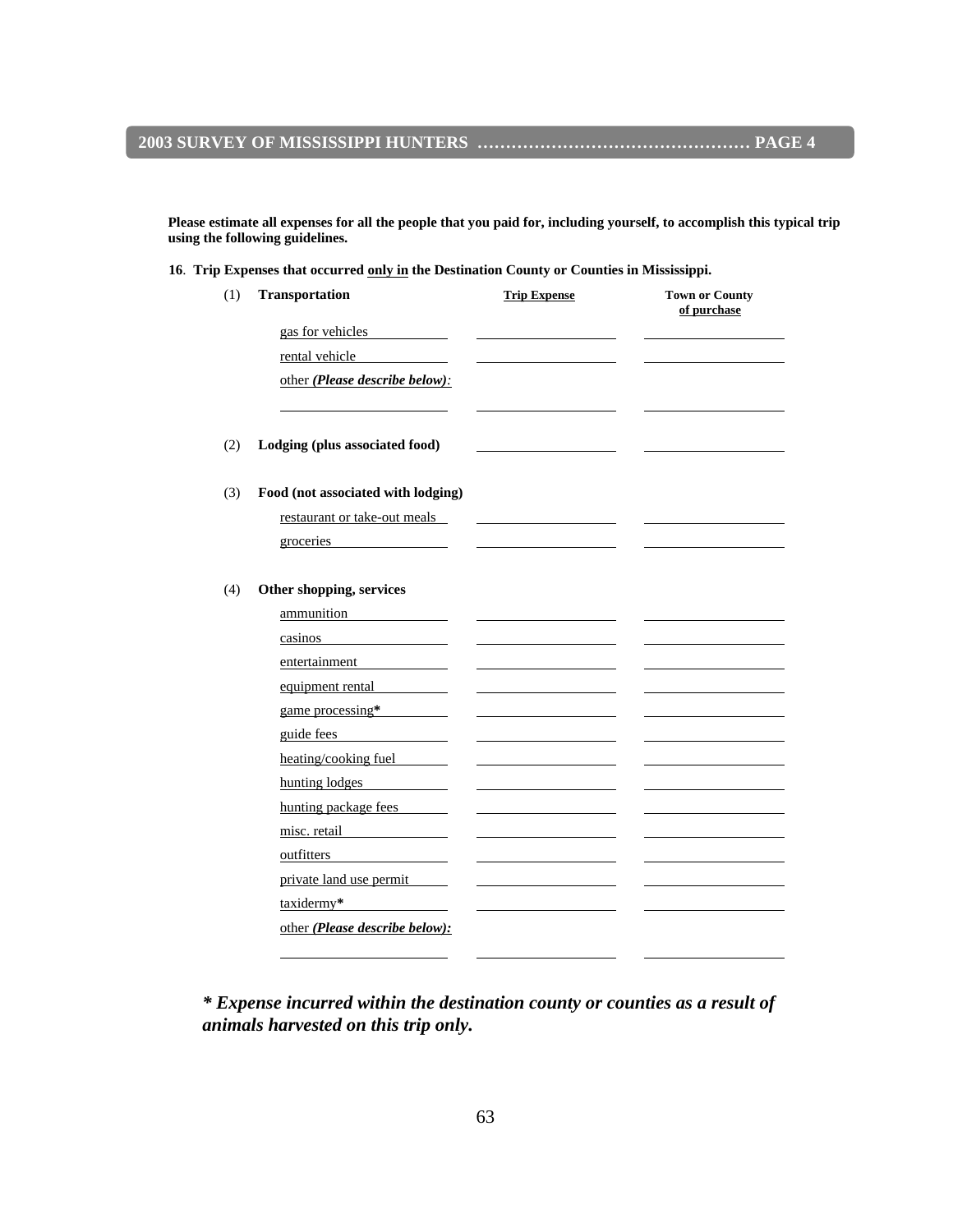**trip.** 

**17**. **Trip expenses that occurred to and from the destination county or counties, before, during, and after your** 

|     |                                                      | <b>Trip Expense</b> | <b>Town or County</b> | <b>State</b> |
|-----|------------------------------------------------------|---------------------|-----------------------|--------------|
|     | (1) Transportation<br>gas stop $#1$ (e.g., gas only) |                     | of purchase           |              |
|     | gas stop #2 (e.g., gas only)                         |                     |                       |              |
|     | gas stop $#3$ (e.g., gas only)                       |                     |                       |              |
|     | rental vehicle                                       |                     |                       |              |
|     | air fare                                             |                     |                       |              |
| (2) | Lodging: (plus associated food)                      |                     |                       |              |
|     | Lodging to destination                               |                     |                       |              |
|     | Lodging from destination                             |                     |                       |              |
| (3) | Food (not associated with lodging)                   |                     |                       |              |
|     | restaurant or take-out meal #1                       |                     |                       |              |
|     | restaurant or take-out meal #2                       |                     |                       |              |
|     | groceries/snacks                                     |                     |                       |              |
|     | groceries/snacks                                     |                     |                       |              |
| (4) | Other services, shopping                             |                     |                       |              |
|     | ammunition                                           |                     |                       |              |
|     | casinos                                              |                     |                       |              |
|     | entertainment                                        |                     |                       |              |
|     | equipment rental                                     |                     |                       |              |
|     | game processing*                                     |                     |                       |              |
|     | guide fees (e.g., tips)                              |                     |                       |              |
|     | heating/cooking fuel                                 |                     |                       |              |
|     | hunting lodges                                       |                     |                       |              |
|     | hunting package fees                                 |                     |                       |              |
|     | misc. retail<br>the company of the company of the    |                     |                       |              |
|     | outfitters                                           |                     |                       |              |
|     | private land use permit                              |                     |                       |              |
|     | taxidermy*                                           |                     |                       |              |
|     | other (Please describe below)                        |                     |                       |              |

*\* Expense incurred to and from your destination county or counties as a result of animals harvested on this trip only.*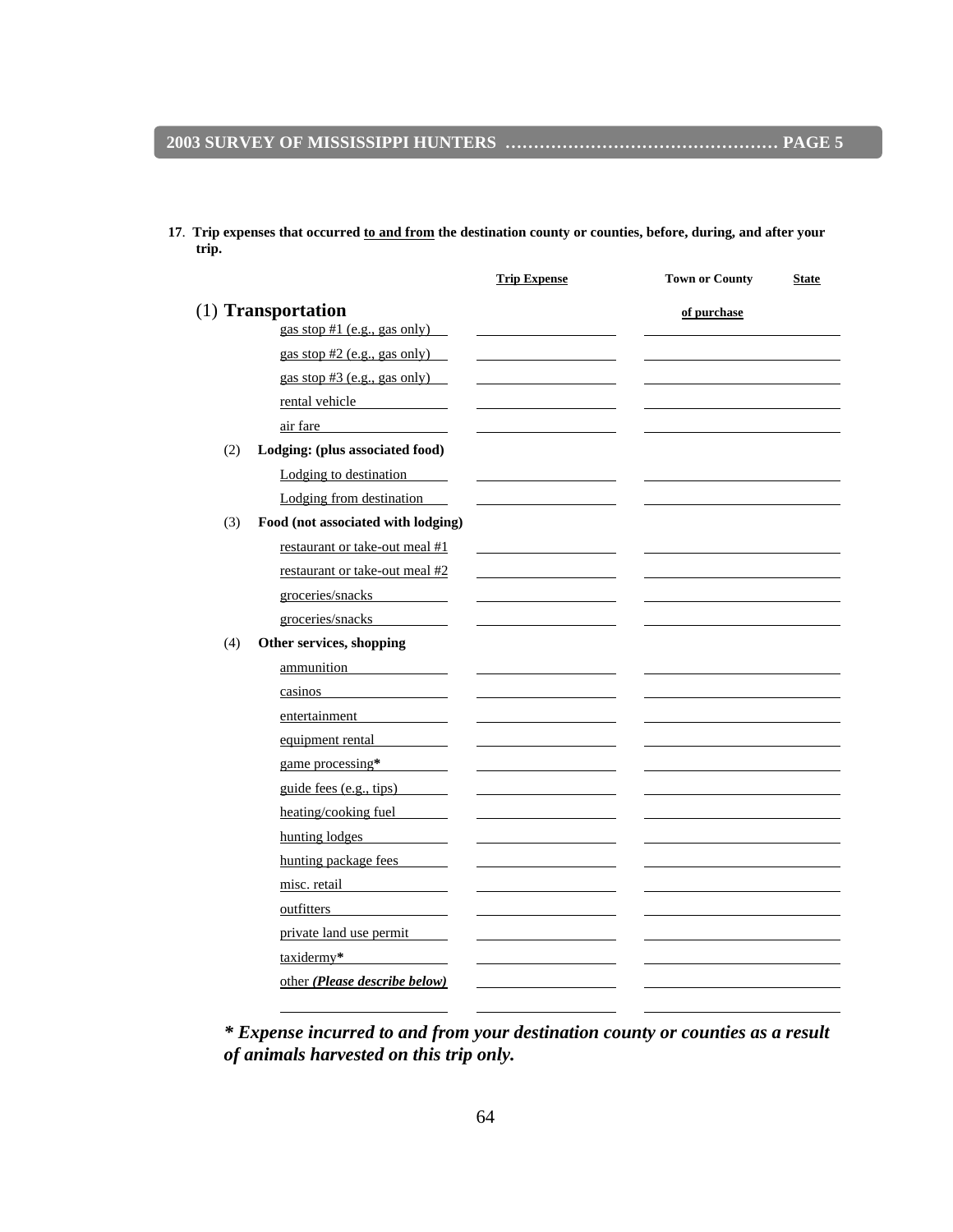#### **2003 SURVEY OF MISSISSIPPI HUNTERS …………………………………………**

**18**. How much more would you have been willing to pay for this trip, before you would have decided not to make this trip?

#### \$\_\_\_\_\_\_\_\_MORE PER TRIP

**19**. **Long term hunting expenditures for items purchased over the last 12 months only and used on this typical trip\*.** 

|                                | <b>Total</b><br><b>Expense</b> | <b>Town or County</b><br>of purchase | <b>Days Used</b><br><b>Stat</b><br>last12 months |
|--------------------------------|--------------------------------|--------------------------------------|--------------------------------------------------|
| ammunition                     |                                |                                      |                                                  |
| archery equipment              |                                |                                      |                                                  |
| clothing for hunting           |                                |                                      |                                                  |
| dog accessories                |                                |                                      |                                                  |
| $\frac{dogs}{d}$               |                                |                                      |                                                  |
| groceries in bulk              |                                |                                      |                                                  |
| guns, knives, etc              |                                |                                      |                                                  |
| hunt club membership           |                                |                                      |                                                  |
| hunting leases                 |                                |                                      |                                                  |
| hunting license, stamps        |                                |                                      |                                                  |
| misc. hunting gear             |                                |                                      |                                                  |
| small equipment                |                                |                                      |                                                  |
| trailer, ATV                   |                                |                                      |                                                  |
| tree stand                     |                                |                                      |                                                  |
| other (Please describe below): |                                |                                      |                                                  |

**20. Long term hunting expenditures for items purchased over the last 12 months only and used for the purposes of deer hunting or management related to this trip\*.** 

|                            | <b>Total</b><br><b>Expense</b> | <b>Town or County</b><br>of purchase | Days Used<br><b>State</b><br>last12 months |
|----------------------------|--------------------------------|--------------------------------------|--------------------------------------------|
| dog training               |                                |                                      |                                            |
| feeder                     |                                |                                      |                                            |
| feeder feeds (e.g., corn)  |                                |                                      |                                            |
| food plot equipment        |                                |                                      |                                            |
| food plot fertilizer, lime |                                |                                      |                                            |
| food plot seed             |                                |                                      |                                            |
| salt/mineral blocks        |                                |                                      |                                            |
|                            |                                |                                      |                                            |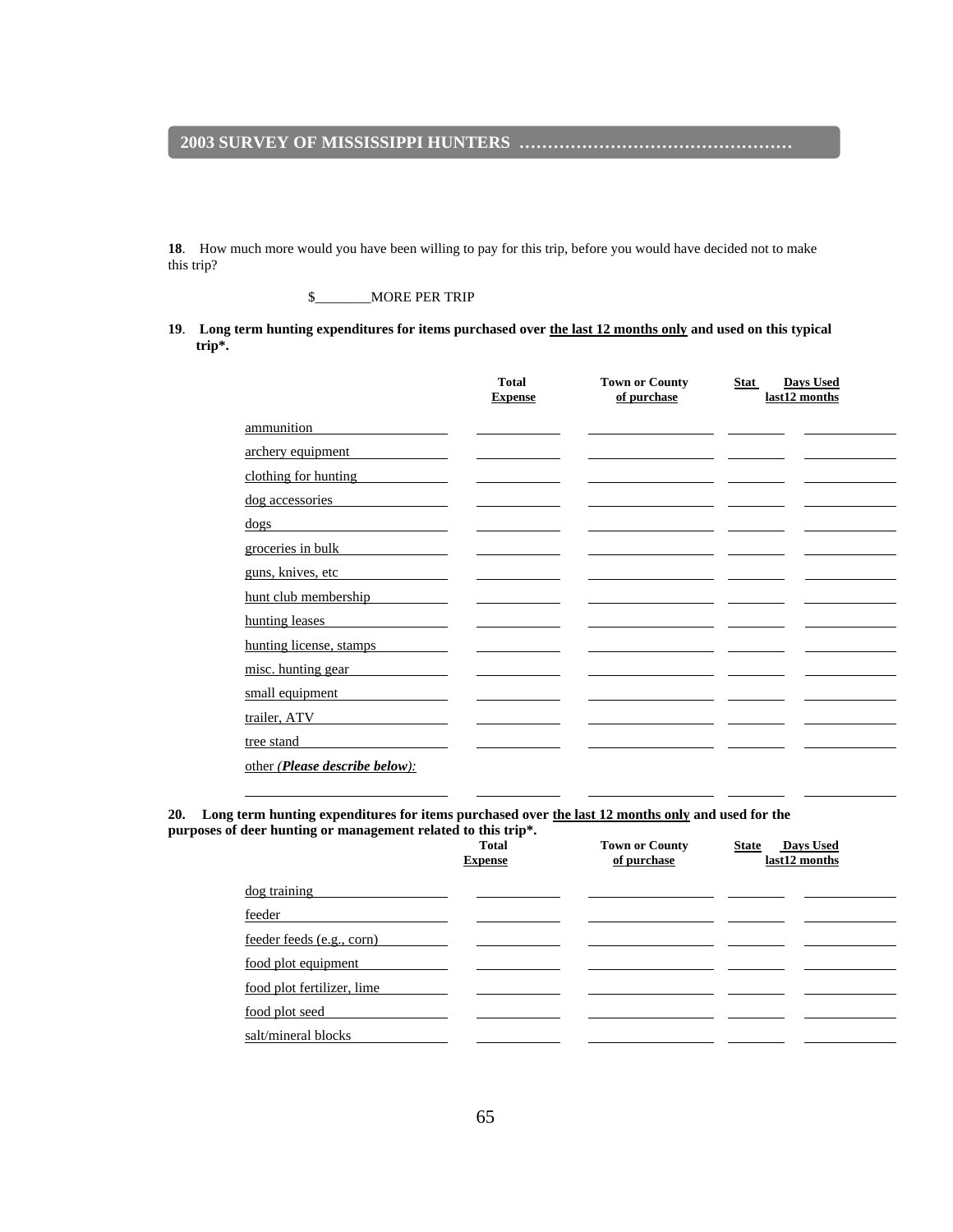#### **2003 SURVEY OF MISSISSIPPI HUNTERS ………………………………………… PAGE 7**

**21. For residents of Mississippi only,** given the hypothetical situation that you would not be able to hunt white tailed deer in Mississippi, what percent of the money you currently spend per year **in Mississippi** would then be spent **out-of-state** to hunt white-tailed deer or participate in any other activity (hunting or non-hunting related)?

#### \_\_\_\_\_\_\_\_ PERCENT I WOULD SPEND OUT OF STATE

- **22.** What is the highest educational level you have attained?*(Please circle only one)*
	-
	-
	-
- 
- 
- 
- 
- 
- 4 COLLEGE GRADUATE
- **23**. Which of the following best describes your total household income before taxes? *(Please circle only one)*
	- 1 Under \$10,000 7 \$60,000 to \$69,999
	- 2 \$10,000 to \$19,999 8 \$70,000 to \$79,999
	- 3 \$20,000 to \$29,999 9 \$80,000 to \$89,999
	- 4 \$30,000 to \$39,999 10 \$90,000 to \$99,999
	-
	- 6 \$50,000 to \$59,999
- 
- 
- 
- 5 \$40,000 to \$49,999 11 \$100,000 and ABOVE
- 24. What is your age? \_\_\_\_\_\_\_\_\_YEARS
- **25.** What is your ethnic background? *(Please circle only one)*
	- 1 ASIAN OR PACIFIC ISLANDER
	- 2 BLACK OR AFRICAN AMERICAN
	- 3 HISPANIC
	- 4 NATIVE AMERICAN OR ALASKAN NATIVE
	- 5 WHITE OR ANGLO
	- 6 OTHER (*Please describe: )*

**26.** What is your gender?

- 1 MALE
- 2 FEMALE

**27**. Date questionnaire filled out: , 2004

**28.** Was this survey filled out by whom it was addressed to?

 1 YES 2 NO

*Your contribution of time to this study is greatly appreciated. Please return your completed questionnaire in the postage paid business reply envelope as soon as possible. Thank You.* 

- 1 SOME HIGH SCHOOL 5 SOME GRADUATE WORK
- 2 HIGH SCHOOL 6 MASTER'S DEGREE
- 3 SOME COLLEGE 7 DOCTORAL OR PROFESSIONAL DEGREE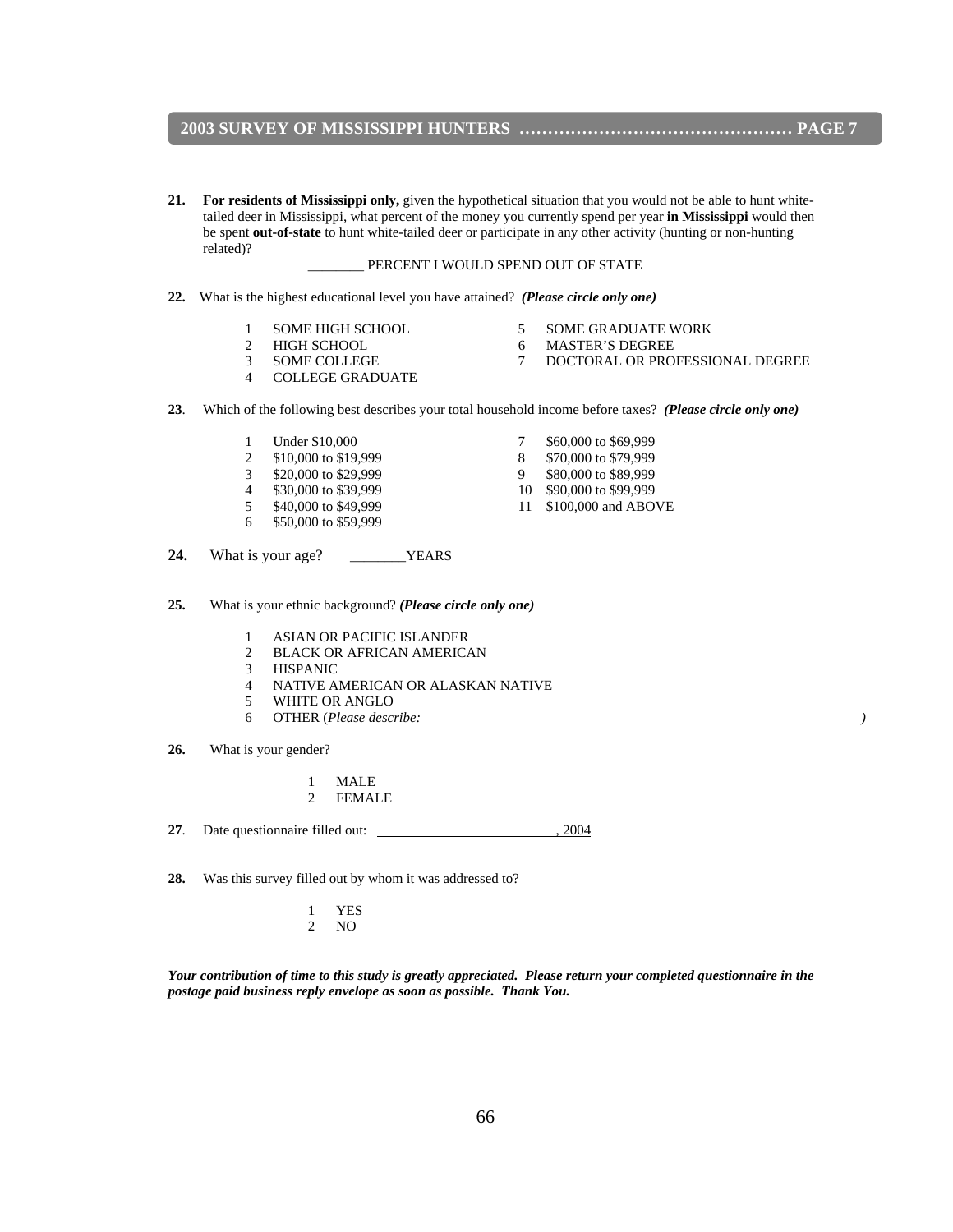### **APPENDIX B**

## **COVER LETTER FROM FIRST MAILING THAT ACCOMPANIED SURVEY**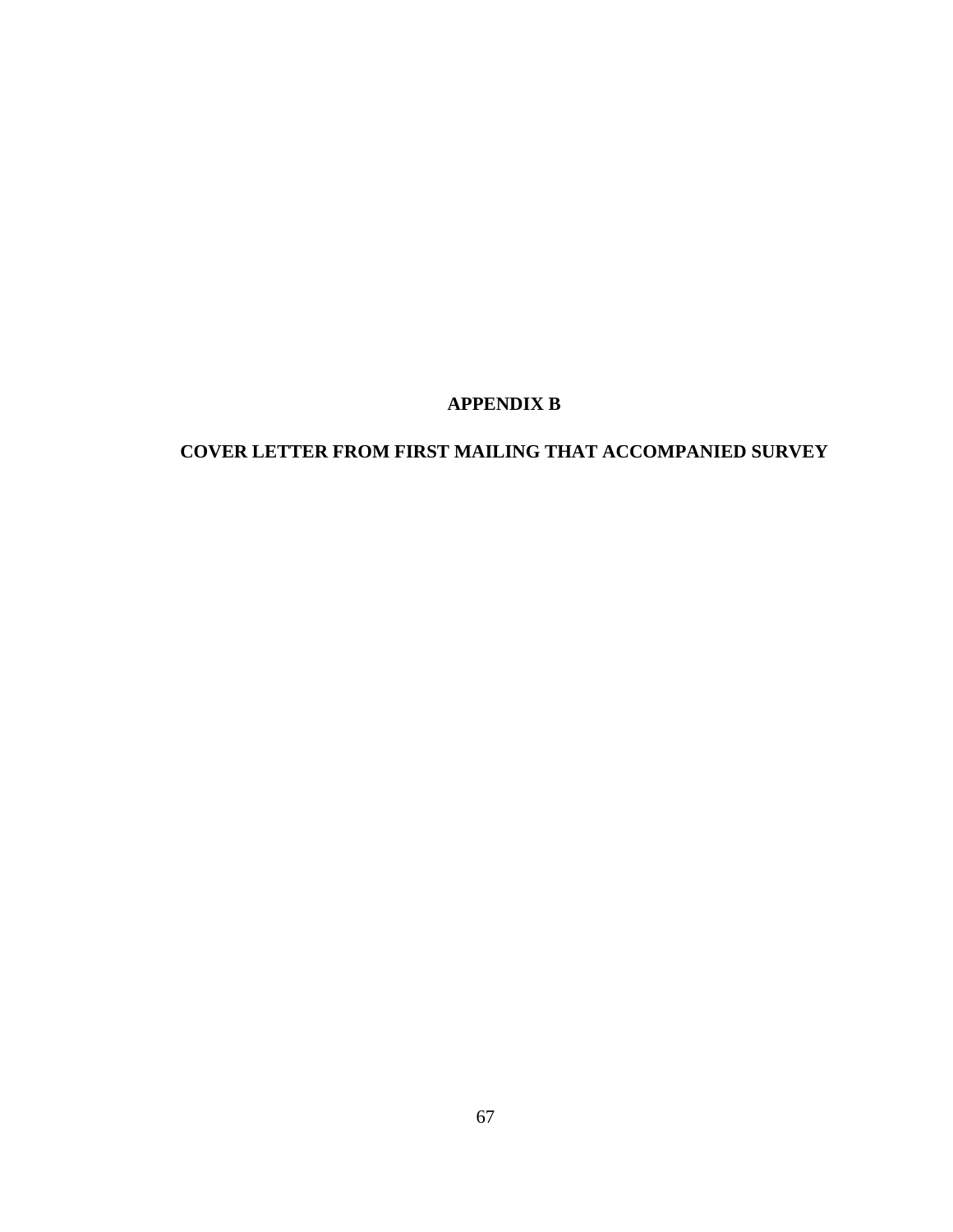#### **Appendix B. Cover letter from first mailing that accompanied survey.**



 Department of Forestry Box 9681 Mississippi State, MS 39762-9681

Dear Hunter:

We are requesting your help. We are seeking information about a specific hunting trip you made during the 2003/2004 white-tailed deer hunting season in Mississippi that you considered a typical white-tailed deer hunting trip for yourself. It is part of a study conducted by Mississippi State University examining the economic impacts of whitetailed deer hunting in Mississippi and its respective counties.

Your name was randomly drawn from a list of hunters provided by the Mississippi Department of Wildlife, Fisheries & Parks. It is important that each questionnaire be completed and returned so the results will accurately represent the responses of all hunters. Please take 20 to 30 minutes of your time to complete the enclosed questionnaire. If you choose to fill out the questionnaire, please know that your participation is voluntary, you may stop at any time and you do not have to answer any questions. The study results will be used to document the importance of hunting to Mississippi.

**You may be assured of complete confidentiality.** The return envelope has an identification number for processing purposes only. It will be used to remove your name from the mailing list when you return your questionnaire. Your name will never be placed on the questionnaire or associated with any of the responses.

I appreciate your willingness to take part in this study. If you should have any questions, please contact me at (662) 325-4153, email: sgrado@cfr.msstate.edu or write me at Department of Forestry, Box 9681, Mississippi State, MS 39762-9681. For additional information regarding human participation in research, please feel free to contact the MSU Regulatory compliance Office at (662) 325-0994. Thank you in advance for your cooperation with this study.

I ask that you please return your questionnaire in the enclosed self-addressed stamped envelope before **February x, 2004**.

Sincerely,

ephon C. Sado

Stephen C. Grado Associate Professor Human Dimensions & Conservation Law Enforcement Laboratory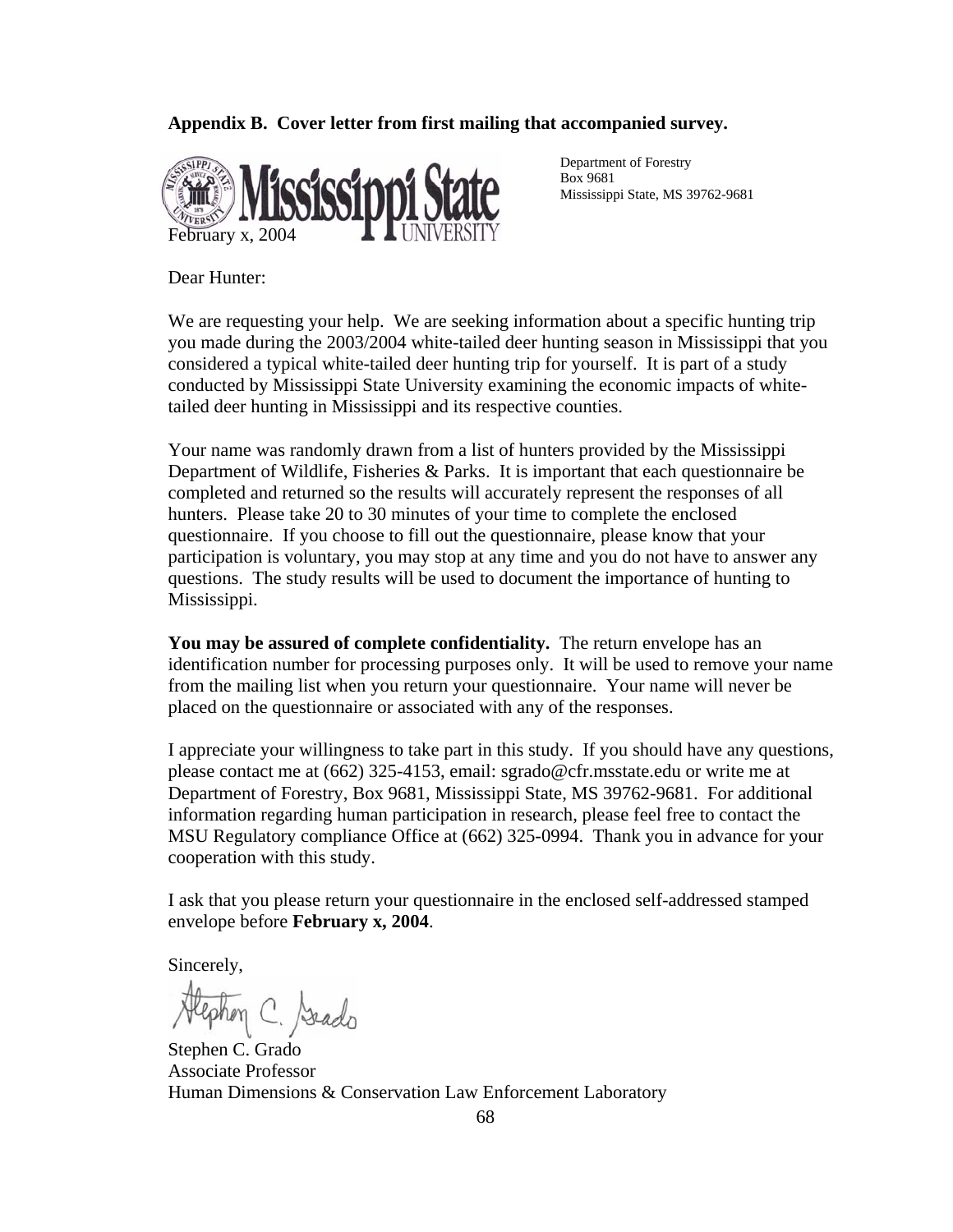## **APPENDIX C**

# **REMINDER/THANK YOU POSTCARD SENT ONE WEEK AFTER FIRST MAILING**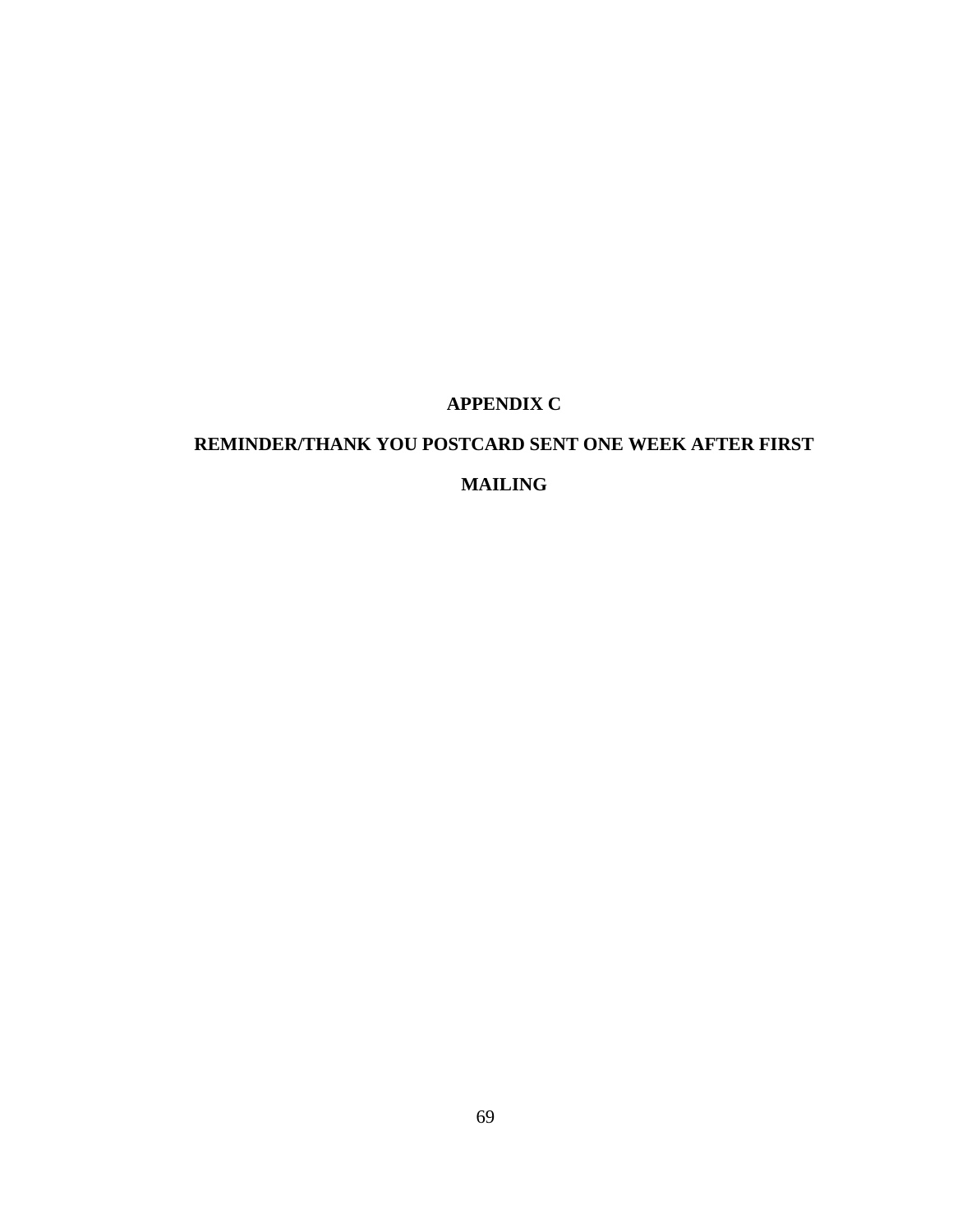#### **Appendix C. Reminder/thank you postcard sent one week after first mailing.**

February x, 2004

About a week ago, we mailed you a questionnaire seeking information about a specific hunting trip you made during the 2003/2004 white-tailed deer hunting season in Mississippi that you considered a typical white-tailed deer hunting trip for yourself. I got your name from the Mississippi Department of Wildlife, Fisheries & Parks.

If you have already completed and returned your questionnaire, please accept my sincere thanks. If not, please do so today. It is extremely important that you return your questionnaire if the results are to accurately represent the value of white-tailed deer hunting to Mississippi and its county economies.

**If you did not receive a questionnaire, or it got misplaced, please call me today at 662 325-2792 and I will put one in the mail immediately**.

Sincerely,

Stephen C. Grado Associate Professor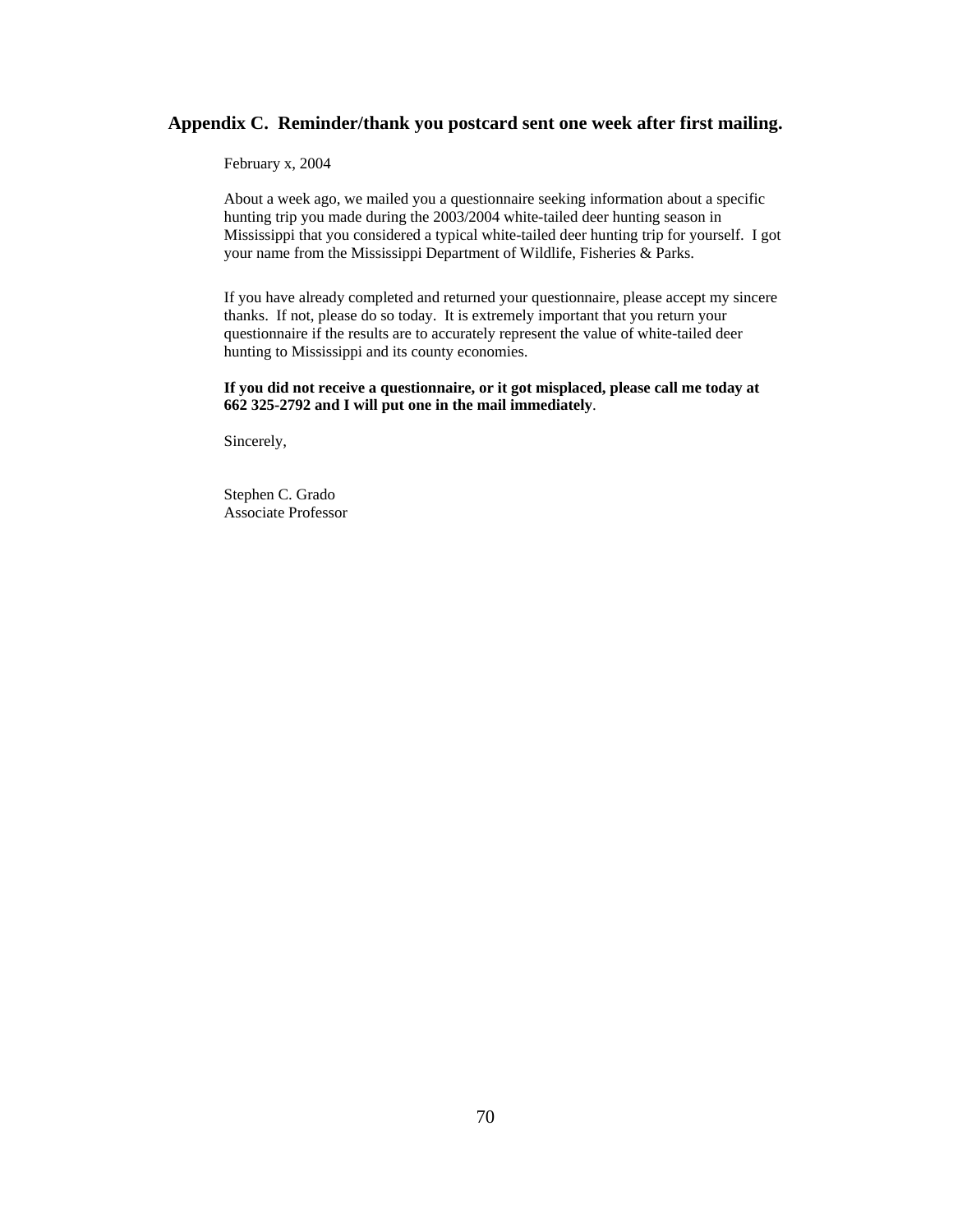### **APPENDIX D**

# **SECOND MAILING (TWO WEEKS AFTER POSTCARD) COVER LETTER THAT ACCOMPANIED SURVEY FOR HUNTERS THAT HAD NOT YET RESPONDED**